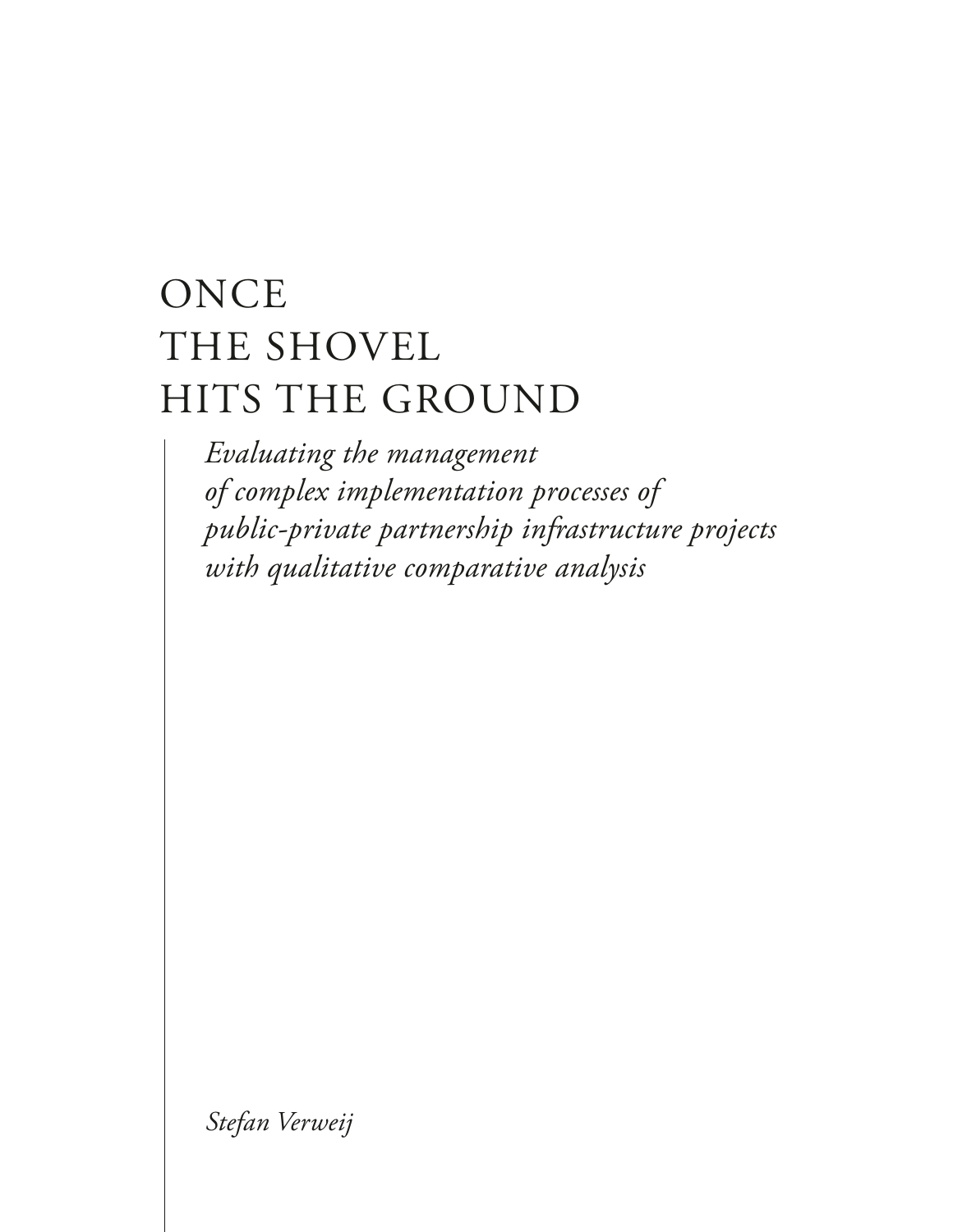This research was financially supported by Next Generation Infrastructures.

## **Copyright © 2015 Stefan Verweij**

All rights reserved. No part of this thesis may be reproduced or transmitted in any form or by any means, electronic or mechanical, including photocopy, without prior permission of the publisher and copyright owner, or where appropriate, the publisher of the articles.

**ISBN 978-94-6169-698-4**

| <b>Cover Design</b> | David Verweij                                   |
|---------------------|-------------------------------------------------|
| Lay-out             | Optima Grafische Communicatie                   |
| Printing            | Optima Grafische Communicatie                   |
|                     | Place of Publication Rotterdam, the Netherlands |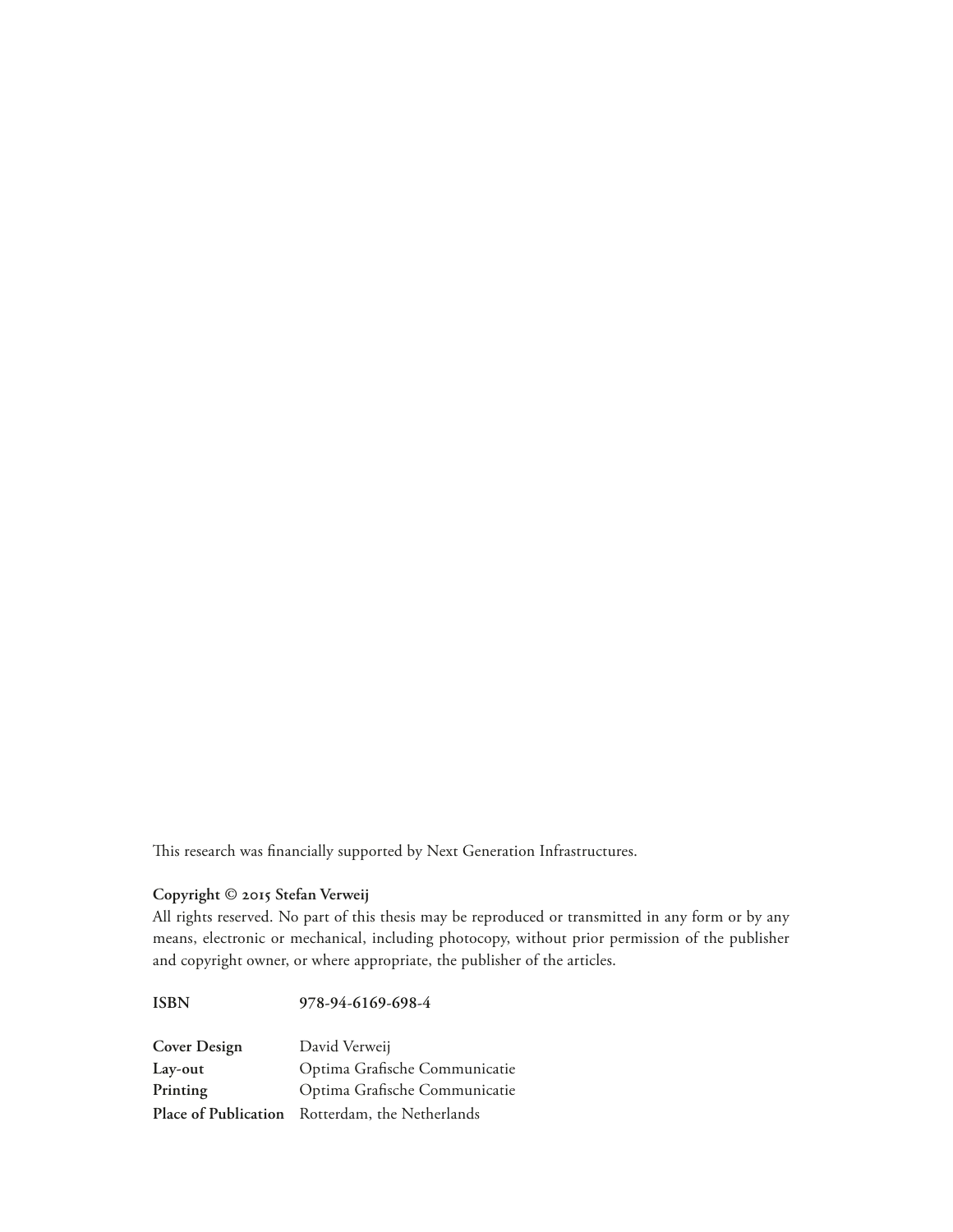# Summary in English

## **1. MOTIVATION, RESEARCH AIM, AND RELEVANCE OF THE RESEARCH**

This thesis is about managing complex implementation processes of public-private partnership (PPP) infrastructure projects and the evaluation thereof with the method qualitative comparative analysis (QCA).

Against the background of the often disappointing performances of infrastructure development, such as cost overruns, time overruns, and social discontent, the practice and literature in the field of (PPP) infrastructure development often apply a risk-perspective. This perspective assumes a reality that is knowable and calculable. Risks are identified, calculated, and allocated to the public or private partner best able to manage the risk. Following this perspective, evaluations of infrastructure projects often point to ineffective or strategic risk identification, risk calculation, or risk management as causes of the disappointing performances. However, the reality of infrastructure project implementation is not perfectly knowable and calculable. It is fundamentally complex.

A lot of attention is devoted in practice and in the literature to the planning of projects. However, no matter how carefully they are planned, when projects are implemented – 'once the shovel hits the ground' – events occur that were often unforeseen and unplanned. If this complexity is recognized and acknowledged, then the attention in project evaluation can be focused on what can be learned from previous experiences with managing such events, so as to manage future ones more effectively. Contributing to this is the first aim of this research. The fundamental complexity of infrastructure development also imposes requirements on the evaluation method to be used. The method needs to acknowledge the complexity; it should be complexity-informed. Evaluation methods that are not create an unrealistic understanding of implementation processes with the consequence that evaluations tell us little about what works and what does not, in which contexts, and why. This hampers learning from evaluations. Identifying the requirements for a complexity-informed evaluation method, and assessing the extent to which QCA meets these requirements, is the second aim of the research.

Following these aims, the central research question is: *how can the implementation and management of PPP infrastructure projects be understood and evaluated from a complexity*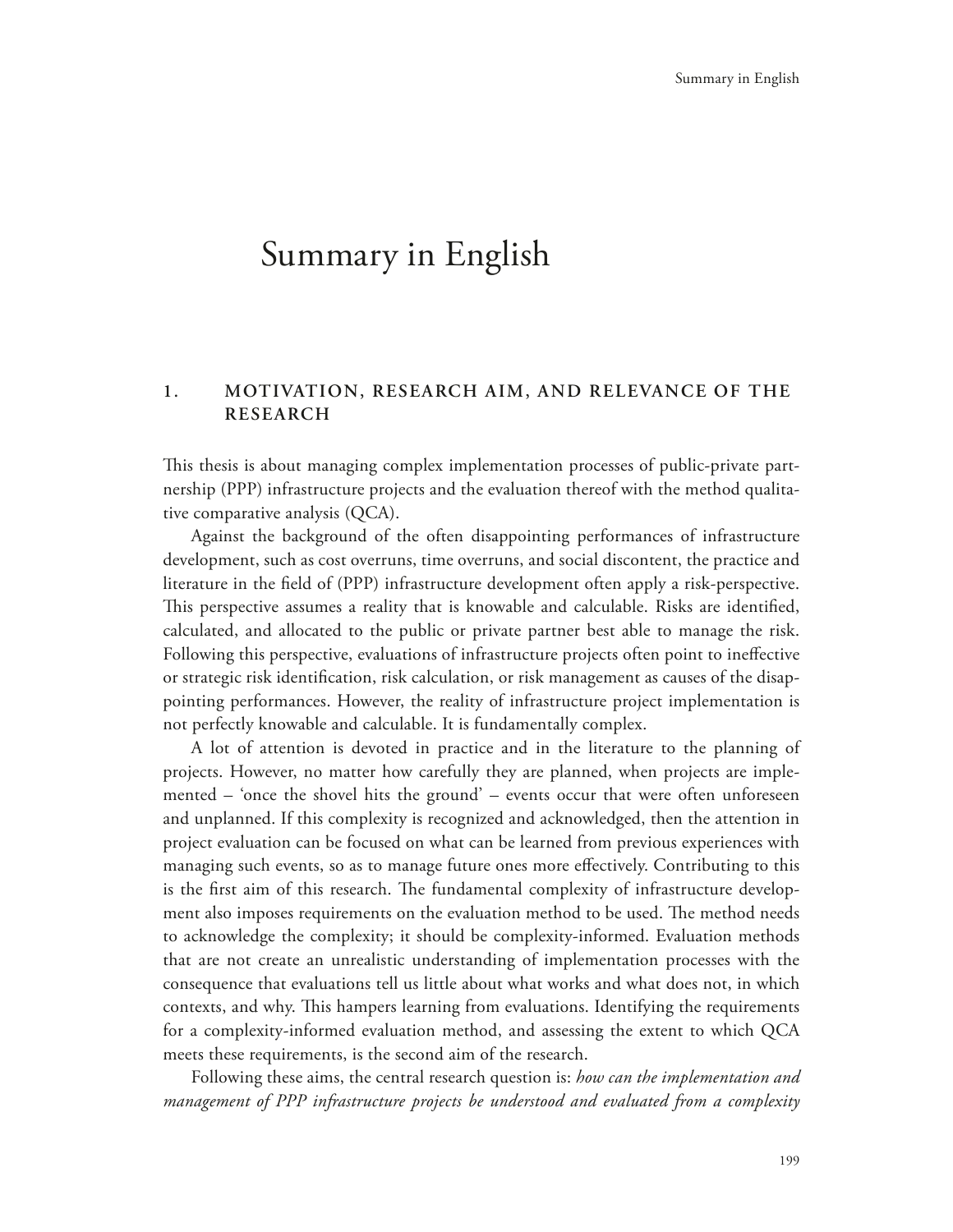*perspective using QCA, what management responses in project implementation yield (un) satisfactory outcomes, and how can this be explained?*

By investigating this question, the intention is to contribute to different fields of literature. These are briefly discussed below.

# **1.1. Complexity and QCA**

The complexity literature tells us that complex systems, such as implementation processes of PPP infrastructure projects, emerge from the interaction between a multitude of elements within the system and with the system's context. Understanding complex systems thus requires that their details and context are studied. Case studies are an appropriate means for this. The complexity literature also tells us that, because systems interact in a partly-shared context, similarities or patterns between systems can be recognized. These patterns are important to make lessons from case studies relevant to other cases. However, it is hard to uncover generalizable patterns from case studies. This thesis adds QCA to the complexity literature as a suitable method to combine the study of details and context with the need for pattern recognition.

# **1.2. Evaluation and QCA**

QCA is a method on the rise. Literature reviews show that the number of QCA applications, including in the Public Administration literature, has strongly increased. QCA is also increasingly discussed and applied in the evaluation literature where it is, inter alia, conceptualized as a suitable method for theory-driven, realistic evaluation. In this thesis, QCA is conceptualized as a complexity-informed method. In doing so, it is added to the QCA and evaluation literature as a more grounded approach. As such, QCA recognizes and acknowledges the complexity of project implementation, and the heterogeneity of the public and private partners and project stakeholders involved in implementation. This makes QCA, as a complexity-informed method, suitable for learning from evaluations. The empirical studies in this doctoral thesis also introduce QCA in the field and literature of (PPP) infrastructure projects.

# **1.3. Project management and infrastructure projects**

The literature about the management of infrastructure projects is dominated by approaches that understand project management as a rational process. In those approaches, projects are closed systems that are implemented according to predefined protocols and planning schedules. This is, however, not a realistic understanding of project management. Projects are not implemented in isolation; they interact with the socio-physical context in which they are constructed. Projects are open systems. Although the fundamental complexity of project implementation is increasingly recognized and acknowledged, this is yet insufficiently acted on in understanding and studying project implementation.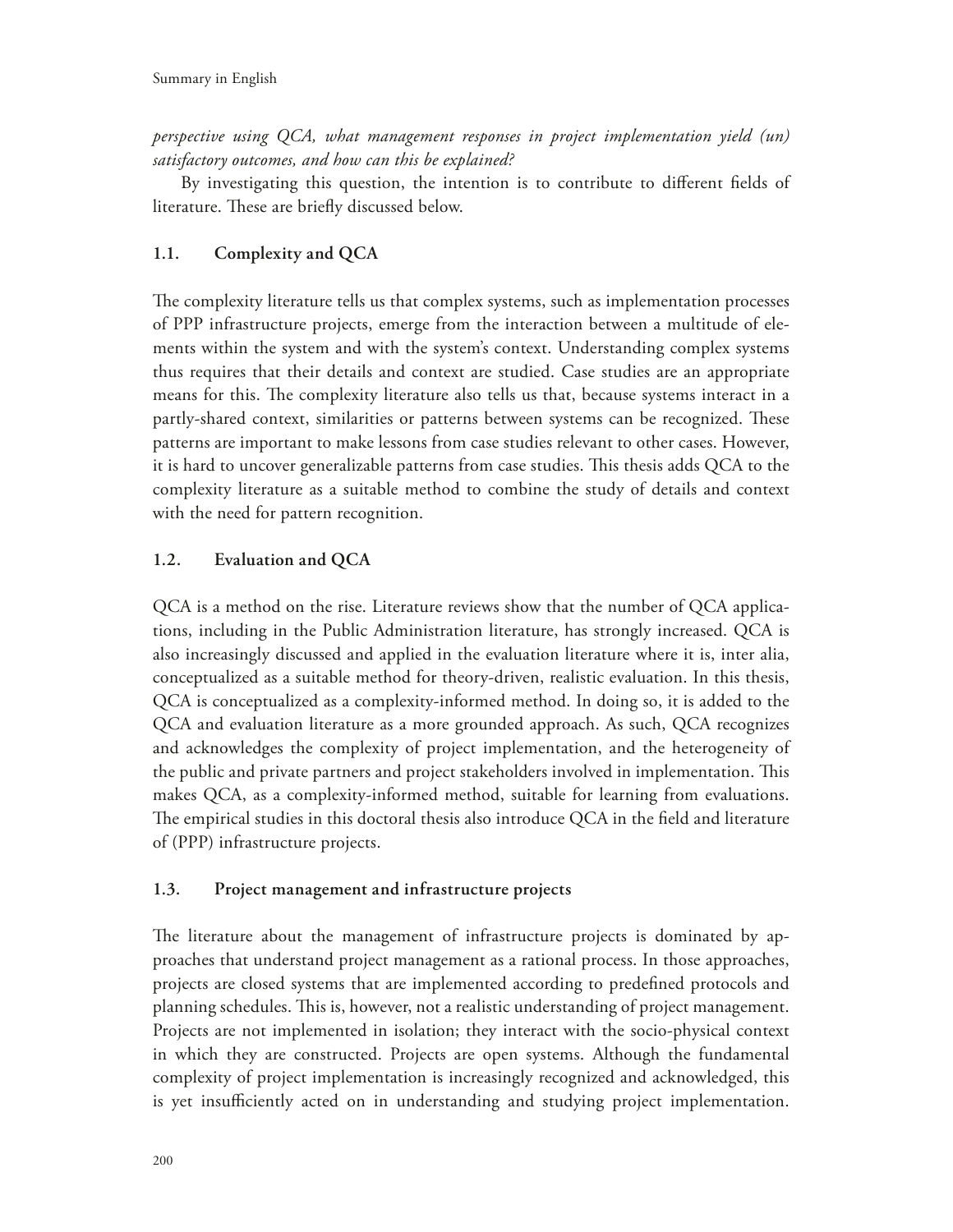This thesis answers to the call in the project management literature for more situational, contextual approaches in project management research. This is done by conceptualizing project implementation and management from a complexity perspective, and applying this in empirical studies.

#### **1.4. Public-private partnerships and infrastructure projects**

Public-private partnerships are not a new phenomenon, but they are increasingly popular with governments as means to improve the performance of infrastructure development. A lot of attention is devoted in practice and in the literature to the planning – the spatial and public planning and the procurement  $-$  of PPP projects. The implementation  $-$  construction and delivery – that follows the planning phase receives less attention. This is unfortunate: if the implementation process is ineffectively managed, anticipated or obtained gains in the planning might be lost in implementation. This doctoral thesis answers to the call in the PPP literature for more research into the management of implementation processes of PPP infrastructure projects. Additionally, by means of an empirical study of a DBFM project, it contributes to the yet little available knowledge about the functioning and results of DBFM contracts – a specific type of  $PPP - in$  the Netherlands.

The next section explains how the central research question was studied and how this thesis is structured. Thereafter, the conclusions are presented.

#### **2. STRUCTURE OF THE THESIS**

Besides the introductory and concluding chapters, this doctoral thesis consists of six articles. These articles provide the building blocks to answering the research question (see Section 1.3 and Table 1.1 in Chapter 1).

The first two articles (Chapters  $2$  and  $3$ ) form the basis for the empirical studies. They address the first part of the research question. Based on complexity literature, a perspective is outlined as to how reality is understood. This perspective is then focused on infrastructure development, and the implementation processes in PPP infrastructure projects specifically. The complexity perspective results in methodological prerequisites for evaluation, after which it is assessed to which extent the method qualitative comparative analysis meets these requisites.

The other four articles are empirical. In the first two (Chapters 4 and 5), the implementation processes of two Dutch transportation infrastructure projects are separately analyzed: the A2 Maastricht and the A15 Maasvlakte-Vaanplein. Based on qualitative open interviews, a number of unforeseen events is identified. These events have a physical or social nature. For each event it is assessed: (1) how it was managed (a project-internal or project-external orientation), (2) how public and private managers cooperated herein (cooperation or non-cooperation), and (3) with what outcomes (satisfaction or dissatisfac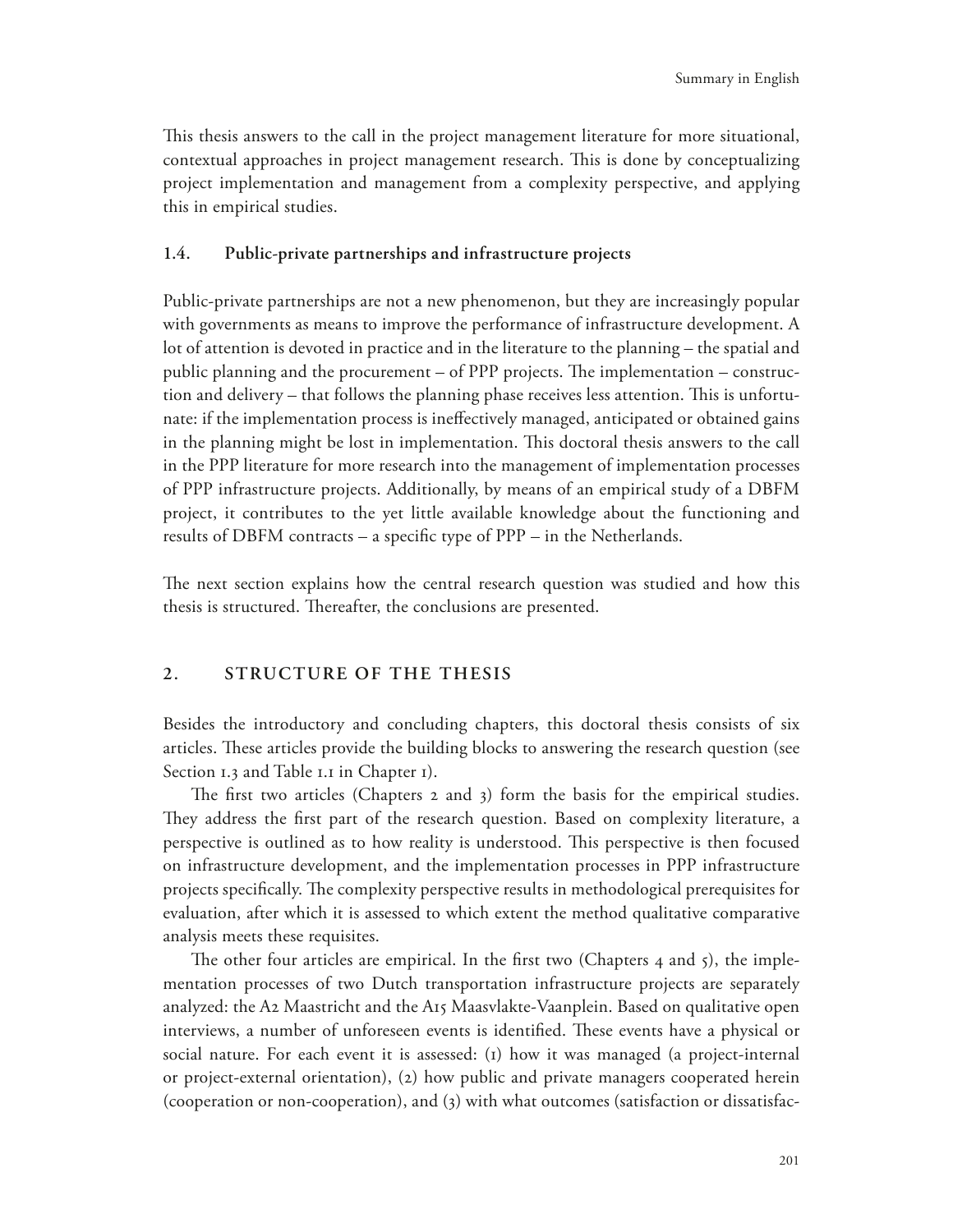tion). Next, the events were analyzed with QCA. This resulted in management patterns associated with either satisfaction or dissatisfaction in the implementation processes of PPP projects.

Thereafter, the patterns in the A2 Maastricht and  $A_1$ 5 Maasvlakte-Vaanplein projects are compared in Chapter 6. The two projects are characterized by, inter alia, different management orientations, public-private cooperation, and outcomes. The project comparison offers explanations for the differences. In Chapter  $7$ , the implementation processes of twenty-seven transportation infrastructure projects are analyzed with QCA. Qualitative and quantitative data were used from the Rijkswaterstaat project database, which were collected by being a visiting researcher at Rijkswaterstaat. By means of this medium-n comparative case analysis, the patterns and explanations from the two project studies are corroborated and further generalized.

#### **3. RESULTS AND CONCLUSIONS**

In this section, the results and conclusions of the research are summarized. First it is speci fied what the four building blocks are of the complexity of project implementation, after which QCA is assessed against these building blocks, so as to be able to conclude how, and to what extent, QCA is a complexity-informed evaluation method. This concerns the first part of the research question. Thereafter, the results of the empirical studies are summarized to draw conclusions with respect to the management and public-private cooperation in the implementation processes of PPP infrastructure projects.

#### **3.1.** The four building blocks for complexity-informed evaluation

Learning from evaluations requires that the evaluation method is complexity-informed. This complexity does not just refer to the fact that implementation processes are very difficult. Reality is fundamentally complex. It consists of nested, interrelated systems. This implies that the implementation and management of PPP infrastructure projects can be understood on the basis of four building blocks of complexity: non-decomposability, contingency, non-compressibility, and time-asymmetry (see Section 8.2 in Chapter 8).

Non-decomposability means that the implementation and management of PPP infrastructure projects cannot be understood by separately studying the individual elements. Indeed, implementation processes emerge from the interaction between the project elements (inter alia, management strategies and PPP contracts) and with the context of the system (inter alia, stakeholders and the physical environment). Evaluation methods that are focused on isolating the effect of single variables on an outcome do not create a realistic understanding of implementation processes.

The second building block is contingency. This means that, because projects interact with social-physical contexts that are dynamic and particular for projects, implementation processes are unique. At the same time, similarities or patterns can be recognized because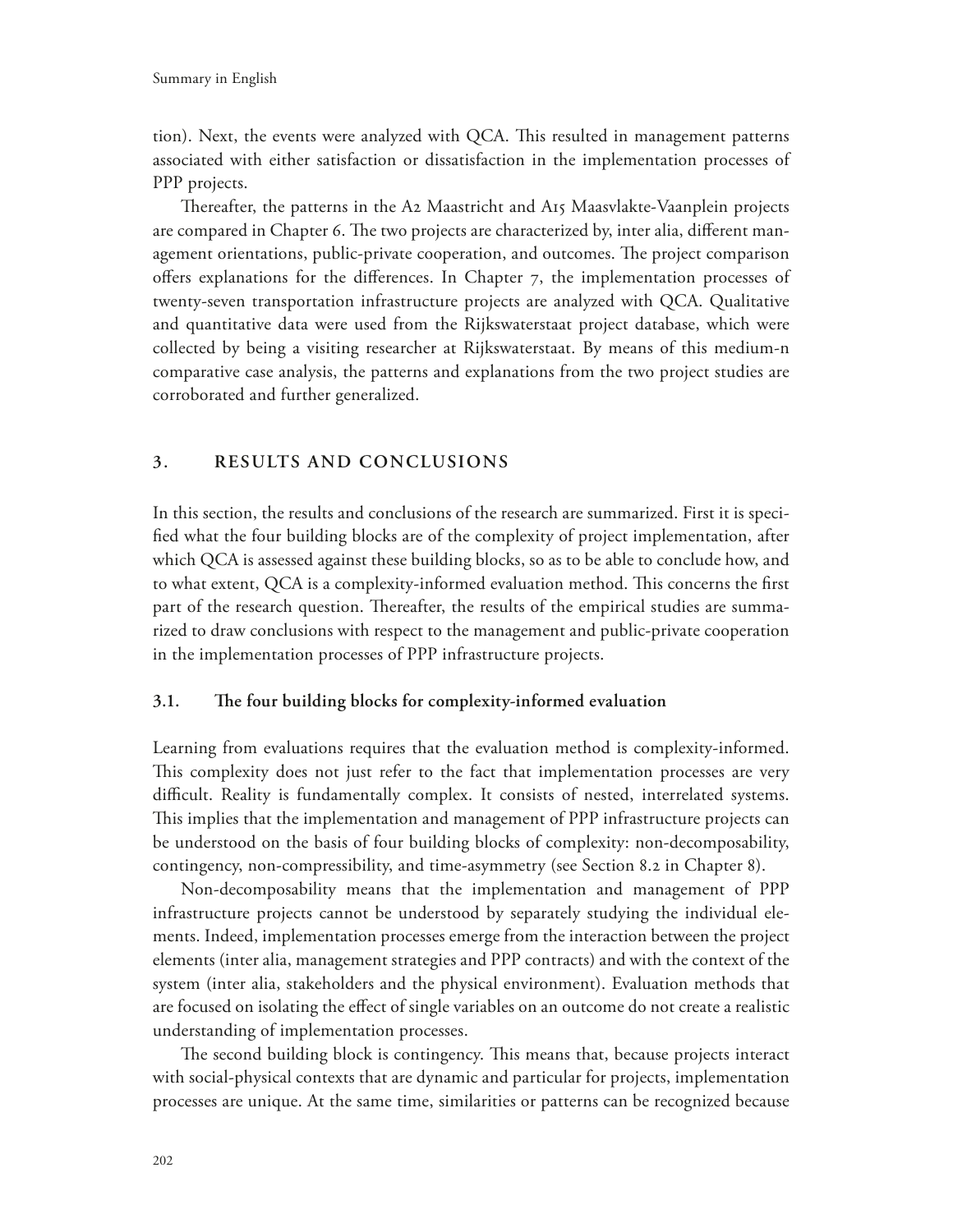projects are embedded in contexts that are partly stable and shared. Whilst similarities can be managed with known strategies, the unique aspects of projects require a situational approach. The implication for evaluation is that methods that try to establish universal laws do not create a realistic understanding of implementation processes.

Non-compressibility refers to the fact that it is fundamentally not possible to simplify reality: implementation processes and outcomes emerge from the interaction between systems in systems in systems (nestedness). However, to be able to comprehend the complex reality, public and private managers simplify their project reality. They have different simplifications, because they are nested in different systems, on the basis of which they act. Evaluation methods that ignore this heterogeneous and grounded nature of implementing and managing PPP infrastructure projects do not create a realistic understanding of it.

The final building block is time-asymmetry. This means that the development of infrastructure projects is unidirectional and irreversible; causality is characterized by emergence and non-linearity. Outcomes in/of implementation processes can be the logical results of sequences of events in hindsight, but those sequences were unknowable a priori, when projects were planned. Implementation processes have to contend with uncertainties and unforeseen and unplanned events. These events are managed. Evaluation methods that ignore this importance of time do not create a realistic understanding of the implementation of PPP infrastructure projects, and they impend to focus on ineffective or strategic risk identification and calculation instead of learning.

### **3.2. QCA as a complexity-informed evaluation method**

The four building blocks of complexity impose requirements on the evaluation method. These are the following (see Section 8.4 in Chapter 8).

- 1. Non-decomposability: the method has to be able to evaluate how combinations of elements explain outcomes.
- 2. Contingency: (a) the method has to be able to evaluate how both peculiarities and similarities or patterns between cases contribute to explaining outcomes, and (b) the method has to be capable of limited generalization.
- 3. Non-compressibility: the evaluation method has to recognize and acknowledge the heterogeneity of project realities.
- 4. Time-asymmetry: the evaluation method should be able (a) to include the time dimension in explaining outcomes, and (b) to recognize that implementation processes are not perfectly predictable.

Based on the assessment of QCA against these requisites, it is concluded that QCA is a complexity-informed method. The first requirement is met. QCA is configurational: it analyzes how combinations of elements explain an outcome. QCA also meets the second requirement. The systematic qualitative comparative analysis is characterized by iterations between identifying case peculiarities and patterns between cases. In this way, QCA strikes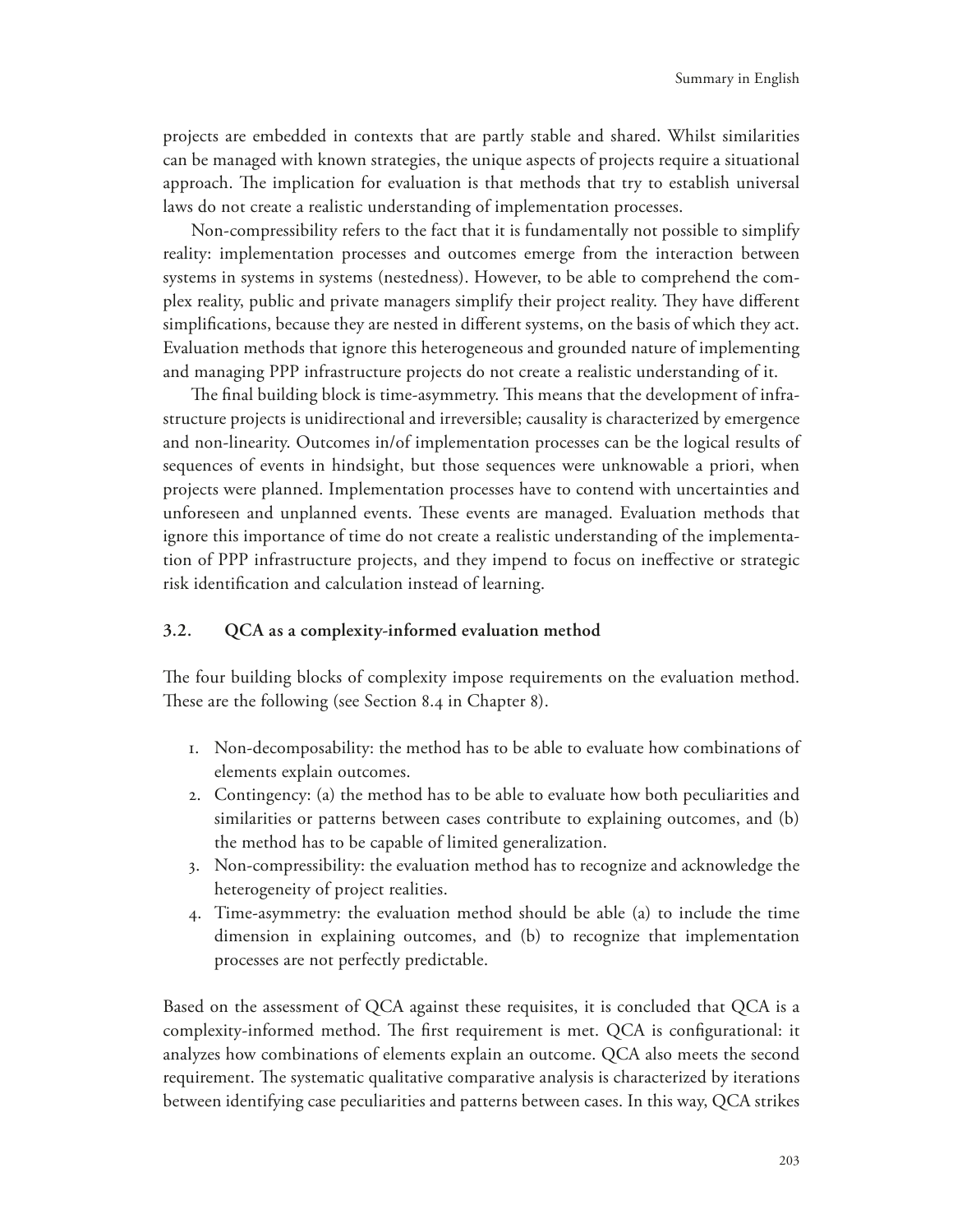a balance between a focus on details and context on the one hand and pattern recognition on the other. The patterns that are found with QCA have a limited generalizability. This means that the third requirement is also met. QCA is a case-based research method. At the start of the research process, the complexity is minimally simplified by applying a grounded approach. This gives the heterogeneity of project realities a place in the evaluation. The fourth requirement is partly met. In essence, QCA is a comparative, static method that is not well capable of including time, temporality, or dynamics in the analysis. QCA does recognize the unpredictability of implementation processes: in QCA, it is explicitly recognized and acknowledged that patterns can have contradictory outcomes, that relationships are non-linear, and that generalization is limited.

The implementation and the management of PPP infrastructure projects can be evaluated with QCA in different ways. In this doctoral thesis, three dimensions of learning are proposed (see Figure 8.2 in Chapter 8). The first dimension is learning between projects or project implementations (see, e.g., Chapter 7). In this way, lessons from successful cases can be applied to similar but less successful cases. The second dimension is learning within a project or implementation. By comparing events or situations within a project with each other (see, e.g., Chapters 4, 5, and 6), managers within a project can learn what kind of events require what kind of management strategy and public-private cooperation. The third dimension concerns learning about actor's perspectives within a project. Each participant in the evaluation is a case, and by comparing these with each other it becomes clear where perspectives between actors differentiate and where they are similar. This offers opportunities for finding mutual understanding and consensus.

In this thesis, it is proposed that QCA can also be applied as a collaborative and interactive evaluation tool. For each of the three dimensions, QCA offers a four-step structure within which the evaluation participants can go through the evaluation process in a collaborative and interactive manner (see Figure 8.3 in Chapter 8). It is important here that the heterogeneity of actors is safeguarded by letting both public and private actors participate in the process. In this way, the knowledge base of the evaluation is strengthened, the public-private cooperation intensifies, and learnt lessons are easier fed back into the practice of implementing PPP infrastructure projects.

#### **3.3. Management and public-private cooperation in project implementation**

During project implementation, different unforeseen events occur in the project context. These events are of a social or physical nature. Social events concern stakeholders in the context of the project that react to the project implementation. Physical events originate from the physical system in which the project is implemented. These events are managed. The management strategy that is chosen is internally-oriented or externally-oriented. The difference is that the latter is characterized by an orientation on the social project environment: solutions for events are sought in interaction with stakeholders. This is not the case with the internally-oriented strategy. Furthermore, public and private managers choose to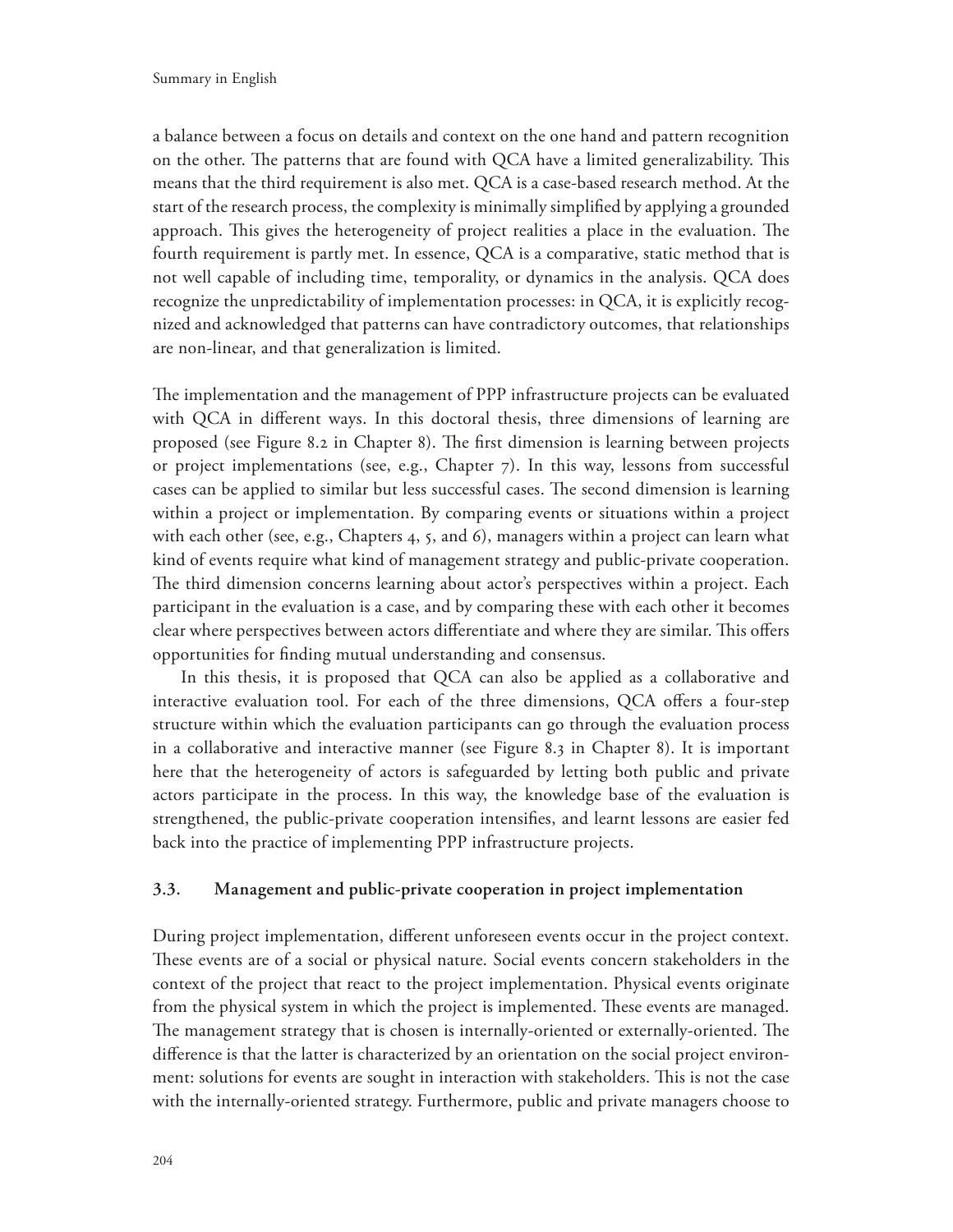work together in the management of an event (cooperation) or to stress the public-private boundaries and to separate responsibilities and tasks (non-cooperation). Because of the heterogeneity of public and private managers  $-$  they have different backgrounds, tasks, and responsibilities – the outcome of the management of events is not one-dimensionally definable. The outcome measure of 'satisfaction' is used in this thesis. It is a multidimensional concept that comprises multiple outcomes, such as: cost overruns, time overruns, social discontent, and the public-private relationship.

The QCA evaluations showed that different management strategies in PPP project implementation produce (un)satisfactory outcomes (see Section 8.4 in Chapter 8). Two results are:

- 1. An internally-oriented management strategy for social events results in unsatisfactory outcomes.
- 2. An externally-oriented management strategy for social events results in satisfactory outcomes.

On the basis of these results, it can be concluded that an externally-oriented management strategy is preferable over an internally-oriented management strategy in implementation processes. Two other results are the following:

- 3. An internally-oriented management strategy by the private partner results in unsatisfactory outcomes.
- 4. An internally-oriented management strategy, cooperatively or by the public partner, results in satisfactory outcomes.

These results show that, if the public and private partners cooperate, an internally-oriented strategy can also yield satisfactory outcomes. It can be concluded that a cooperative strategy is preferable over a non-cooperative strategy. However, cooperation is not necessary in the case of an externally-oriented management strategy. The results thus show that the effectiveness of internally-oriented management and non-cooperation can be increased by cooperation and externally-oriented management, respectively.

An explanation for the externally-oriented management strategy lies in the integrality of infrastructure projects. In integral projects, different spatial functions are combined which means that different stakeholders are involved. The advantage of the close involvement of stakeholders is that their interests are internalized in the project. This makes for less resistance from the stakeholder environment, and the stakeholder's interests are more knowable to the project's management. The challenge associated with the close involvement of stakeholders is that it might lead to more complicated (perceived) implementation processes and the need for intensive and costly stakeholder management. Conversely, keeping stakeholders more at a distance from the project results in less complicated (perceived) processes, but also the possibility of more resistance from the environment and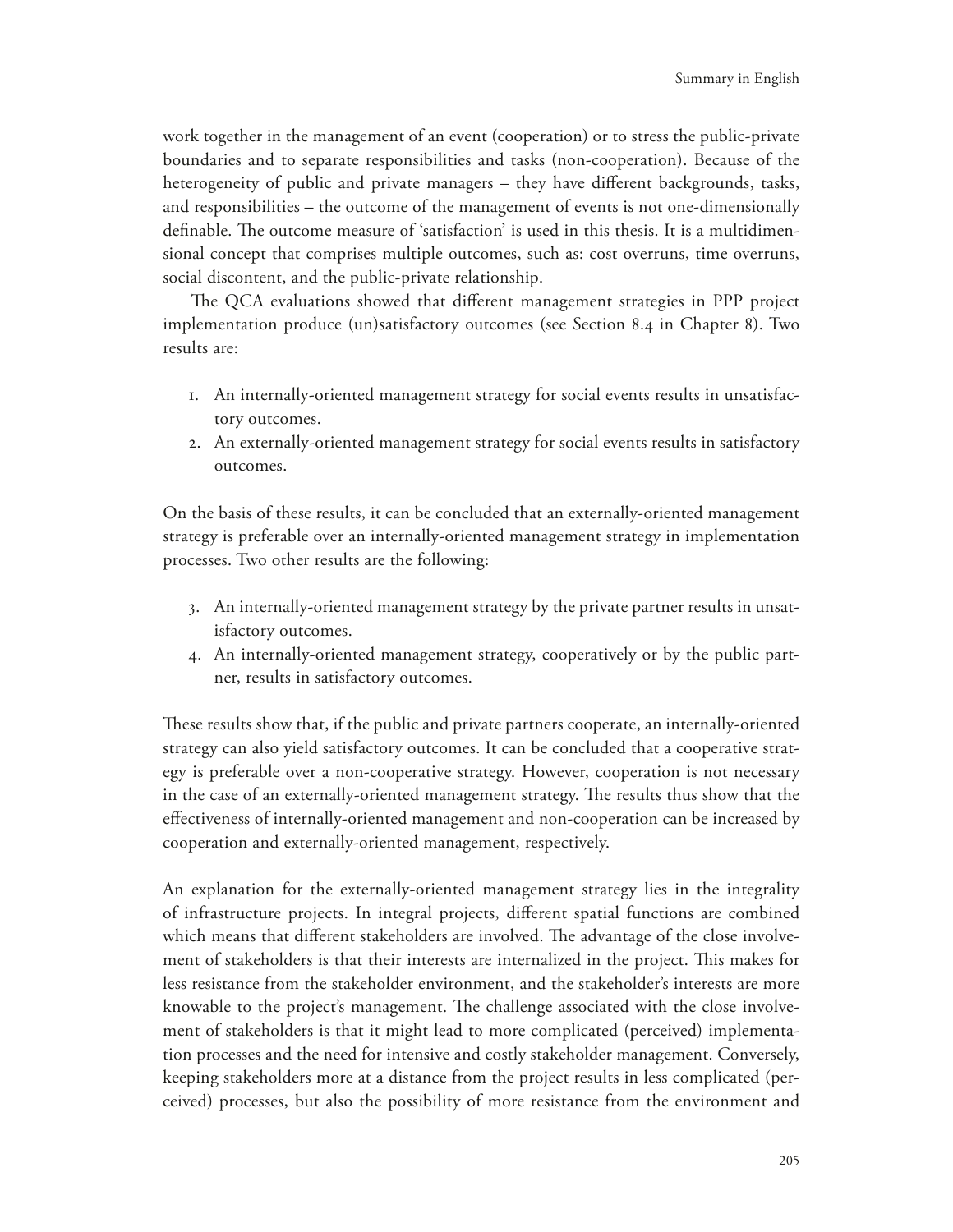less knowledge of stakeholders' interests. This can lead to social unforeseen and unplanned events in project implementation, with possibly even higher costs as a consequence.

Explanations for the internal management orientation and non-cooperation lie in the contract type. In concessional types of PPP, such as DBFM, the success of the project is linked to meeting a challenging time planning. This time pressure creates an inward-orientation. Even more characteristic is that concessional PPPs have a contractual focus and a strict separation of public and private systems. In DBFM, the responsibility for project implementation lies with the private partner; the public partner focuses on monitoring the contractor. The advantage of this strict separation is transparency in the public-private relationship. The weakness is that it impedes cooperation across the publicprivate boundaries. This cooperation is important, inter alia with respect to stakeholder management. Public principals often feature stronger and longer-lasting relationships with stakeholders in the project environment. In DBFM, the danger is that these relationships are not used by the public partner because of the separation of responsibilities whilst it can contribute to a more effective project implementation. Alliance-like types of PPP are characterized, in contrast, by cooperation across the public-private boundaries, with the possible consequence that maintaining transparency in the cooperation is challenging. The optimum possibly lies in the middle, for example by organizing stakeholder management in an alliance within a DBFM contract. Further research can shed light on the effectiveness of this option.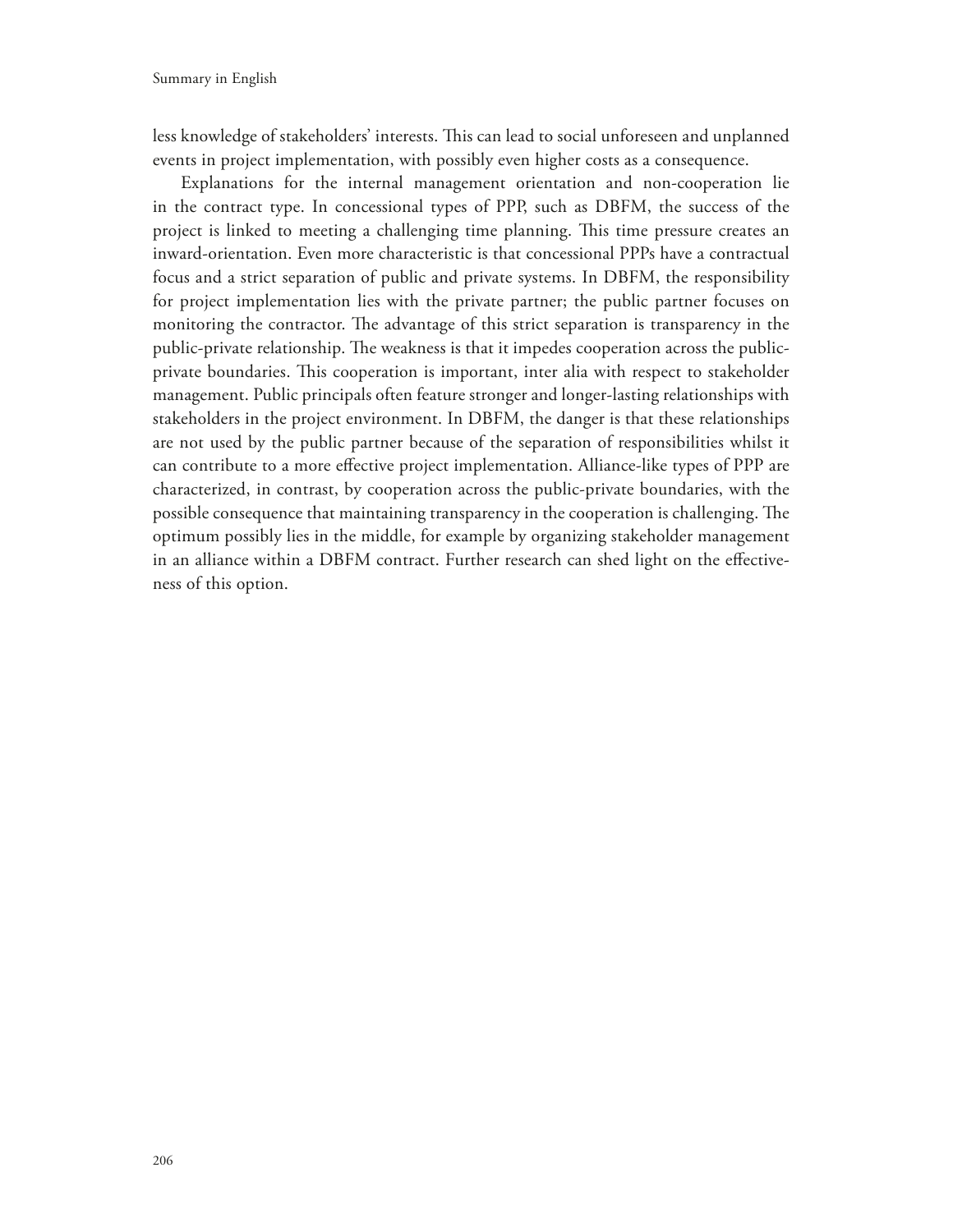# References

- Aaltonen, K., Kujala, J., Lehtonen, P., & Ruuska, I. (2010). A stakeholder network perspective on unexpected events and their management in international projects. *International Journal of Managing Projects in Business, 3*(4), 564-588.
- Aaltonen, K., & Sivonen, R. (2009). Response strategies to stakeholder pressures in global projects. *International Journal of Project Management, 27*(2), 131-141.
- Abma, T. A. (1996). *Responsief evalueren: Discoursen, controversen en allianties in het postmoderne*. Delft: Eburon.
- Advisory Committee VBI. (2008). *Sneller en beter: Advies Commissie Versnelling Besluitvorming Infrastructurele Projecten.* Den Haag: Ministerie van Verkeer en Waterstaat.
- Akintoye, A., & MacLeod, M. J. (1997). Risk analysis and management in construction. *International Journal of Project Management, 15*(1), 31-38.
- Allen, P. M. (1998). Evolving complexity in social science. In G. Altmann, & W. A. Koch (Eds.), *Systems: New paradigms for the human sciences* (pp. 3-38). New York: De Gruyter.
- Allison, G. T. (1983). Public and private management: Are they fundamentally alike in all unimportant respects? In J. L. Perry, & K. L. Kraemer (Eds.), *Public management: Public and private perspec*tives (pp. 15-29). Palo Alto: Mayfield Publishing Company.
- Amenta, E., & Poulsen, J. D. (1994). Where to begin: A survey of five approaches to selecting independent variables for qualitative comparative analysis. *Sociological Methods and Research, 23*(1), 22-53.
- Anderson, R., Crabtree, B. F., Steele, D. J., & Mc-Daniel, R. R. (2005). Case study research: The view from complexity science. *Qualitative Health Research, 15*(5), 669-685.
- Anguera, R. (2006). The Channel Tunnel An ex-post economic evaluation. *Transportation Research Part A: Policy and Practice, 40*(4), 291-315.
- Annema, J. A., Koopmans, C., & Van Wee, B. (2007). Evaluating transport infrastructure investments: The Dutch experience with a standardized approach. *Transport Reviews, 27*(2), 125-150.
- Arts, G. A. M., Dicke, W. M., & Hancher, L. (Eds.). (2010). *New perspectives on investment in infrastructures*. The Hague & Amsterdam: Scientific Council for Government Policy & Amsterdam University Press.
- Assaf, S. A., & Al-Hejji, S. (2006). Causes of delay in large construction projects. *International Journal of Project Management, 24*(4), 349-357.
- Atkin, B., & Skitmore, M. (2008). Editorial: Stakeholder management in construction. *Construction Management and Economics, 26*(6), 549-552.
- Atkinson, R. (1999). Project management: Cost, time and quality, two best guesses and a phenomenon: It's time to accept other success criteria. *International Journal of Project Management, 17*(6), 337-342.
- Atkinson, R., Crawford, L., & Ward, S. (2006). Fundamental uncertainties in projects and the scope of project management. *International Journal of Project Management, 24*(8), 687-698.
- Aus, J. P. (2009). Conjunctural causation in comparative case-oriented research. *Quality & Quantity, 43*(2), 173-183.
- Baccarini, D. (1996). The concept of project complexity - A review. *International Journal of Project Management, 14*(4), 201-204.
- Badcock, P. (2009). Tough times for Dutch metro projects. *International Railway Journal, 49*(1), 30-32.
- Bakker, R. M., Cambré, B., Korlaar, L., & Raab, J. (2011). Managing the project learning paradox: A set-theoretic approach toward project knowledge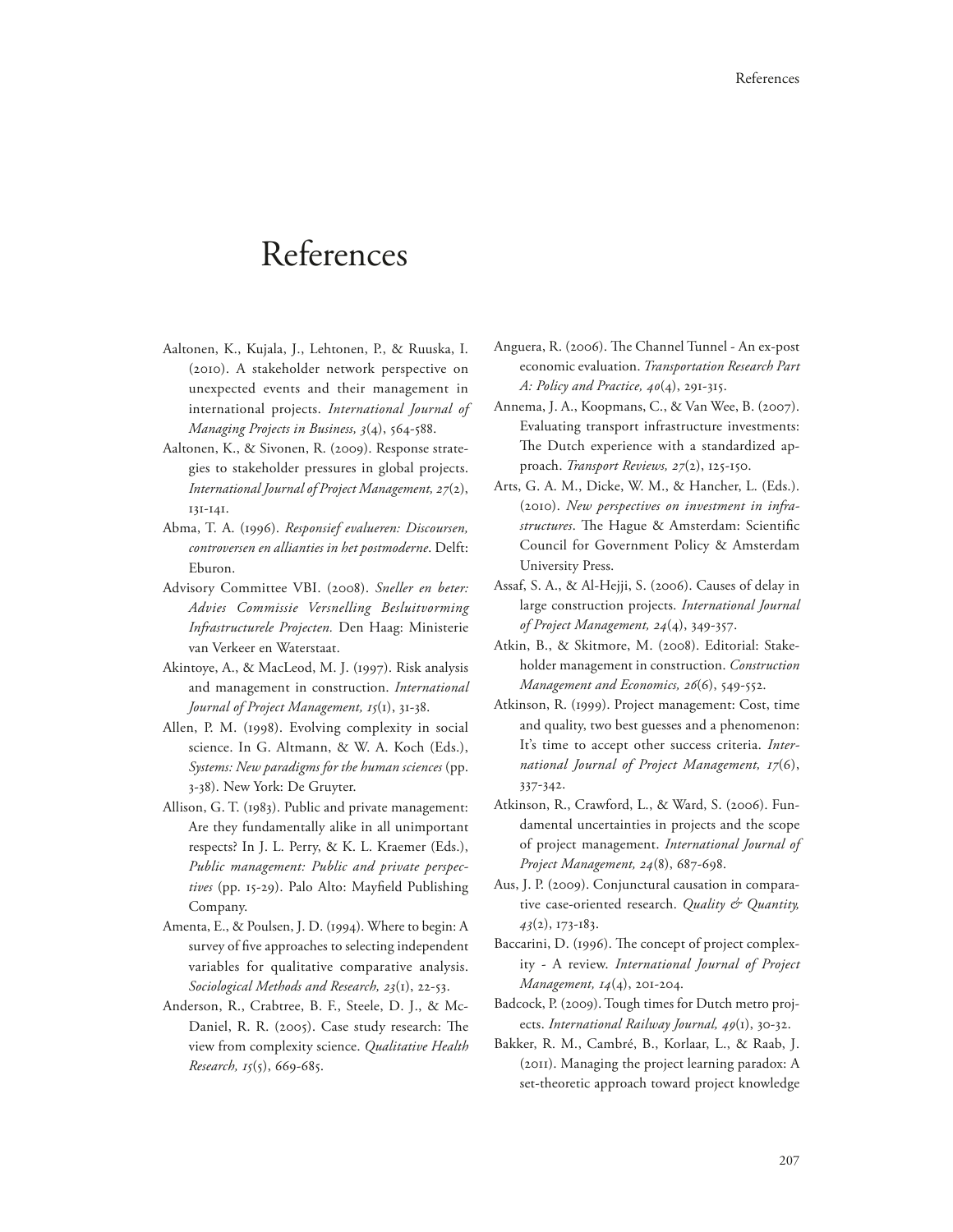transfer. *International Journal of Project Management, 29*(5), 494-503.

- Bakker, R. (2012). *Evaluatie als fundering voor beleid.* Den Haag: Ministerie van Binnenlandse Zaken en Koninkrijksrelaties.
- Balthasar, A. (2006). The effects of institutional design on the utilization of evaluation: Evidence using qualitative comparative analysis (QCA). *Evaluation, 12*(3), 353-371.
- Barnes, M., Matka, E., & Sullivan, H. (2003). Evidence, understanding and complexity: Evaluation in non-linear systems. *Evaluation, 9*(3), 265-284.
- Bar-Yam, Y. (1997). *Dynamics of complex systems*. Reading: Addison-Wesley.
- Bateson, N. (1984). *Data construction in social surveys*. London: Allen & Unwin.
- Batty, M. (2010). Complexity in city systems: Understanding, evolution and design. In G. de Roo, & E. A. Silva (Eds.), *A planner's encounter with complexity* (pp. 99-122). Surrey: Ashgate.
- Befani, B. (2013). Between complexity and generalization: Addressing evaluation challenges with QCA. *Evaluation, 19*(3), 269-283.
- Befani, B., Ledermann, S., & Sager, F. (2007). Realistic evaluation and QCA: Conceptual parallels and an empirical application. *Evaluation, 13*(2), 171-192.
- Befani, B., & Sager, F. (2006). QCA as a tool for realistic evaluations: The case of the Swiss environmental impact assessment. In B. Rihoux, & H. Grimm (Eds.), *Innovative comparative methods for policy analysis: Beyond the quantitative-qualitative divide* (pp. 263-284). New York: Springer.
- Berg-Schlosser, D., De Meur, G., Rihoux, B., & Ragin, C. C. (2009). Qualitative comparative analysis (QCA) as an approach. In B. Rihoux, & C. C. Ragin (Eds.), *Configurational comparative methods: Qualitative comparative analysis (QCA) and related techniques* (pp. 1-18). London: Sage.
- Bertelsen, S. (2003). Construction as a complex system. *Proceedings of the International Group for Lean Construction, 11.*
- Bhaskar, R. ([1975]2008). *A realist theory of science*. London: Routledge.
- Bhaskar, R., & Hartwig, M. (2010). *The formation of critical realism: A personal perspective*. London: Routledge.
- Bing, L., Akintoye, A., Edwards, P. J., & Hardcastle, C. (2005). The allocation of risk in PPP/PFI construction projects in the UK. *International Journal of Project Management, 23*(1), 25-35.
- Blackman, T., Wistow, J., & Byrne, D. S. (2013). Using qualitative comparative analysis to understand complex policy problems. *Evaluation, 19*(2), 126-140.
- Blomquist, T., Hällgren, M., Nilsson, A., & Söderholm, A. (2010). Project-as-practice: In search of project management research that matters. *Project Management Journal, 41*(1), 5-16.
- Boeije, H. (2010). *Analysis in qualitative research*. London: Sage.
- Boh, W. F. (2007). Mechanisms for sharing knowledge in project-based organizations. *Information and Organization, 17*(1), 27-58.
- Boisot, M., & McKelvey, B. (2011). Complexity and organization-environment relations: Revisiting Ashby's law of requisite variety. In P. Allen, S. Maguire, & B. McKelvey (Eds.), *The Sage handbook of complexity and management* (pp. 279-298). London: Sage.
- Boons, F. A. A., Van Buuren, M. W., Gerrits, L. M., & Teisman, G. R. (2009). Towards an approach of evolutionary public management. In G. R. Teisman, M. W. van Buuren, & L. M. Gerrits (Eds.), *Managing complex governance systems: Dynamics, self-organization and coevolution in public investments* (pp. 231-249). New York: Routledge.
- Boons, F. A. A., Spekkink, W. A. H., & Jiao, W. (2014). A process perspective on industrial symbiosis. *Journal of Industrial Ecology, 18*(3), 341-355.
- Booth, C., & Richardson, T. (2001). Placing the public in integrated transport planning. *Transport Policy, 8*(2), 141-149.
- Bovaird, T. (2004). Public-private partnerships: From contested concepts to prevalent practice. *International Review of Administrative Sciences, 70*(2), 199-215.
- Bressers, N. E. W. (2011). *Co-creating innovation: A systemic learning evaluation of knowledge and innovation programmes*. Rotterdam: Erasmus University Rotterdam.
- Bressers, N. E. W., Van Twist, M. J. W., & Ten Heuvelhof, E. F. (2013). Exploring the temporal dimension in policy evaluation studies. *Policy Sciences, 46*(1), 23-37.
- Bristow, A. L., & Nellthorp, J. (2000). Transport project appraisal in the European Union. *Transport Policy, 7*(1), 51-60.
- Browne, D., & Ryan, L. (2011). Comparative analysis of evaluation techniques for transport policies.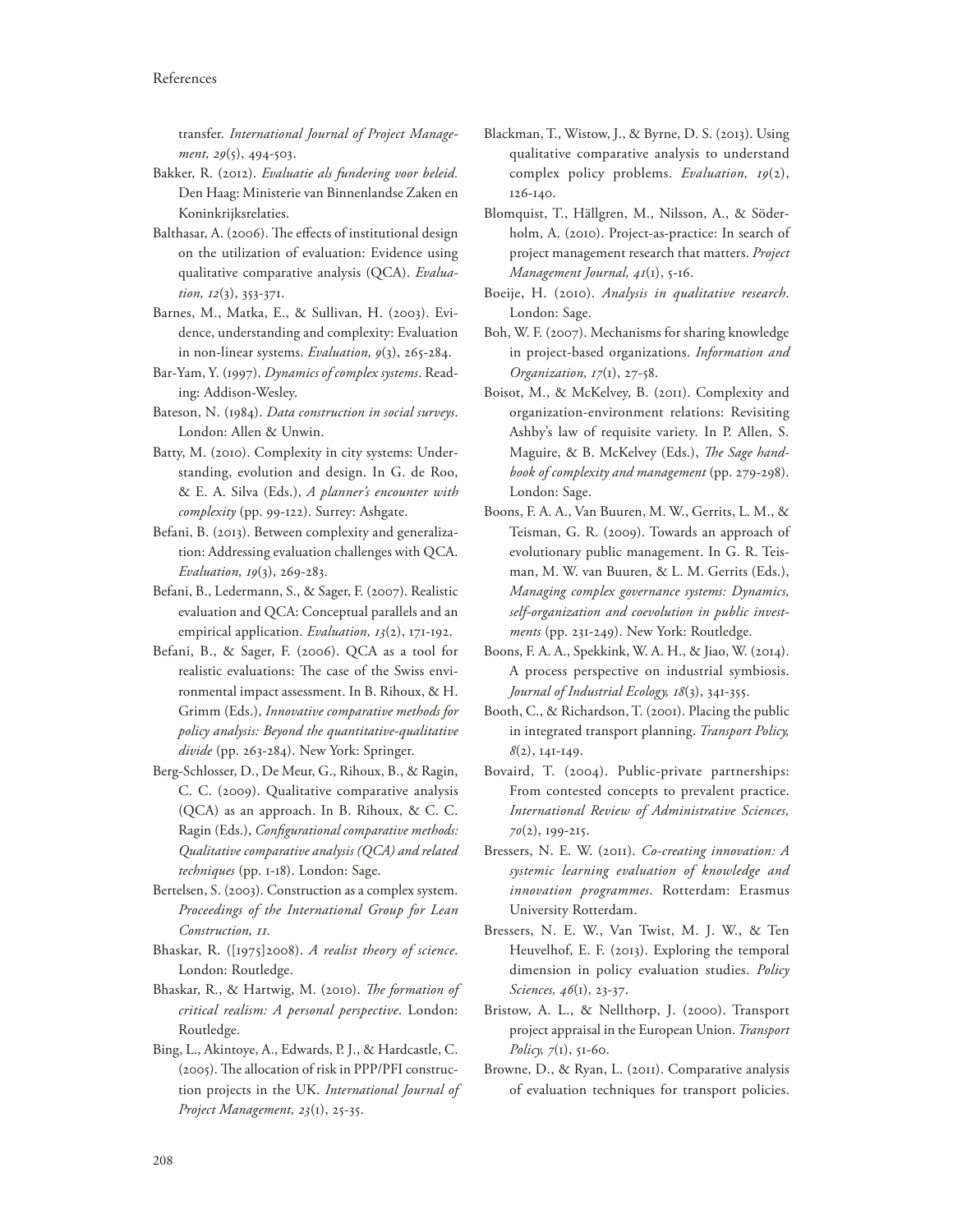*Environmental Impact Assessment Review, 31*(3), 226-233.

- Bryman, A. (2004). *Social research methods*. Oxford: Oxford University Press.
- Bryson, J. M., Crosby, B. C., & Stone, M. M. (2006). The design and implementation of cross-sector collaborations: Propositions from the literature. *Public Administration Review, 66*(S1), 44-55.
- Buijs, M. J., Eshuis, J., & Byrne, D. S. (2009). Approaches to researching complexity in public management. In G. R. Teisman, M. W. van Buuren, & L. M. Gerrits (Eds.), *Managing complex governance systems: Dynamics, self-organization and coevolution in public investments* (pp. 37-55). New York: Routledge.
- Bult-Spiering, M., & Dewulf, G. P. M. R. (2006). *Strategic issues in public-private partnerships: An international perspective*. Oxford: Blackwell Publishing.
- Busscher, T. (2014). *Towards a programme-oriented planning approach: Linking strategies and projects for adaptive infrastructure planning*. Groningen: University of Groningen.
- Byrne, D. S. (1998). *Complexity theory and the social sciences: An introduction*. London: Routledge.
- Byrne, D. S. (2001). *Understanding the urban*. Basingstoke: Palgrave.
- Byrne, D. S. (2002). *Interpreting quantitative data*. London: Sage.
- Byrne, D. S. (2003). Complexity theory and planning theory: A necessary encounter. *Planning Theory*, *2*(3), 171-178.
- Byrne, D. S. (2005). Complexity, configurations and cases. *Theory, Culture & Society, 22*(5), 95-III.
- Byrne, D. S. (2009). Complex realist and configurational approaches to cases: A radical synthesis. In D. S. Byrne, & C. C. Ragin (Eds.), *The Sage handbook of case-based methods* (pp. 101-119). London: Sage.
- Byrne, D. S. (2011a). *Applying social science: The role of social research in politics, policy and practice*. Bristol: The Policy Press.
- Byrne, D. S. (2011b). Exploring organizational effectiveness: The value of complex realism as a frame of reference and systematic comparison as a method. In P. Allen, S. Maguire, & B. McKelvey (Eds.), *The Sage handbook of complexity and management* (pp. 131-141). London: sage.
- Byrne, D. S. (2013). Evaluating complex social interventions in a complex world. *Evaluation, 19*(3), 217-228.
- Byrne, D. S., & Callaghan, G. (2013). *Complexity*  theory and the social sciences: The state of the art. Abingdon: Routledge.
- Callaghan, G. (2008). Evaluation and negotiated order: Developing the application of complexity theory. *Evaluation, 14*(4), 399-411.
- Cantarelli, C. C. (2011). *Cost overruns in large-scale transport infrastructure projects: A theoretical and empirical exploration for the Netherlands and worldwide*. Delft: Trail Research School.
- Cantarelli, C. C., Flyvbjerg, B., & Buhl, S. L. (2012). Geographical variation in project cost performance: The Netherlands versus worldwide. *Journal of Transport Geography, 24*, 324-331.
- Cantarelli, C. C., Flyvbjerg, B., Van Wee, B., & Molin, E. J. E. (2010). Lock-in and its influence on the project performance of large-scale transportation infrastructure projects: Investigating the way in which lock-in can emerge and affect cost overruns. *Environment and Planning B: Planning and Design, 37*(5), 792-807.
- Cantarelli, C. C., Molin, E. J. E., Van Wee, B., & Flyvbjerg, B. (2012). Characteristics of cost overruns for Dutch transport infrastructure projects and the importance of the decision to build and project phases. *Transport Policy, 22*, 49-56.
- Cantarelli, C. C., Van Wee, B., Molin, E. J. E., & Flyvbjerg, B. (2012). Different cost performance: Different determinants? The case of cost overruns in Dutch transport infrastructure projects. *Transport Policy, 22*, 88-95.
- Caren, N., & Panofsky, A. (2005). TQCA: A technique for adding temporality to qualitative comparative analysis. *Sociological Methods and Research, 34*(2), 147-172.
- Carter, B., & Sealey, A. (2009). Reflexivity, realism and the process of casing. In D. S. Byrne, & C. C. Ragin (Eds.), *The Sage handbook of case-based methods* (pp. 69-83). London: Sage.
- Castellani, B. (2014). Map of the complexity sciences. Retrieved from http://www.art-sciencefactory. com/complexity-map\_feb09.html.
- Chan, A. P. C., Chan, D. W. M., & Ho, K. S. K. (2003). An empirical study of the benefits of construction partnering in Hong Kong. *Construction Management and Economics, 21*(5), 523-533.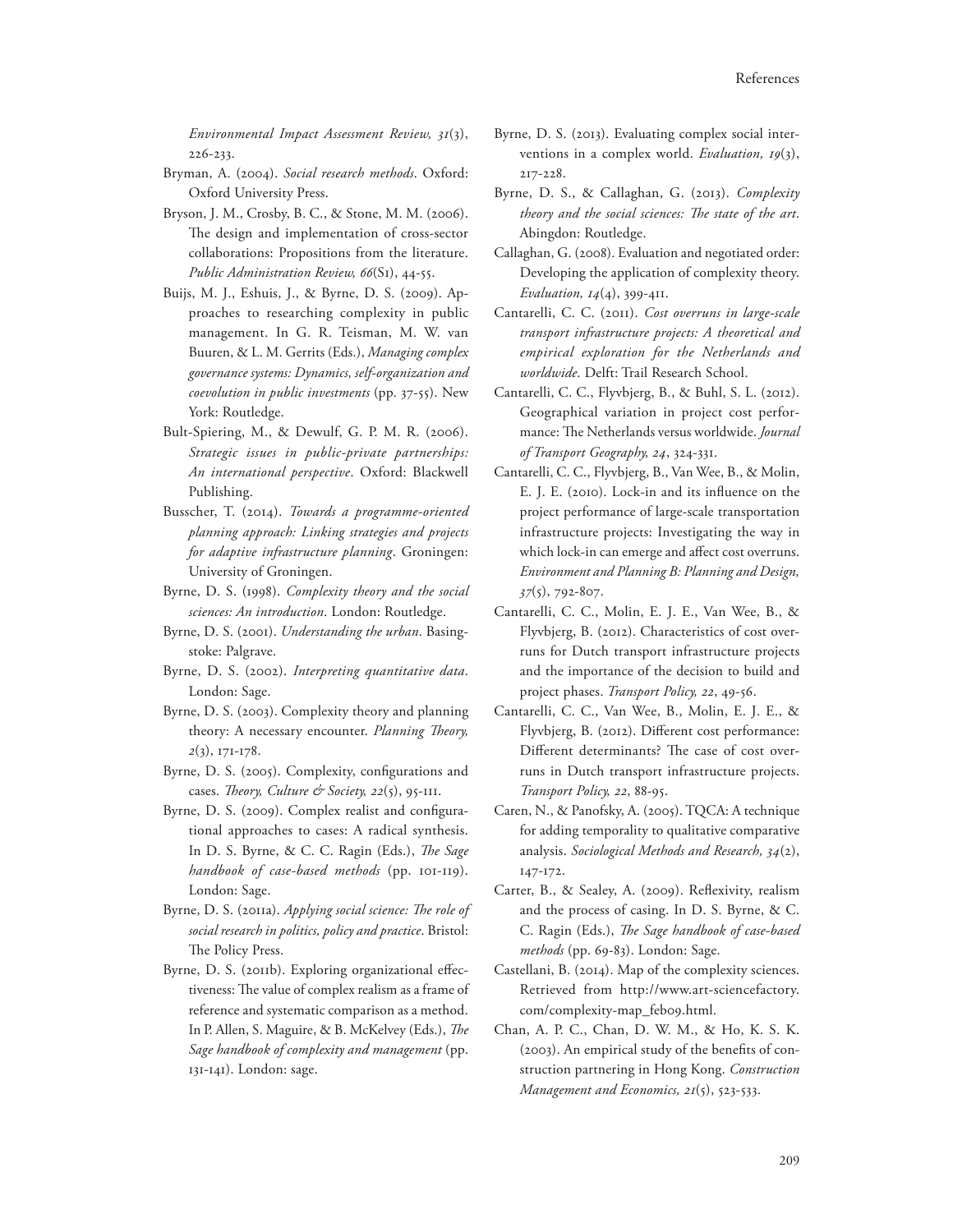- Chan, H., & Levitt, R. E. (2011). To talk or to fight? Effects of strategic, cultural, and institutional factors on renegotiation approaches in publicprivate concessions. In R. W. Scott, R. E. Levitt, & R. J. Orr (Eds.), *Global projects: Institutional and political challenges* (pp. 310-350). Cambridge: Cambridge University Press.
- Checkland, P. (1981). *Systems thinking, systems practice*. Chichester: John Wiley & Sons.
- Chinyio, E., & Olomolaiye, P. (Eds.). (2010). *Construction stakeholder management*. Chichester: Wiley-Blackwell.
- Chung, D., Hensher, D. A., & Rose, J. M. (2010). Toward the betterment of risk allocation: Investigating risk perceptions of Australian stakeholder groups to public-private-partnership tollroad projects. *Research in Transportation Economics, 30*(1), 43-58.
- Cicmil, S., Williams, T. M., Thomas, J., & Hodgson, D. (2006). Rethinking project management: Researching the actuality of projects. *International Journal of Project Management, 24*(8), 675-686.
- Cilliers, P. (1998). *Complexity and postmodernism: Understanding complex systems*. London: Routledge.
- Cilliers, P. (2000a). Knowledge, complexity, and understanding. *Emergence, 2*(4), 7-13.
- Cilliers, P. (2000b). What can we learn from a theory of complexity? *Emergence, 2*(1), 23-33.
- Cilliers, P. (2001). Boundaries, hierarchies and networks in complex systems. *International Journal of Innovation Management, 5*(2), 135-147.
- Cilliers, P. (2002). Why we cannot know complex things completely. *Emergence, 4*(1/2), 77-84.
- Cilliers, P. (2005a). Complexity, deconstruction and relativism. Theory, Culture & Society, 22(5), 255-267.
- Cilliers, P. (2005b). Knowledge, limits and boundaries. *Futures, 37*(7), 605-613.
- Colander, D., & Kupers, R. (2014). *Complexity and the art of public policy: Solving society's problems from the bottom up*. Princeton: Princeton University Press.
- Committee PFI. (2008). *Op de goede weg en het juiste spoor: Advies van de Commissie Private Financiering van Infrastructuur.* Den Haag: Commissie Private Financiering van Infrastructuur.
- Committee Veerman. (2009). *Bouwen aan verbinding: De Noord/Zuidlijn Amsterdam. Advies van de onafhankelijke Commissie Veerman over de toekomst van de Noord/Zuidlijn te Amsterdam.*
- Cooper, K. G., Lyneis, J. M., & Bryant, B. J. (2002). Learning to learn, from past to future. *International Journal of Project Management, 20*(3), 213-219.
- CPB, & NEI. (2000a). *Evaluatie van grote infrastructuurprojecten: Leidraad voor kosten-batenanalyse: Deel 1 hoofdrapport.* Den Haag: Ministerie van Verkeer en Waterstaat & Ministerie van Economische Zaken.
- CPB, & NEI. (2000b). *Evaluatie van grote infrastructuurprojecten: Leidraad voor kosten-batenanalyse: Deel 2 capita selecta.* Den Haag: Ministerie van Verkeer en Waterstaat & Ministerie van Economische Zaken.
- CPB, & NEI. (2000c). *Evaluatie van infrastructuurprojecten: Leidraad voor kosten-batenanalyse.* Den Haag: Ministerie van Verkeer en Waterstaat & Ministerie van Economische Zaken.
- Cronqvist, L. (2004). Presentation of Tosmana: Adding multi-value variables and visual aids to QCA. *Compasss Working Paper, WP 2004-20.*
- Cronqvist, L. (2011). *Tosmana: Tool for small-n analysis 1.3.2.0.* Trier: University of Trier.
- Cronqvist, L., & Berg-Schlosser, D. (2009). Multivalue QCA (mvQCA). In B. Rihoux, & C. C. Ragin (Eds.), *Configurational comparative methods: Qualitative comparative analysis (QCA) and related techniques* (pp. 69-86). London: Sage.
- Cruz, C. O., & Marques, R. C. (2013). Flexible contracts to cope with uncertainty in public-private partnerships. *International Journal of Project Management, 31*(3), 473-483.
- Da Costa, A. F., Pegado, E., Ávila, P., & Coelho, A. R. (2013). Mixed-methods evaluation in complex programmes: The national reading plan in Portugal. *Evaluation and Program Planning, 39*, 1-9.
- Da Cruz, N. F., & Marques, R. C. (2012). Mixed companies and local governance: No man can serve two masters. *Public Administration, 90*(3), 737-758.
- Da Cruz, N. F., Simões, P., & Marques, R. C. (2013). The hurdles of local governments with PPP contracts in the waste sector. *Environment and Planning C: Government and Policy, 31*(2), 292-307.
- D'Alessandro, L., Bailey, S. J., & Giorgino, M. (2014). PPPs as strategic alliances: From technocratic to multidimensional risk governance. *Managerial Finance, 40*(11), 1095-1111.
- Davidson, E. J. (2005). *Evaluation methodology basics:*  The nuts and bolts of sound evaluation. Thousand Oaks: Sage Publications.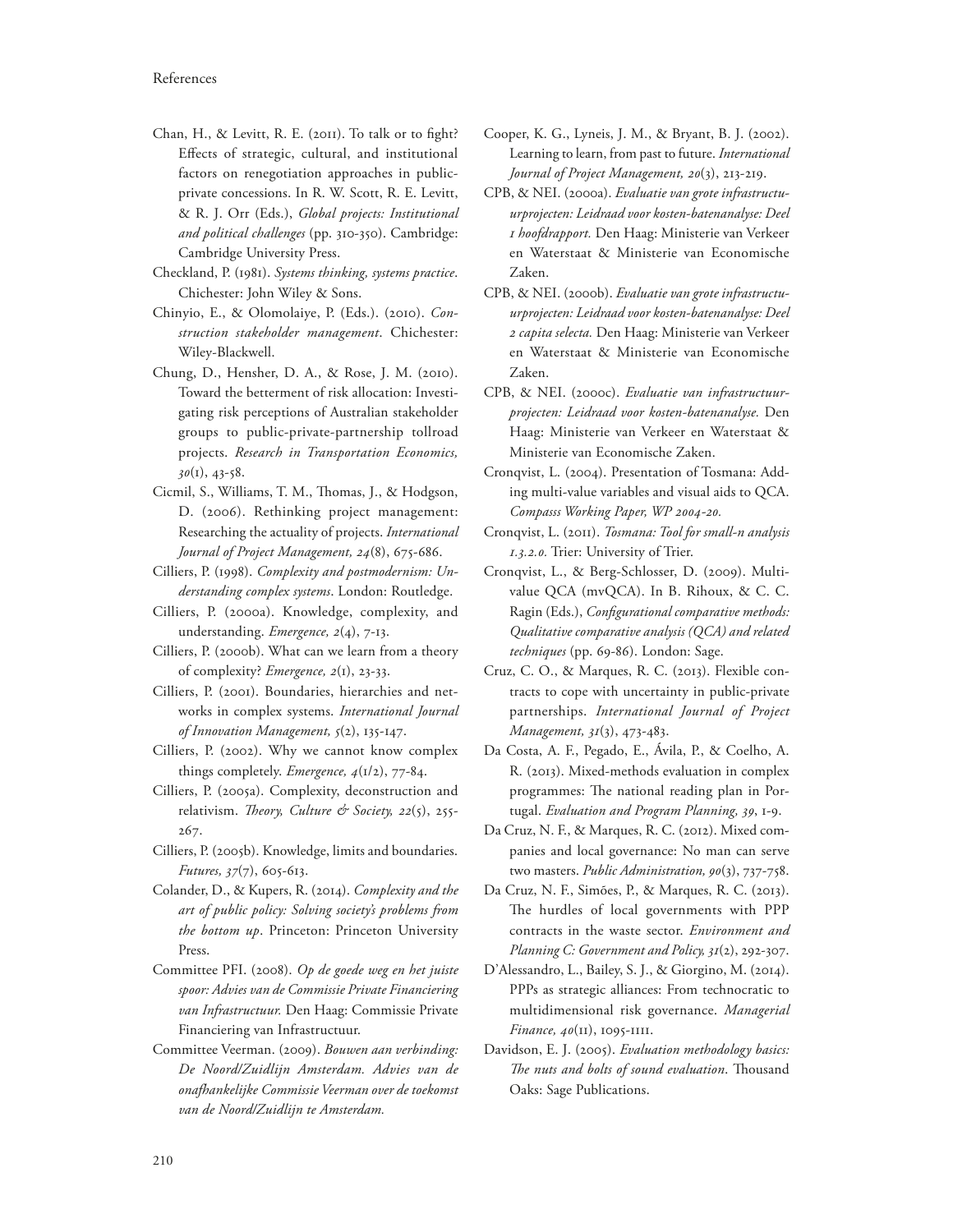- Davies, R. (2004). Scale, complexity and the representation of theories of change. *Evaluation, 10*(1), 101-121.
- De Bruijn, J. A., & Leijten, M. (2008). Management characteristics of mega-projects. In H. Priemus, B. Flyvbjerg, & B. van Wee (Eds.), *Decision making on mega-projects: Cost-bene1t analysis, planning and innovation* (pp. 23-39). Cheltenham: Edward Elgar.
- De Bruijn, J. A., Ten Heuvelhof, E. F., & In't Veld, R. J. (2010). *Process management: Why project management fails in complex decision making processes*. Berlin: Springer-Verlag.
- De Brux, J. (2010). The dark and bright sides of renegotiation: An application to transport concession contracts. *Utilities Policy, 18*(2), 77-85.
- De Hoo, S. C. (1982). *Besluitvorming en rijkswegenaanleg: Analyse van het besluitvormingsproces over rijkswegenprojecten*. Leiden: Sociologisch Instituut Rijksuniversiteit Leiden.
- De Jong, W. M., & Geerlings, H. (2003). Exposing weaknesses in interactive planning: The remarkable return of comprehensive policy analysis in the Netherlands. *Impact Assessment and Project Appraisal, 21*(4), 281-291.
- De Jong, W. M., & Geerlings, H. (Eds.). (2004). *A roadmap for infrastructure appraisal*. Delft: Delft University Press.
- De Meur, G., Rihoux, B., & Yamasaki, S. (2009). Addressing the critiques of QCA. In B. Rihoux,  $& C. C.$  Ragin (Eds.), *Configurational comparative methods: Qualitative comparative analysis (QCA) and related techniques* (pp. 147-166). London: Sage.
- De Roo, G. (2010). Being or becoming? That is the question! Confronting complexity with contemporary planning theory. In G. de Roo, & E. A. Silva (Eds.), *A planner's encounter with complexity* (pp. 19-40). Surrey: Ashgate.
- De Schepper, S., Dooms, M., & Haezendonck, E. (2014). Stakeholder dynamics and responsibilities in public-private partnerships: A mixed experience. *International Journal of Project Management, 32*(7), 1210-1222.
- Delhi, V. S. K., Mahalingam, A., & Palukuri, S. (2012). Governance issues in BOT based PPP infrastructure projects in India. *Built Environment Project and Asset Management, 2*(2), 234-249.
- Dennard, L. F., Richardson, K. A., & Morçöl, G. (2005). Guest editors' introduction. *Emergence: Complexity & Organization, 7*(1), v-viii.
- Dennard, L. F., Richardson, K. A., & Morçöl, G. (Eds.). (2008). *Complexity and policy analysis: Tools and concepts for designing robust policies in a complex world*. Goodyear: ISCE Publishing.
- Dewulf, G. P. M. R., & Castaño, J. M. (2013). The Netherlands. In K. Verhoest, N. Carbonara, V. Lember, O. H. Petersen, W. Scherrer, & M. van den Hurk (Eds.), *COST action TU1001 public private partnerships in transport: Trends & theory (P3T3) - 2013 discussion papers part 1: Country profiles* (pp. 55-68). Brussels: COST Office.
- Dimitriou, H. T. (2014). What constitutes a 'successful' mega transport project? *Planning Theory & Practice, 15*(3), 389-392.
- Dimitriou, H. T., Ward, E. J., & Wright, P. G. (2013). Mega transport projects - Beyond the 'iron triangle': Findings from the OMEGA research programme. *Progress in Planning, 86*, 1-43.
- Dubois, A., & Gadde, L. E. (2002). Systematic combining: An abductive approach to case research. *Journal of Business Research, 55*(7), 553-560.
- Duşa, A., & !iem, A. (2014). *A package for qualitative comparative analysis: Version 1.1-2.*
- Easton, G. (2010). Critical realism in case study research. *Industrial Marketing Management, 39*(1), 118-128.
- Edelenbos, J., & Klijn, E. H. (2006). Managing stakeholder involvement in decision making: A comparative analysis of six interactive processes in the Netherlands. *Journal of Public Administration Research and Theory, 16*(3), 417-446.
- Edelenbos, J., & Klijn, E. H. (2009). Project versus process management in public-private partnership: Relation between management style and outcomes. *International Public Management Journal, 12*(3), 310-331.
- Edelenbos, J., Klijn, E. H., & Kort, M. B. (2009). Managing complex process systems: Surviving at the edge of chaos. In G. R. Teisman, M. W. van Buuren, & L. M. Gerrits (Eds.), *Managing complex governance systems: Dynamics, self-organization and coevolution in public investments* (pp. 172-192). New York: Routledge.
- Edelenbos, J., & Teisman, G. R. (2008). Public-private partnerships on the edge of project and process management: Insights from Dutch practice: The Sijtwende spatial development project. *Environment and Planning C: Government and Policy, 26*(3), 614-626.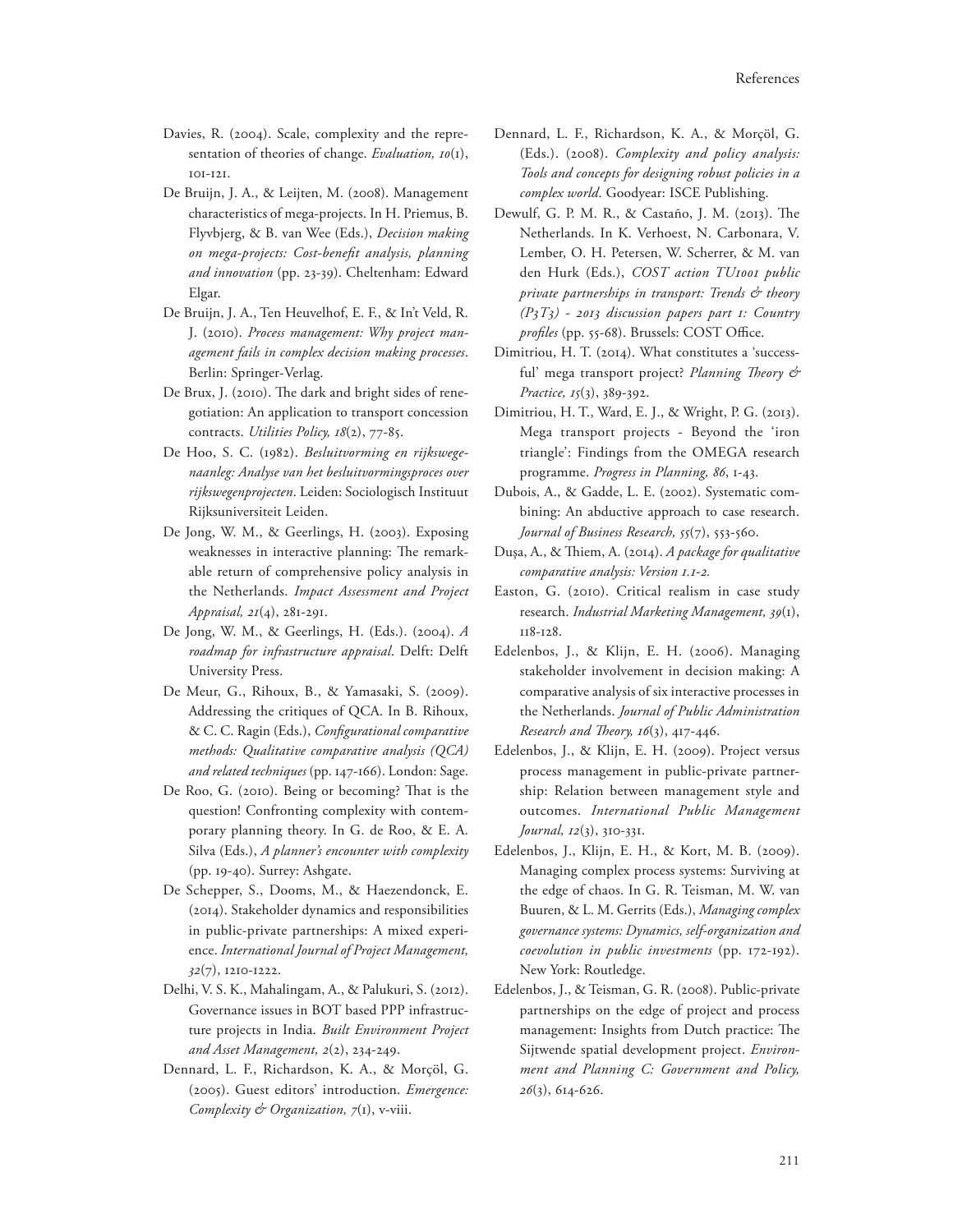- Edelenbos, J., & Van Buuren, M. W. (2005). The learning evaluation: A theoretical and empirical exploration. *Evaluation Review, 29*(6), 591-612.
- Edelenbos, J., & Van Eeten, M. (2001). The missing link: Processing variation in dialogical evaluation. *Evaluation, 7*(2), 204-210.
- Editor. (2014, 6 oktober). Partijen A15 Maasvlakte-Vaanplein zwijgen over kostenconflict. *Het Financieele Dagblad.*
- Editors. (2014, 8 juli). Aannemers worstelen met A15 Maasvlakte-Vaanplein. *Het Financieele Dagblad.*
- Edland, A., & Svenson, O. (1993). Judgment and decision making under time pressure: Studies and findings. In O. Svenson, & A. J. Maule (Eds.), *Time pressure and stress in human judgment and decision making* (pp. 27-40). New York: Plenum Press.
- Elder-Vass, D. (2005). Emergence and the realist account of cause. *Journal of Critical Realism, 4*(2), 315-338.
- El-Gohary, N. M., Osman, H., & El-Diraby, T. E. (2006). Stakeholder management for public private partnerships. *International Journal of Project Management, 24*(7), 595-604.
- Engwall, M. (2003). No project is an island: Linking projects to history and context. *Research Policy, 32*(5), 789-808.
- EVA-TREN. (2008). *Deliverable 5: Guidelines for ex-ante and ex-post evaluation.* Brussels: European Commission.
- Eversdijk, A. W. W. (2013). *Kiezen voor publiek-private samenwerking*. Den Haag: Boom|Lemma.
- Eversdijk, A. W. W., & Korsten, A. F. A. (2008). De bestuurskundige mythe van verbindend PPS-management: De Tweede Coentunnel als illustratie. *Bestuurswetenschappen, 62*(3), 29-56.
- Eversdijk, A. W. W., & Korsten, A. F. A. (2009). Concessionele publiek-private samenwerkingsrelaties: Feiten en ficties bij op DBFM gebaseerde infrastructurele projecten. *Bestuurswetenschappen, 63*(3), 25-44.
- Eversdijk, A. W. W., Nagelkerke, M. C. J., Sewbalak, C., Van den Blink, E., & Rodenburg, C. (2011). *Evaluatie DBFM aanbestedingen: Ervaringen delen werkt.* Utrecht: Rijkswaterstaat Dienst Infrastructuur.
- Fischer, F., & Forester, J. (Eds.). (1987). *Confronting values in policy analysis: The politics of criteria.* London: Sage.
- Fischer, F., & Forester, J. (Eds.). (1993). *The argumentative turn in policy analysis and planning*. Durham: Duke University Press.
- Fiss, P. C. (2007). A set-theoretic approach to organizational con"gurations. *Academy of Management Review, 32*(4), 1180-1198.
- Fiss, P. C., Cambré, B., & Marx, A. (Eds.). (2013). Configurational theory and methods in organiza*tional research*. Bingley: Emerald Group Publishing Limited.
- Flood, R. L. (1999a). Knowing of the unknowable. *Systemic Practice and Action Research, 12*(3), 247-256.
- Flood, R. L. (1999b). *Rethinking the 1fth discipline: Learning within the unknowable*. London: Routledge.
- Flyvbjerg, B. (2007a). Cost overruns and demand shortfalls in urban rail and other infrastructure. *Transportation Planning and Technology, 30*(1), 9-30.
- Flyvbjerg, B. (2007b). Policy and planning for largeinfrastructure projects: Problems, causes and cures. *Environment and Planning B: Planning and Design, 34*(4), 578-597.
- Flyvbjerg, B. (2008). Public planning of mega-projects: Overestimation of demand and underestimation of costs. In H. Priemus, B. Flyvbjerg, & B. van Wee (Eds.), *Decision-making on mega-projects: Cost-bene1t analysis, planning and innovation* (pp. 120-144). Cheltenham: Edward Elgar.
- Flyvbjerg, B. (2009a). Optimism and misrepresentation in early project development. In T. M. Williams, K. Samset, & K. J. Sunnevåg (Eds.), *Making essential choices with scant information: Front-end decision making in major projects* (pp. 147-168). Basingstoke: Palgrave Macmillan.
- Flyvbjerg, B. (2009b). Survival of the unfittest: Why the worst infrastructure gets built - And what we can do about it. *Oxford Review of Economic Policy, 25*(3), 344-367.
- Flyvbjerg, B., Bruzelius, N., & Rothengatter, W. (2003). *Megaprojects and risk: An anatomy of ambition*. Cambridge: Cambridge University Press.
- Flyvbjerg, B., Skamris Holm, M. K., & Buhl, S. L. (2002). Underestimating costs in public works projects: Error or lie? *Journal of the American Planning Association, 68*(3), 279-295.
- Flyvbjerg, B., Skamris Holm, M. K., & Buhl, S. L. (2003). How common and how large are cost overruns in transport infrastructure projects? *Transport Reviews, 23*(1), 71-88.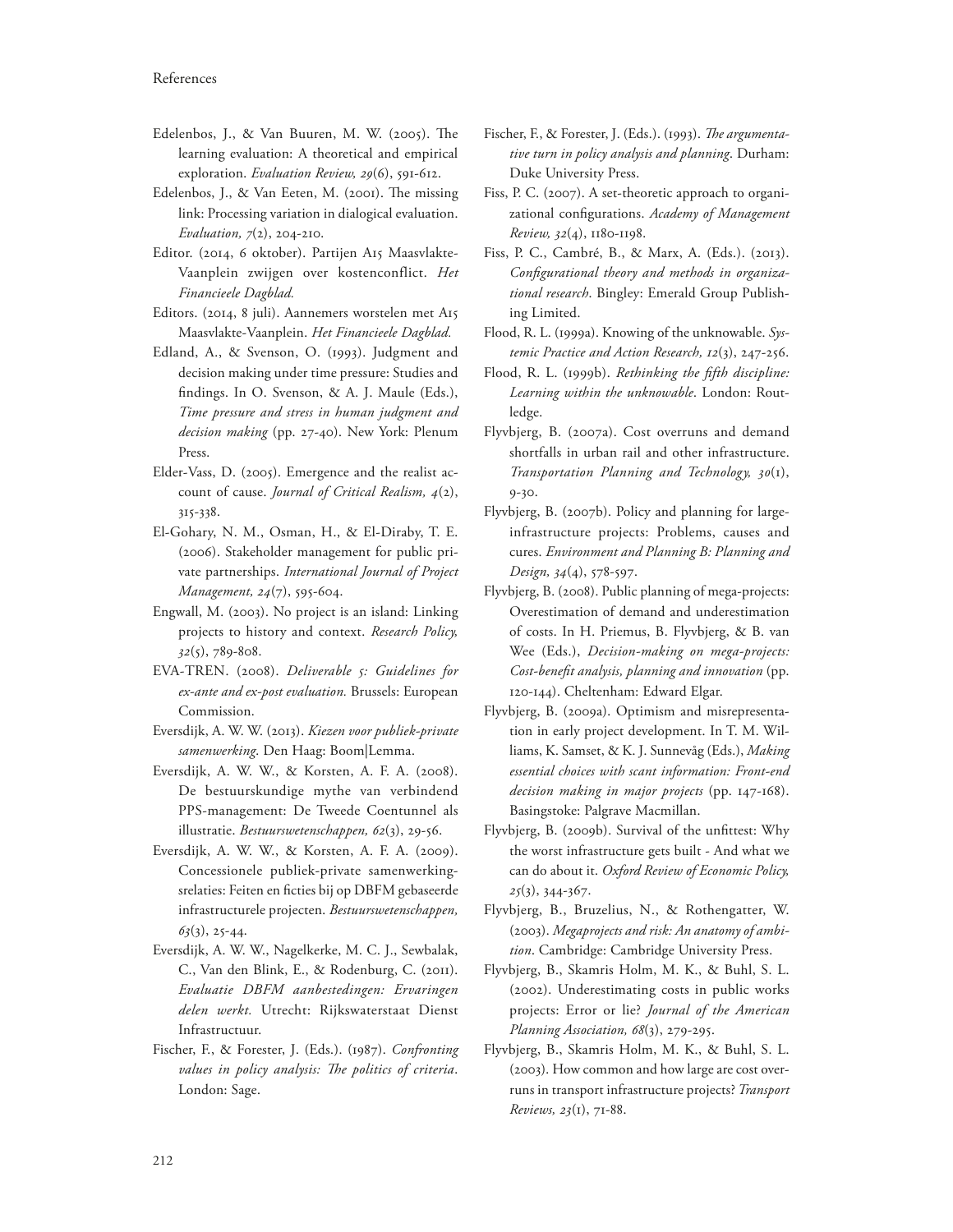- Flyvbjerg, B., Skamris Holm, M. K., & Buhl, S. L. (2004). What causes cost overrun in transport infrastructure projects? *Transport Reviews, 24*(1), 3-18.
- Flyvbjerg, B., Skamris Holm, M. K., & Buhl, S. L. (2005). How (in)accurate are demand forecasts in public work projects? The case of transportation. *Journal of the American Planning Association, 71*(2), 131-146.
- Forester, J. (1999). The deliberative practitioner: Encour*aging participatory planning processes*. Cambridge: MIT Press.
- Forrer, J., Kee, J. E., Newcomer, K. E., & Boyer, E. (2010). Public-private partnerships and the public accountability question. *Public Administration Review, 70*(3), 475-484.
- Forss, K., Marra, M., & Schwartz, R. (Eds.). (2011). *Evaluating the complex: Attribution, contribution, and beyond*. New Brunswick: Transaction Publishers.
- Friese, S. (2013). *ATLAS.ti 7: User guide and reference*. Berlin: Scientific Software Development GmbH.
- Fritzsche, E. (2014). Making hermeneutics explicit: How QCA supports an insightful dialogue between theory and cases. *International Journal of Social Research Methodology, 17*(4), 403-426.
- Geerlings, H., & De Jong, W. M. (2004). *Wegen voor beoordeling: Een onderzoek naar de afweging van grootschalige infrastructuur*. Delft: TRAIL Research School.
- Geraldi, J., Maylor, H., & Williams, T. M. (2011). Now, let's make it really complex (complicated): A systematic review of the complexities of projects. *International Journal of Operations & Production Management, 31*(9), 966-990.
- Gerrits, L. M. (2008). *The gentle art of coevolution: A complexity theory perspective on decision making over estuaries in Germany, Belgium and the Netherlands*. Rotterdam: Erasmus University Rotterdam.
- Gerrits, L. M. (2011). A coevolutionary revision of decision making processes: An analysis of port extensions in Germany, Belgium and the Netherlands. *Public Administration Quarterly, 35*(3), 309-339.
- Gerrits, L. M. (2012). *Punching clouds: An introduction to the complexity of public decision-making*. Litchfield Park: Emergent Publications.
- Gerrits, L. M., & Marks, P. K. (Eds.). (2012). *Compact I: Public administration in complexity*. Litchfield Park: Emergent Publications.
- Gerrits, L. M., & Marks, P. K. (2014). Vastgeklonken aan de Fyra: Een pad-afhankelijkheidsanalyse van de onvermijdelijke keuze voor de falende flitstrein. *Bestuurskunde, 23*(1), 55-64.
- Gerrits, L. M., & Marks, P. K. (OnlineFirst). The evolution of Wright's (1932) adaptive field to contemporary interpretations and uses of fitness landscapes in the social sciences. *Biology & Philosophy,* doi:10.1007/s10539-014-9450-2.
- Gerrits, L. M., & Verweij, S. (2013). Critical realism as a meta-framework for understanding the relationships between complexity and qualitative comparative analysis. *Journal of Critical Realism, 12*(2), 166-182.
- Gerrits, L. M., & Verweij, S. (Accepted). Qualitative comparative analysis as a method for evaluating complex cases: An overview of literature and a stepwise guide with empirical application. *Zeitschrift für Evaluation*.
- Geyer, R., & Rihani, S. (2010). *Complexity and public policy: A new approach to 21st century politics, policy and society*. New York: Routledge.
- Giezen, M. (2012). *Navigating mega projects through complexity and uncertainty: Strategic and adaptive capacity in planning and decision-making*. Amsterdam: University of Amsterdam.
- Goverde, H. (2012). Rijkswaterstaat, on the horns of a dilemma. *Journal of Political Power, 5*(2), 333-351.
- Grant-Muller, S. M., MacKie, P., Nellthorp, J., & Pearman, A. (2001). Economic appraisal of European transport projects: The state-of-the-art revisited. *Transport Reviews, 21*(2), 237-261.
- Greene, J. C. (1988). Communication of results and utilization in participatory program evaluation. *Evaluation and Program Planning, 11*(4), 341-351.
- Greene, J. C. (2001). Dialogue in evaluation: A relational perspective. *Evaluation, 7*(2), 181-187.
- Greiman, V. A. (2013). *Megaproject management: Lessons on risk and project management from the Big Dig*. Hoboken: John Wiley & Sons.
- Gribbin, J. (2004). *Deep simplicity: Chaos, complexity and the emergence of life*. London: Penguin Science.
- Grimsey, D., & Lewis, M. K. (2004). *Public private*  partnerships: The worldwide revolution in infra*structure provision and project 1nance*. Cheltenham: Edward Elgar.
- Grimsey, D., & Lewis, M. K. (2005). Are public private partnerships value for money? Evaluating alternative approaches and comparing academic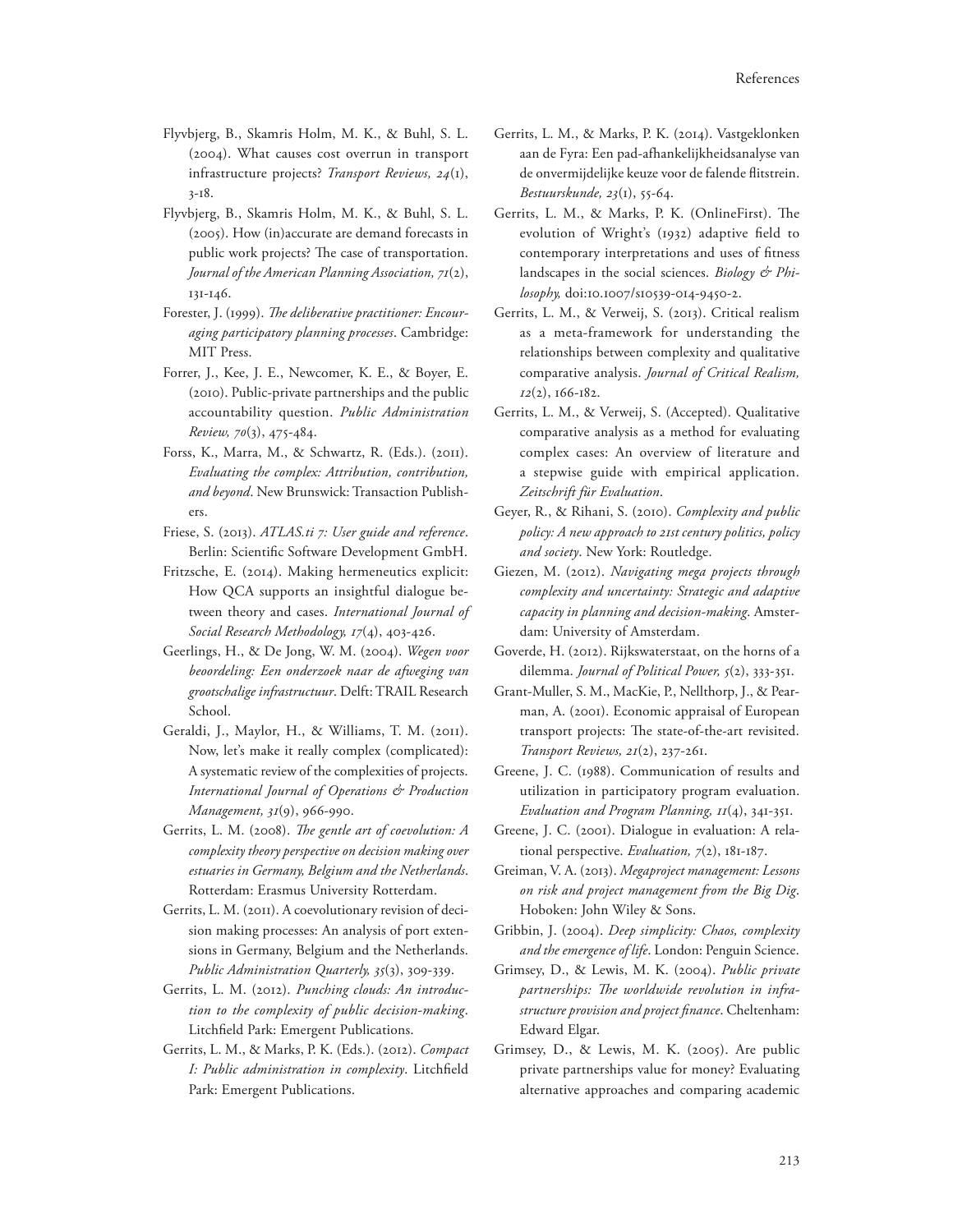and practitioner views. *Accounting Forum, 29*(4), 345-378.

- Grofman, B., & Schneider, C. Q. (2009). An introduction to crisp set QCA with a comparison to binary logistic regression. *Political Research Quarterly, 62*(4), 662-672.
- Gross, M. E., & Garvin, M. J. (2011). Structuring PPP toll-road contracts to achieve public pricing objectives. *Engineering Project Organization Journal, 1*(2), 143-156.
- Guba, E. G., & Lincoln, Y. S. (1989). *Fourth generation evaluation*. London: Sage.
- Hadžikadić, M. (2014). Editor's introduction. *Journal on Policy and Complex Systems, 1*(1), 1-1.
- Hak, T., Jaspers, F., & Dul, J. (2013). The analysis of temporally ordered configurations: Challenges and solutions. In P. C. Fiss, B. Cambré, & A. Marx (Eds.), *Configurational theory and methods in organizational research* (pp. 107-127). Bingley: Emerald.
- Hamersma, M., Tillema, T., Sussman, J., & Arts, J. (2014). Residential satisfaction close to highways: The impact of accessibility, nuisances and highway adjustment projects. *Transportation Research Part A: Policy and Practice, 59*(1), 106-121.
- Hammersley, M. (2008). Causality as conundrum: The case of qualitative inquiry. Methodological *Innovations Online, 2*(3).
- Hammersley, M. (2009). Challenging relativism: The problem of assessment criteria. *Qualitative Inquiry, 15*(1), 3-29.
- Han, S. H., Yun, S., Kim, H., Kwak, Y. H., Park, H. K., & Lee, S. H. (2009). Analyzing schedule delay of mega project: Lessons learned from Korea Train Express. *IEEE Transactions on Engineering Management, 56*(2), 243-256.
- Harvey, D. L. (2009). Complexity and case. In D. S. Byrne, & C. C. Ragin (Eds.), *The Sage handbook of case-based methods* (pp. 15-38). London: Sage.
- Hayashi, Y., & Morisugi, H. (2000). International comparison of background concept and methodology of transportation project appraisal. *Transport Policy, 7*(1), 73-88.
- Haynes, P. (2001). Complexity, quantification and the management of policy. *Social Issues, 1*(2).
- Haynes, P. (2003). *Managing complexity in the public services*. Maidenhead: Open University Press.
- Healey, P. (1997). *Collaborative planning: Shaping places in fragmented societies*. Vancouver: UBC Press.
- Hecht, H., & Niemeier, D. A. (2002). Comparing transportation project development efficiencies: The California Department of Transportation and the California county sales tax agencies. *Transport Policy, 9*(4), 347-356.
- Heeres, N., Tillema, T., & Arts, J. (2012). Integration in Dutch planning of motorways: From 'line' towards 'area-oriented' approaches. *Transport Policy, 24*, 148-158.
- Hertogh, M. J. C. M., Baker, S., Staal-Ong, P. L., & Westerveld, E. (2008). *Managing large infrastructure projects: Research on best practices and lessons learnt in large infrastructure projects in Europe*. Baarn: AT Osborne.
- Hertogh, M. J. C. M., & Westerveld, E. (2010). *Playing with complexity: Management and organisation of large infrastructure projects*. Rotterdam: Erasmus University Rotterdam.
- Hicks, A. (1994). Qualitative comparative analysis and analytical induction: The case of the emergence of the social security state. *Sociological Methods & Research, 23*(1), 86-113.
- Hino, A. (2009). Time-series QCA: Studying temporal change through Boolean analysis. *Sociological 2eory and Methods, 24*(2), 247-265.
- Hodge, G. A., & Greve, C. (2007). Public-private partnerships: An international performance review. *Public Administration Review, 67*(3), 545-558.
- Hodge, G. A., & Greve, C. (2009). PPPs: The passage of time permits a sober reflection. *Economic Affairs, 29*(1), 33-39.
- Hodge, G. A., & Greve, C. (2013). Introduction: Public-private partnerships in turbulent times. In C. Greve, & G. A. Hodge (Eds.), *Rethinking public-private partnerships: Strategies for turbulent times* (pp. 1-32). New York: Routledge.
- Hoezen, M. E. L. (2012). *The competitive dialogue procedure: Negotiations and commitment in inter-organisational construction projects*. Enschede: University of Twente.
- Holvoet, N., & Dewachter, S. (2013). Multiple paths to effective national evaluation societies: Evidence from 37 low- and middle-income countries. *American Journal of Evaluation, 34*(4), 519-544.
- Hoorens, S., & Oortwijn, W. (2005). *Richting een*   $beleidevaluate$  *cultuur in Nederland: Identificatie van knelpunten en oplossingsrichtingen.* Leiden: RAND Europe.
- Hsieh, T., Lu, S., & Wu, C. (2004). Statistical analysis of causes for change orders in metropolitan public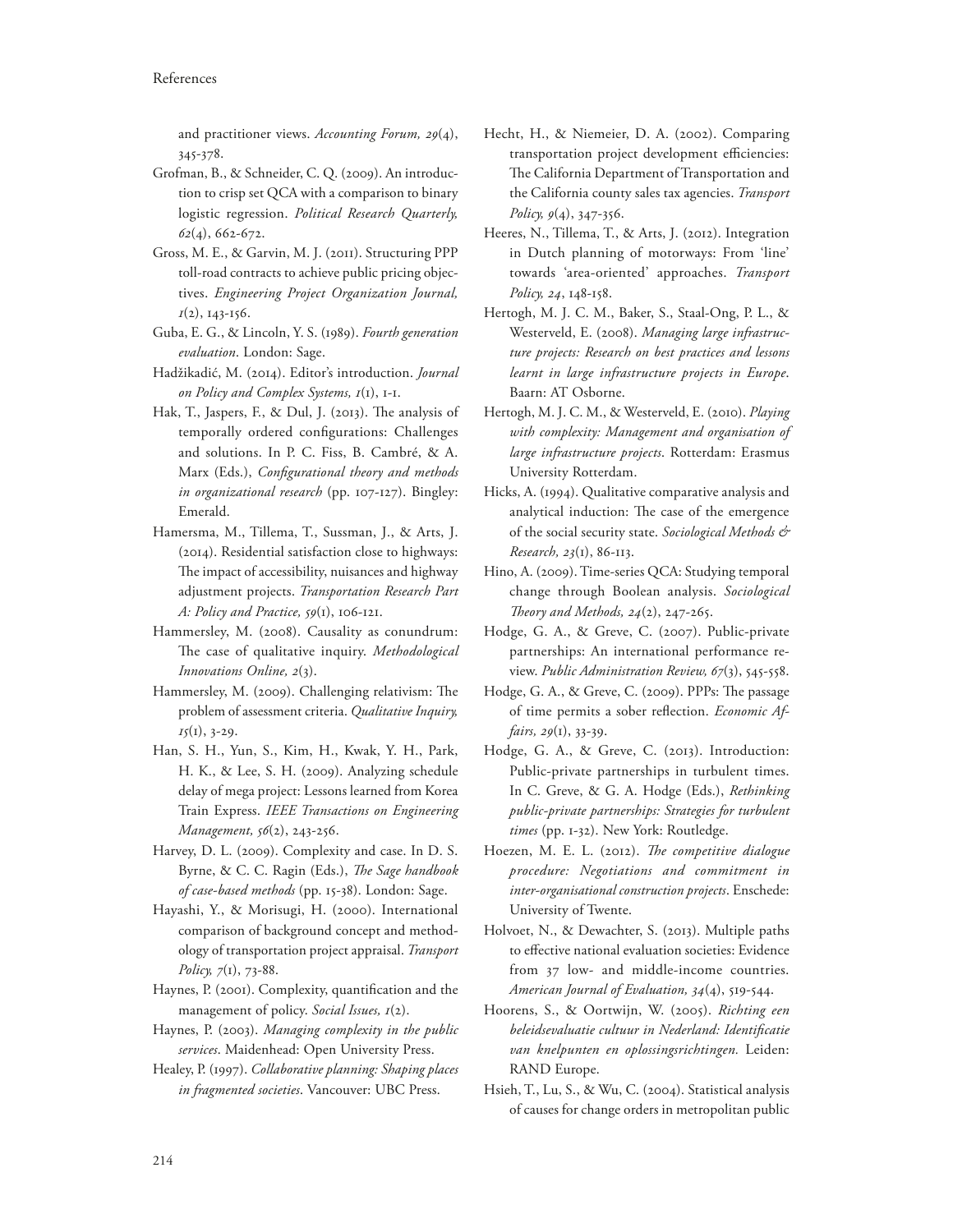works. *International Journal of Project Management, 22*(8), 679-686.

- Hu, Y., Chan, A. P. C., Le, Y., & Jin, R. (2013). From construction megaproject management to complex project management: Bibliographic analysis. *Journal of Management in Engineering,* doi:10.1061/ (ASCE)ME.1943-5479.0000254.
- Hudson, J., & Kühner, S. (2013). Qualitative comparative analysis and applied public policy analysis: New applications of innovative methods. *Policy and Society, 32*(4), 279-287.
- Hwang, B., Zhao, X., & Gay, M. J. S. (2013). Public private partnership projects in Singapore: Factors, critical risks and preferred risk allocation from the perspective of contractors. *International Journal of Project Management, 31*(3), 424-433.
- Ibrahim, A. D., Price, A. D. F., & Dainty, A. R. J.  $(2006)$ . The analysis and allocation of risks in public private partnerships in infrastructure projects in Nigeria. *Journal of Financial Management of Property and Construction, 11*(3), 149-163.
- Innes, J. E., & Booher, D. E. (2010). *Planning with complexity: An introduction to collaborative rationality for public policy*. Abingdon: Routledge.
- Irfan, M., Khursid, M. B., Anastasopoulos, P., Labi, S., & Moavenzadeh, F. (2011). Planning-stage estimation of highway project duration on the basis of anticipated costs, project type, and contract type. *International Journal of Project Management, 29*(1), 78-92.
- Ismail, S. (2011). A systematic review of research on private finance initiative (PFI) and public private partnership (PPP). *International Journal of Economics, Management & Accounting, 19*(3), 33-60.
- Jackson, S. F., & Kolla, G. (2012). A new realistic evaluation analysis method: Linking coding of context, mechanism, and outcome relationships. *American Journal of Evaluation, 33*(3), 339-349.
- Jacobs, J. (1992). *Systems of survival: A dialogue on the moral foundations of commerce and politics*. New York: Vintage Books.
- Jacobson, C., & Choi, S. O. (2008). Success factors: Public works and public-private partnerships. *International Journal of Public Sector Management, 21*(6), 637-657.
- Jeffares, S., Sullivan, H., & Bovaird, T. (2013). Beyond the contract: The challenge of evaluating the performance(s) of public-private partnerships. In C. Greve, & G. A. Hodge (Eds.), *Rethinking public-private partnerships: Strategies for turbulent times* (pp. 166-187). New York: Routledge.
- Jones, R., & Noble, G. (2008). Managing the implementation of public-private partnerships. *Public Money & Management, 28(2)*, 109-114.
- Jooste, S. F., & Scott, R. W. (2012). The public-private partnership enabling field: Evidence from three cases. Administration & Society,  $44(2)$ , 149-182.
- Jordan, E., Gross, M. E., Javernick-Will, A. N., & Garvin, M. J. (2011). Use and misuse of qualitative comparative analysis. *Construction Management and Economics, 29*(11), 1159-1173.
- Kaliba, C., Muya, M., & Mumba, K. (2009). Cost escalation and schedule delays in road construction projects in Zambia. *International Journal of Project Management, 27*(5), 522-531.
- Kärnä, S., Junnonen, J., Manninen, A., & Julin, P. (2013). Exploring project participants' satisfaction in the infrastructure projects. *Engineering Project Organization Journal, 3*(4), 186-197.
- Kaufman, R., Keller, J., & Watkins, R. (1996). What works and what doesn't: Evaluation beyond Kirkpatrick. *Performance + Instruction, 35*(2), 8-12.
- Ke, Y., Wang, S. Q., Chan, A. P. C., & Cheung, E. (2009). Research trend of public-private partnership in construction journals. *Journal of Construction Engineering and Management, 135*(10), 1076-1086.
- Ke, Y., Wang, S. Q., Chan, A. P. C., & Lam, P. T. I. (2010). Preferred risk allocation in China's publicprivate partnership (PPP) projects. *International Journal of Project Management, 28*(5), 482-492.
- Kerseboom, J. (2008). Leren van evalueren: Over het niet-gebruik van beleidsinformatie. *Bestuurskunde, 17*(2), 41-46.
- KiM. (2008a). *De rol van kosten-batenanalyse in de besluitvorming.* Den Haag: Ministerie van Verkeer en Waterstaat.
- KiM. (2008b). *Wikken en wegen: Het afwegen van investeringen in transportinfrastructuur en van de veranderende rol van de overheid.* Den Haag: Ministerie van Verkeer en Waterstaat.
- KiM. (2009). *Na het knippen van het lint: Het ex-post evalueren van infrastructuur.* Den Haag: Ministerie van Verkeer en Waterstaat.
- KiM. (2010). *Nut en noodzaak: Het afwegen van kosten en baten: Een bijdrage aan snellere en betere besluitvorming bij infrastructuurprojecten.* Den Haag: Ministerie van Infrastructuur en Milieu.
- KiM. (2013). *Werkprogramma 2013.* Den Haag: Ministerie van Infrastructuur en Milieu.
- KING. (2009). *Omgaan met cultuur in megaprojecten.* Rotterdam: Programma Kennis in het Groot.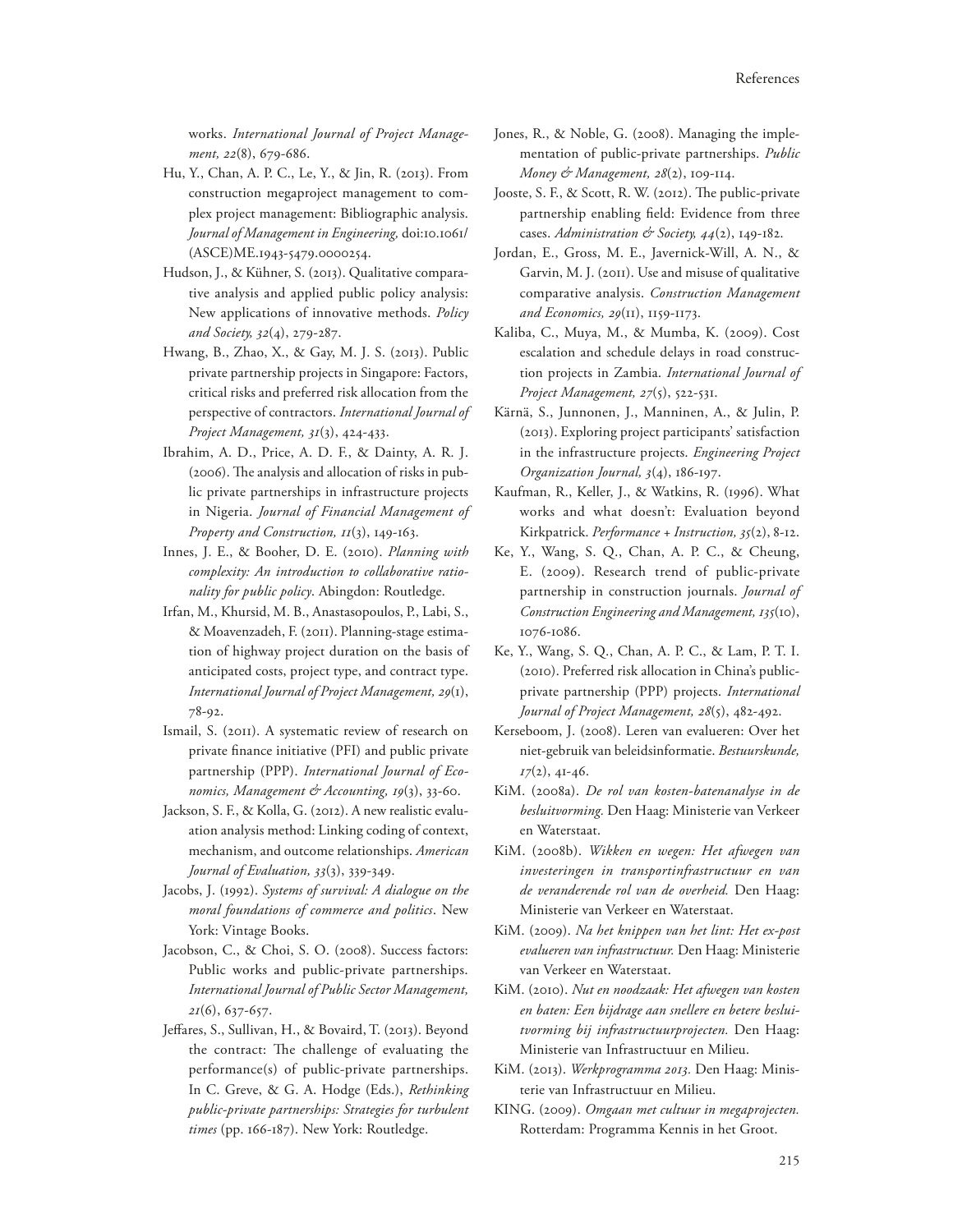- Klijn, E. H. (2009). Public-private partnerships in the Netherlands: Policy, projects and lessons. *Economic A7airs, 29*(1), 26-32.
- Klijn, E. H. (2010). Public-private partnerships: Deciphering meaning, message and phenomenon. In G. A. Hodge, C. Greve, & A. E. Boardman (Eds.), *International handbook on public-private partnerships* (pp. 68-80). Cheltenham: Edward Elgar.
- Klijn, E. H., Edelenbos, J., & Hughes, M. (2007). Public-private partnership: A two-headed reform. A comparison of PPP in England and the Netherlands. In C. Pollitt, S. van Thiel, & V. M. F. Homburg (Eds.), *New public management in Europe: Adaptation and alternatives* (pp. 71-89). Basingstoke: Palgrave MacMillian.
- Klijn, E. H., Edelenbos, J., Kort, M. B., & Van Twist, M. J. W. (2006). *Management op het grensvlak van publiek en privaat: Hoe managers omgaan met dilemma's in complexe ruimtelijke PPS-projecten*. Den Haag: Lemma.
- Klijn, E. H., Edelenbos, J., Kort, M. B., & Van Twist, M. J. W. (2008). Facing management choices: An analysis of managerial choices in 18 complex environmental public private partnership projects. *International Review of Administrative Sciences, 74*(2), 251-278.
- Klijn, E. H., Steijn, A. J., & Edelenbos, J. (2010). The impact of network management on outcomes in governance networks. *Public Administration, 88*(4), 1063-1082.
- Klijn, E. H., & Teisman, G. R. (2000a). Governing public-private partnerships: Analysing and managing the processes and institutional characteristics of public-private partnerships. In S. P. Osborne (Ed.), *Public-private partnerships: Theory and practice in international perspective* (pp. 85-102). London: Routledge.
- Klijn, E. H., & Teisman, G. R. (2000b). Managing public-private partnerships: Influencing processes and institutional context of public-private partnerships. In O. van Heffen, W. J. M. Kickert, & J. J. A. Thomassen (Eds.), *Governance in modern society: E7ects, change and formation of government institutions* (pp. 329-348). Dordrecht: Kluwer Academic Publishers.
- Klijn, E. H., & Teisman, G. R. (2003). Institutional and strategic barriers to public-private partnership: An analysis of Dutch cases. *Public Money & Management, 23*(3), 137-146.
- Klijn, E. H., & Teisman, G. R. (2005). Public-private partnerships as the management of co-production: Strategic and institutional obstacles in a difficult marriage. In G. A. Hodge, & C. Greve (Eds.), *The challange of public-private partnerships: Learning from international experience* (pp. 95-116). Cheltenham: Edward Elgar.
- Klijn, E. H., & Van Twist, M. J. W. (2007). Publiekprivate samenwerking in Nederland: Overzicht van theorie en praktijk. *Management & Organisatie, 61*(3/4), 156-170.
- Knowledge Centre PPP. (2008). *DBFM-handboek: Een verkenning van contractonderdelen.* Den Haag: Ministerie van Financiën.
- Koliba, C., Zia, A., & Lee, B. H. Y. (2011). Utilizing computer simulation models to manage complex governance networks. The Innovation Journal, *16*(1), 1-26.
- Koppenjan, J. F. M. (2005). The formation of publicprivate partnerships: Lessons from nine transport infrastructure projects in the Netherlands. *Public Administration, 83*(1), 135-157.
- Koppenjan, J. F. M. (2008). Public-private partnership and mega-projects. In H. Priemus, B. Flyvbjerg, & B. van Wee (Eds.), *Decision-making on megaprojects: Cost-bene1t analysis, planning and innovation* (pp. 189-212). Cheltenham: Edward Elgar.
- Koppenjan, J. F. M., & Klijn, E. H. (2004). *Managing uncertainties in networks: A network approach to problem solving and decision making*. London: Routledge.
- Koppenjan, J. F. M., & Leijten, M. (2005a). Hoe verkoop ik een spoorweg? De lessen van het privatiseringsstreven bij de Betuweroute, HSL-Zuid en Zuiderzeelijn. *Beleid en Maatschappij, 32*(3), 139-154.
- Koppenjan, J. F. M., & Leijten, M. (2005b). Privatising railroads: The problematic involvement of the private sector in two Dutch railway projects. *Asia Paci1c Journal of Public Administration, 27*(2), 181-199.
- Koppenjan, J. F. M., & Leijten, M. (2007). How to sell a railway: Lessons on the privatization of three Dutch railway projects. *European Journal of Transport and Infrastructure Research, 7*(3), 201-222.
- Kort, M. B., Verweij, S., & Klijn, E. H. (Accepted). In search for effective public-private partnerships: An assessment of the impact of organizational form and managerial strategies in urban regeneration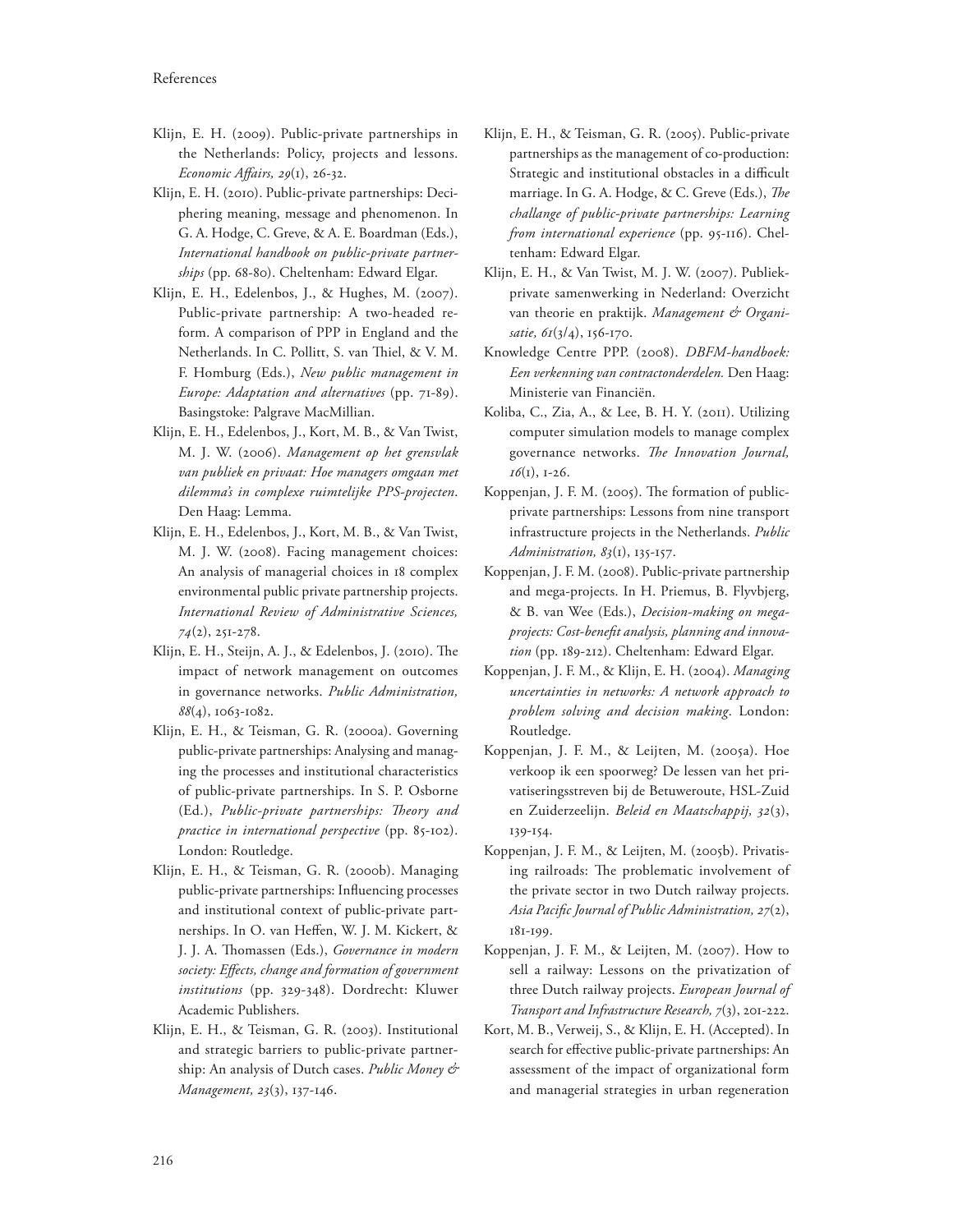partnerships using fsQCA. *Environment and Planning C: Government and Policy*.

- Kreukels, A. M. J., & Spit, T. J. M. (1990). Publicprivate partnerships in the Netherlands. *Tijdschrift*  voor Economische en Sociale Geografie, 81(5), 388-392.
- Kumaraswamy, M. M., & Zhang, X. Q. (2001). Government role in BOT-led infrastructure development. *International Journal of Project Management, 19*(4), 195-205.
- Kwak, Y. H., Chih, Y. Y., & Ibbs, C. W. (2009). Towards a comprehensive understanding of public private partnerships for infrastructure development. *California Management Review, 51*(2), 51-78.
- Landini, S., & Occelli, S. (2012). Editorial: Innovative public policy - The role of complexity science. *Emergence: Complexity & Organization, 14*(4), vii-xiii.
- Larson, E. (1997). Partnering on construction projects: A study of the relationship between partnering activities and project success. *IEEE Transactions on Engineering Management, 44*(2), 188-195.
- Lawther, W. C., & Martin, L. (2014). Availability payments and key performance indicators: Challenges for effective implementation of performance management systems in transportation public-private partnerships. *Public Works Management & Policy, 19*(3), 219-234.
- Ledermann, S. (2012). Exploring the necessary conditions for evaluation use in program change. *American Journal of Evaluation, 33*(2), 159-178.
- Lee, J. (2008). Cost overrun and cause in Korean social overhead capital projects: Roads, rails, airports, and ports. *Journal of Urban Planning and Development, 134*(2), 59-62.
- Leendertse, W., & Arts, J. (2013). Managing public infrastructure networks - On the horns of several dilemmas. In O. J. Klakegg, K. H. Kjølle, C. G. Mehaug, N. O. E. Olsson, A. T. Shiferaw, & R. Woods (Eds.), *Proceedings from the 7th Nordic conference on construction economics and organisation 2013: Green urbanisation - Implications for value creation* (pp. 191-202). Trondheim: Akademika Publishing.
- Leeuw, F. L. (2009). Evaluation policy in the Netherlands. *New Directions for Evaluation, 2009*(123), 87-102.
- Lehtiranta, L., Kärnä, S., Junnonen, J., & Julin, P. (2012). The role of multi-firm satisfaction in

construction project success. *Construction Management and Economics, 30*(6), 463-475.

- Lehtonen, M. (2014). Evaluating megaprojects: From the 'iron triangle' to network mapping. *Evaluation, 20*(3), 278-295.
- Lei, D., & Hitt, M. A. (1995). Strategic restructuring and outsourcing: The effect of mergers and acquisitions and LBOs on building firm skills and capabilities. *Journal of Management, 21*(5), 835-859.
- Lenferink, S. (2013). *Market involvement throughout the planning lifecycle: Public and private experiences with evolving approaches integrating the road infrastructure planning process*. Groningen: University of Groningen.
- Lenferink, S. (2014). *Marktbetrokkenheid bij infrastructuurontwikkeling: 10 lessen voor het plan- en aanbestedingsproces*. Nijmegen: Radboud Universiteit Nijmegen.
- Lenferink, S., Arts, J., Tillema, T., Van Valkenburg, M., & Nijsten, R. (2012). Early contractor involvement in Dutch infrastructure development: Initial experiences with parallel procedures for planning and procurement. *Journal of Public Procurement, 12*(1), 1-42.
- Lenferink, S., Tillema, T., & Arts, J. (2013a). Publicprivate interaction in contracting: Governance strategies in the competitive dialogue of Dutch infrastructure projects. *Public Administration, 91*(4), 928-946.
- Lenferink, S., Tillema, T., & Arts, J. (2013b). Towards sustainable infrastructure development through integrated contracts: Experiences with inclusiveness in Dutch infrastructure projects. *International Journal of Project Management, 31*(4), 615-627.
- Leung, M., Ng, S. T., & Cheung, S. (2004). Measuring construction project participant satisfaction. *Construction Management and Economics, 22*(3), 319-331.
- Lieberson, S. (2004). Comments on the use and utility of QCA. *Qualitative Methods, 2*(2), 13-14.
- Linder, S. H. (1999). Coming to terms with the publicprivate partnership: A grammar of multiple meanings. *American Behavioral Scientist, 43*(1), 35-51.
- Little, R. G. (2011). The emerging role of public-private partnerships in megaproject delivery. *Public Works Management & Policy, 16(3), 240-249.*
- Losch, A. (2009). On the origins of critical realism. *Theology and Science, 7(1)*, 85-106.
- Lousberg, L. H. M. J. (2012). *Sturen op haalbaarheid en relatie: Interventies om disfunctionele con8icten bij*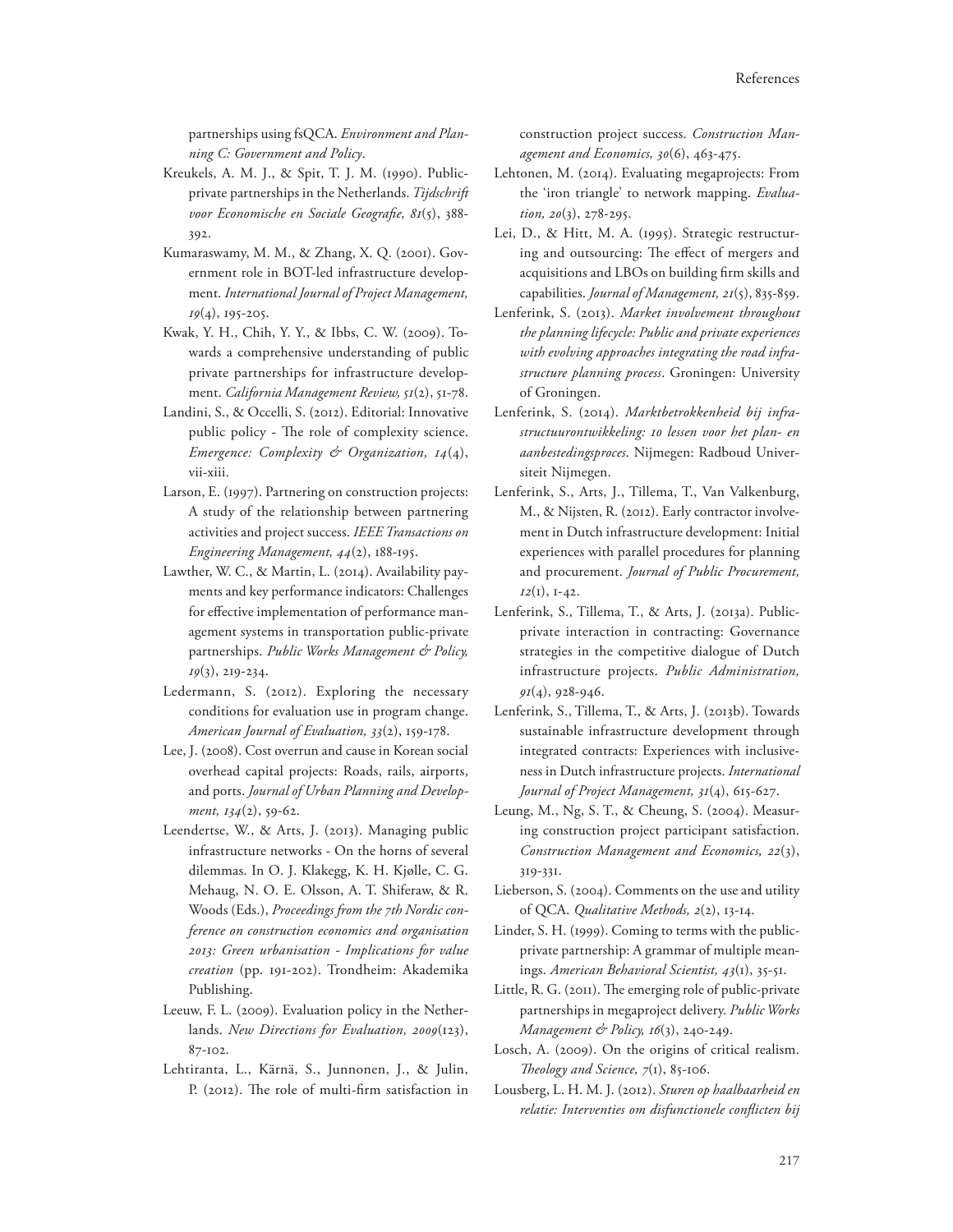*publiek private samenwerking in ruimtelijke ontwikkelingsprojecten te voorkomen*. Delft: Technische Universiteit Delft.

- Love, P. E. D., Holt, G. D., Shen, L. Y., Li, H., & Irani, Z. (2002). Using systems dynamics to better understand change and rework in construction project management systems. *International Journal of Project Management, 20*(6), 425-436.
- Love, P. E. D., Smith, J., Simpson, I., Regan, M., & Olatunji, O. (OnlineFirst). Understanding the landscape of overruns in transport infrastructure projects. *Environment and Planning B: Planning and Design,* doi:10.1068/b130102p.
- Mackie, J. L. (1980). *The cement of the universe: A study of causation*. Oxford: Oxford University Press.
- Magnussen, O. E., & Olsson, N. O. E. (2006). Comparative analysis of cost estimates of major public investment projects. *International Journal of Project Management, 24*(4), 281-288.
- Mahoney, J. (2008). Toward a unified theory of causality. *Comparative Political Studies, 41*(4/5), 412-436.
- Manavazhi, M. R., & Adhikari, D. K. (2002). Material and equipment procurement delays in highway projects in Nepal. *International Journal of Project Management, 20*(8), 627-632.
- Mantel, S. J., Meredith, J. R., Shafer, S. M., & Sutton, M. M. (2005). *Core concepts of project management*. New York: Wiley.
- March, J. G. (1994). *A primer on decision making: How decisions happen*. New York: The Free Press.
- Marra, A. (2007). The EU policy towards PPPs: A new institutional economics perspective. *Competition and Regulation in Network Industries, 8*(3), 261-281.
- Marra, M. (2011). Some insights from complexity science for the evaluation of complex policies. In K. Forss, M. Marra, & R. Schwartz (Eds.), *Evaluating the complex: Attribution, contribution, and beyond* (pp. 283-313). New Brunswick: Transaction Publishers.
- Marsden, G., & Stead, D. (2011). Policy transfer and learning in the field of transport: A review of concepts and evidence. *Transport Policy, 18*(3), 492-500.
- Marshall, S. (2009). *Cities, design & evolution*. London: Routledge.
- Marx, A. (2005). Systematisch comparatief case onderzoek en evaluatieonderzoek. *Tijdschrift voor Sociologie, 26*(1), 95-113.
- Marx, A., Rihoux, B., & Ragin, C. C. (2014). The origins, development, and application of qualitative

comparative analysis: The first 25 years. *European Political Science Review, 6*(1), 115-142.

- Maylor, H., Brady, T., Cooke-Davies, T., & Hodgson, D. (2006). From projectification to programmification. International Journal of Project Manage*ment, 24*(8), 663-674.
- McDaniel, R. R., & Driebe, D. J. (Eds.). (2005a). *Uncertainty and surprise in complex systems: Questions on working with the unexpected*. Berlin: Springer-Verlag.
- McDaniel, R. R., & Driebe, D. J. (2005b). Uncertainty and surprise: An introduction. In R. R. McDaniel, & D. J. Driebe (Eds.), *Uncertainty and surprise in complex systems: Questions on working with the unexpected* (pp. 3-12). Berlin: Springer-Verlag.
- McDaniel, R. R., Jordan, M. E., & Fleeman, B. F. (2003). Surprise, surprise, surprise! A complexity science view of the unexpected. *Health Care Management Review, 28*(3), 266-278.
- Meek, J. W. (2010). Complexity theory for public administration and policy. *Emergence: Complexity & Organization, 12*(1), 1-4.
- Meek, J. W. (2014). Editorial: Complexity theory and administrative learning - Adaptive practices in complex governance systems. *Emergence: Complexity & Organization, 16*(1), 1-6.
- Meek, J. W., & Marshall, K. S. (Eds.). (2014). *Compact II: Administrative strategies for complex governance*  systems. Litchfield Park: Emergent Publications.
- Merrow, E. W. (1988). *Understanding the outcomes of megaprojects: A quantitative analysis of very large civilian projects.* Santa Monica: RAND Corporation.
- Metze, M. (1997). *Slag om de Betuweroute: Het spel langs de lijn*. Amsterdam: Balans.
- Metze, M. (2010). *Veranderend getij: Rijkswaterstaat in crisis*. Amsterdam: Uitgeverij Balans.
- Miller, C. R., & Lambert, B. (2014). Seventy-five years of transportation administration becoming public administration. *Public Works Management & Policy, 19*(4), 310-315.
- Ministries of I&M, EL&I, & BZK. (2011). *MIRT projectenboek 2012.* Den Haag: Ministerie van Infrastructuur en Milieu.
- Ministries of I&M, EL&I, & BZK. (2012). *MIRT projectenboek 2013.* Den Haag: Ministerie van Infrastructuur en Milieu.
- Ministries of V&W, VROM, EZ, & LNV. (2007). *MIRT projectenboek 2008.* Den Haag: Ministerie van Verkeer en Waterstaat.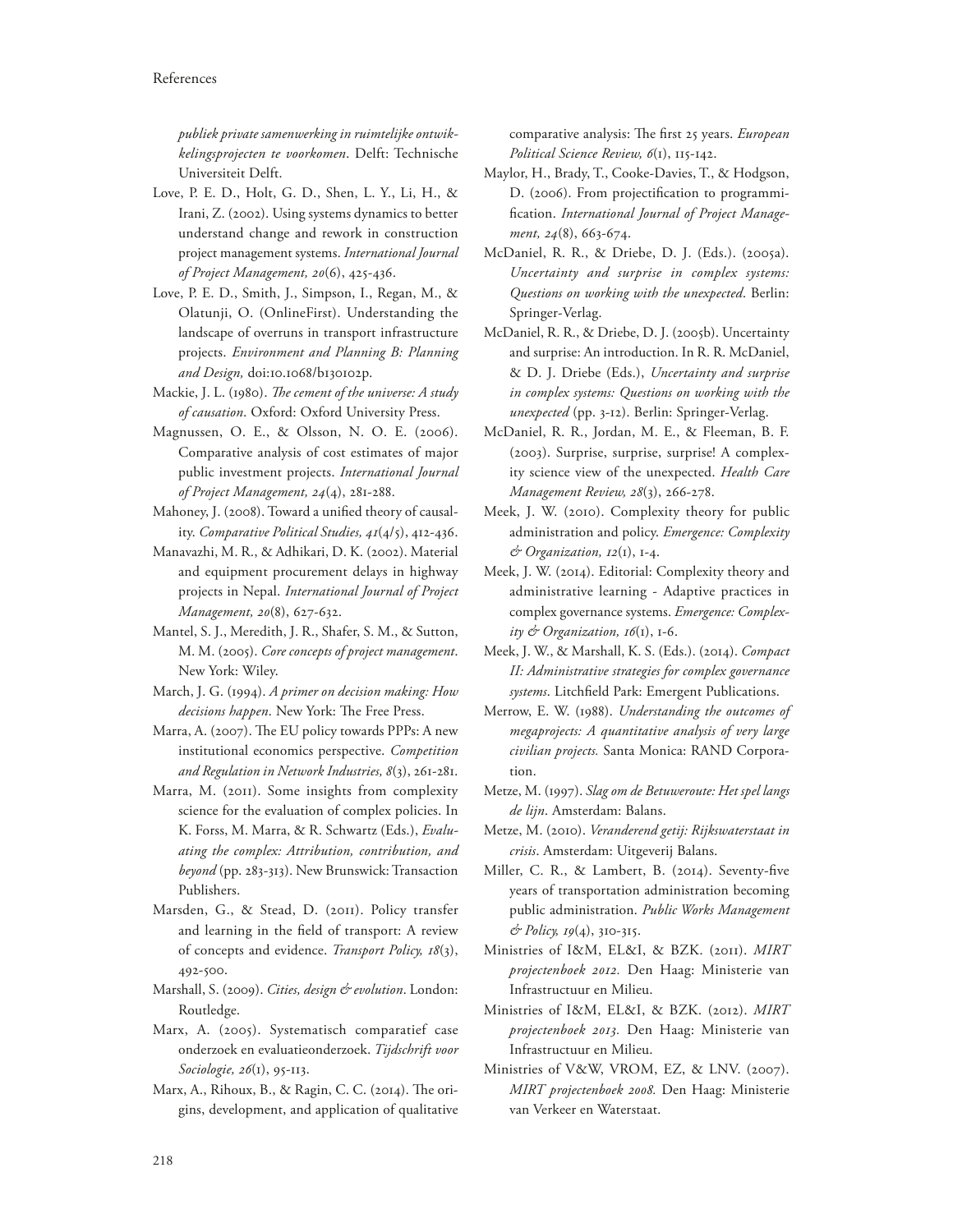- Ministries of V&W, VROM, EZ, LNV, & WWI. (2010). *MIRT projectenboek 2011.* Den Haag: Ministerie van Verkeer en Waterstaat.
- Ministry of Finance. (2012). *Voortgangsrapportage DBFM(O) 2012.* Den Haag: Ministerie van Financiën.
- Ministry of I&M. (2013). *MIRT projectenboek 2014.* Den Haag: Ministerie van Infrastructuur en Milieu.
- Mistarihi, A., Al Refai, M. S., Al Qaid, B. A., & Qeed, M. A. (2012). Competency requirements for managing public private partnerships (PPPs): The case of infrastructure projects in Jordan. *International Journal of Business and Management, 7*(12), 60-73.
- Mistarihi, A., Hutchings, K., & Shacklock, A. (2013). Differing opinions do not spoil friendship: Managing public-private partnership (PPP) infrastructure projects in Jordan. *Public Administration and Development, 33*(5), 371-388.
- Mitchell, M. (2009). *Complexity: A guided tour*. Oxford: Oxford University Press.
- Mjøset, L. (2009). The contextualist approach to social science methodology. In D. S. Byrne, & C. C. Ragin (Eds.), *The Sage handbook of case-based methods* (pp. 39-68). London: Sage.
- Morçöl, G. (2001). What is complexity science? Postmodernist or postpositivist? *Emergence: Complexity & Organization, 3*(1), 104-119.
- Morçöl, G. (2008). Complexity of public policy and administration: Introduction to the special issue. *Public Administration Quarterly, 32*(3), 305-313.
- Morçöl, G. (2012). *A complexity theory for public policy*. New York: Routledge.
- Morçöl, G., Teisman, G. R., & Gerrits, L. M. (2014). Complexity, governance, and networks: Introduction to the inaugural issue. *Complexity, Governance & Networks, 1*(1), 1-4.
- Morgan, G. (2006). *Images of organization*. Thousand Oaks: Sage.
- Mowles, C. (2014). Complex, but not quite complex enough: The turn to the complexity sciences in evaluation scholarship. *Evaluation, 20*(2), 160-175.
- Müller-Seitz, G., & Schüßler, E. (2013). From event management to managing events: A process perspective on organized and unexpected field-level events. In J. Koch, & J. Sydow (Eds.), *Organisation von temporalität und temporärem: Managementforschung 23* (pp. 193-226). Wiesbaden: Springer.
- Municipality of Amsterdam. (2006). *Noord/Zuidlijn kwartaalverslag inclusief auto-onderdoorgang en*

*busstation CS: 1e kwartaal 2006.* Amsterdam: Gemeente Amsterdam.

- Municipality of Amsterdam. (2013). *Noord/Zuidlijn: Verslag nr. 76: 1e kwartaal 2013.* Amsterdam: Gemeente Amsterdam.
- Næss, P., Flyvbjerg, B., & Buhl, S. L. (2006). Do road planners produce more 'honest numbers' than rail planners? An analysis of accuracy in roadtraffic forecasts in cities versus peripheral regions. *Transport Reviews, 26*(5), 537-555.
- Neele, J. (2003). Waardse alliantie: Succesvolle samenwerking tussen opdrachtgever en bouwer in de Betuweroute. *Tijdschrift voor Bouwkostenkunde & Huisvestingseconomie, 22*(3), 8-11.
- Ng, A., & Loosemore, M. (2007). Risk allocation in the private provision of public infrastructure. *International Journal of Project Management, 25*(1), 66-76.
- Nieuwenhuis, G. (2008). *De Betuweroute: Goederen sporen van zee naar Zevenaar*. Alkmaar: De Alk.
- Nijkamp, P., Van der Burch, M., & Vindigni, G. (2002). A comparative institutional evaluation of public-private partnerships in Dutch urban land-use and revitalisation projects. *Urban Studies, 39*(10), 1865-1880.
- Odeck, J. (2004). Cost overruns in road construction - What are their sizes and determinants? *Transport Policy, 11*(1), 43-53.
- Odeh, A. M., & Battaineh, H. T. (2002). Causes of construction delay: Traditional contracts. *International Journal of Project Management, 20*(1), 67-73.
- OECD. (2012). *Recommendation of the council on principles for public governance of public-private partnerships.* OECD.
- OECD Global Science Forum. (2009). *Applications for complexity science for public policy: New tools for 1nding unanticipated consequences and unrealized opportunities.* Paris: OECD.
- Olander, S., & Landin, A. (2005). Evaluation of stakeholder influence in the implementation of construction projects. *International Journal of Project Management, 23*(4), 321-328.
- Olsen, W. (2014). Comment: The usefulness of OCA under realist assumptions. *Sociological Methodology, 44*(1), 101-107.
- O'Toole, L. J., Meier, K. J., & Nicholson-Crotty, S. (2005). Managing upward, downward and outward: Networks, hierarchical relationships and performance. *Public Management Review, 7*(1), 45-68.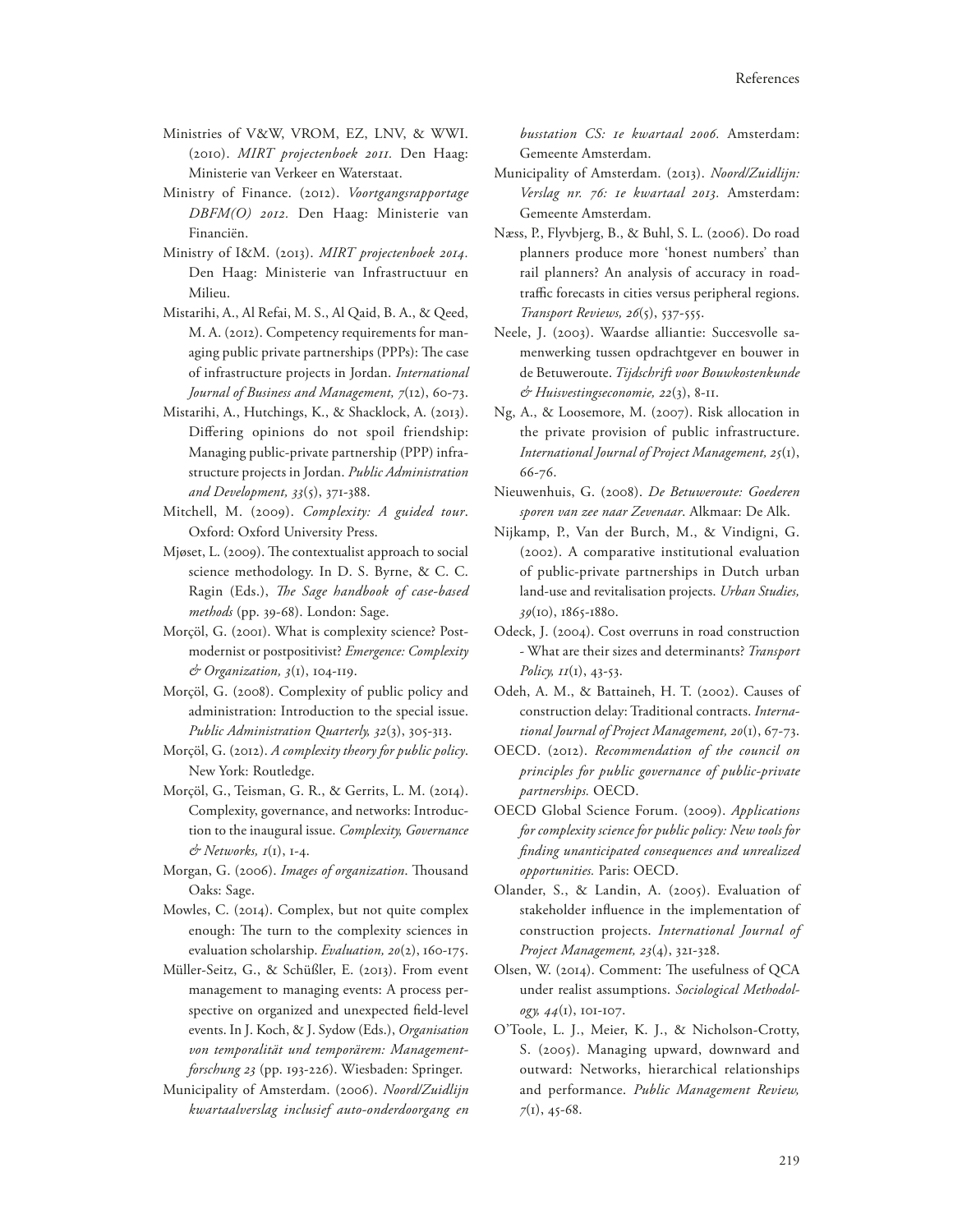- Owens, J., Ahn, J., Shane, J. S., Strong, K. C., & Gransberg, D. D. (2012). Defining complex project management of large U.S. transportation projects: A comparative case study analysis. *Public Works Management & Policy, 17*(2), 170-188.
- Papadopoulos, T. (2012). Public-private partnerships from a systems perspective: A case in the English National Health Service. *Systems Research and Behavioral Science, 29*(4), 420-435.
- Patton, M. Q. (2008). *Utilization-focused evaluation*. Thousand Oaks: Sage.
- Patton, M. Q. (2011). *Developmental evaluation: Applying complexity concepts to enhance innovation and*  use. New York: The Guilford Press.
- Pattyn, V. (2014). Why organizations (do not) evaluate? Explaining evaluation activity through the lens of con"gurational comparative methods. *Evaluation, 20*(3), 348-367.
- Pattyn, V., & Brans, M. (2013). Outsource versus in-house? An identification of organizational conditions influencing the choice for internal or external evaluators. The Canadian Journal of *Program Evaluation, 28*(2), 43-63.
- Pattyn, V., & Verweij, S. (2014). Beleidsevaluaties tussen methode en praktijk: Naar een meer realistische evaluatiebenadering. *Burger, Bestuur & Beleid, 8*(4), 260-267.
- Pawson, R., & Tilley, N. (1997). *Realistic evaluation*. London: Sage.
- PBL, & KiM. (2010). *Met de kennis van nu: Leren van evalueren: Een casestudy: A5 Verlengde Westrandweg.* Den Haag: Uitgeverij PBL.
- Pel, B. (2009). The complexity of self-organization: Boundary judgments in traffic management. In G. R. Teisman, M. W. van Buuren, & L. M. Gerrits (Eds.), *Managing complex governance systems: Dynamics, self-organization and coevolution in public investments* (pp. 116-133). New York: Routledge.
- Pestman, P. K. (2001). *In het spoor van de Betuweroute: Mobilisatie, besluitvorming en institutionalisering rond een groot infrastructureel project*. Amsterdam: Rozenberg Publishers.
- Peters, D. (2010). Digging through the heart of reuni fied Berlin: Unbundling the decision-making process for the Tiergarten-tunnel mega-project. *European Journal of Transport and Infrastructure Research, 10*(1), 89-102.
- Pfeffer, J., & Sutton, R. I. (2006). *Hard facts, dangerous half-truths and total nonsense: Pro1ting from*

*evidence-based management*. Boston: Harvard Business Press.

- Piperca, S., & Floricel, S. (2012). A typology of unexpected events in complex projects. *International Journal of Managing Projects in Business, 5*(2), 248- 265.
- Pollitt, C. (2009). Complexity theory and evolutionary public administration: A sceptical afterword. In G. R. Teisman, M. W. van Buuren, & L. M. Gerrits (Eds.), *Managing complex governance systems: Dynamics, self-organization and coevolution in public investments* (pp. 213-230). New York: Routledge.
- Polydoropoulou, A., & Roumboutsos, A. (2009). Evaluating the impact of decision-making during construction on transport project outcome. *Evaluation and Program Planning, 32*(4), 369-380.
- Poon, S. K., Chan, J., Poon, J., & Land, L. K. (2013). Patterned interactions in complex systems: The role of information technology for re-shaping organizational structures. *Proceedings of the 21st European Conference on Information Systems.*
- Pressman, J. L., & Wildavsky, A. ([1973]1984). *Implementation: How great expectations in Washington are dashed in Oakland; Or, why it's amazing that federal programs work at all, this being a saga of the economic development administration as told by two sympathetic observers who seek to build morals on a foundation of ruined hopes*. Berkeley: University of California Press.
- Priemus, H. (2007a). Decision-making on large infrastructure projects: The role of the Dutch parliament. *Transportation Planning and Technology, 30*(1), 71-93.
- Priemus, H. (2007b). Development and design of large infrastructure projects: Disregarded alternatives and issues of spatial planning. *Environment and Planning B: Planning and Design, 34*(4), 626-644.
- Priemus, H. (2010). Besluitvorming infrastructuur: Sneller, maar ook beter? Commissie-Elverding versus Commissie-Duivesteijn. In S. Majoor (Ed.), *Voorbij de beheersing? Bijdragen aan de stadsontwikkeling in Amsterdam* (pp. 70-81). Amsterdam: Project Management Bureau Amsterdam.
- Prigogine, I. (1997). *The end of certainty: Time, chaos,* and the new laws of nature. New York: The Free Press.
- Projectbureau A2 Maastricht. (2012). *Jaarverslag 2011.* Maastricht: Projectbureau A2 Maastricht.
- Projectbureau A2 Maastricht. (2014). *Jaarverslag 2013.* Maastricht: Projectbureau A2 Maastricht.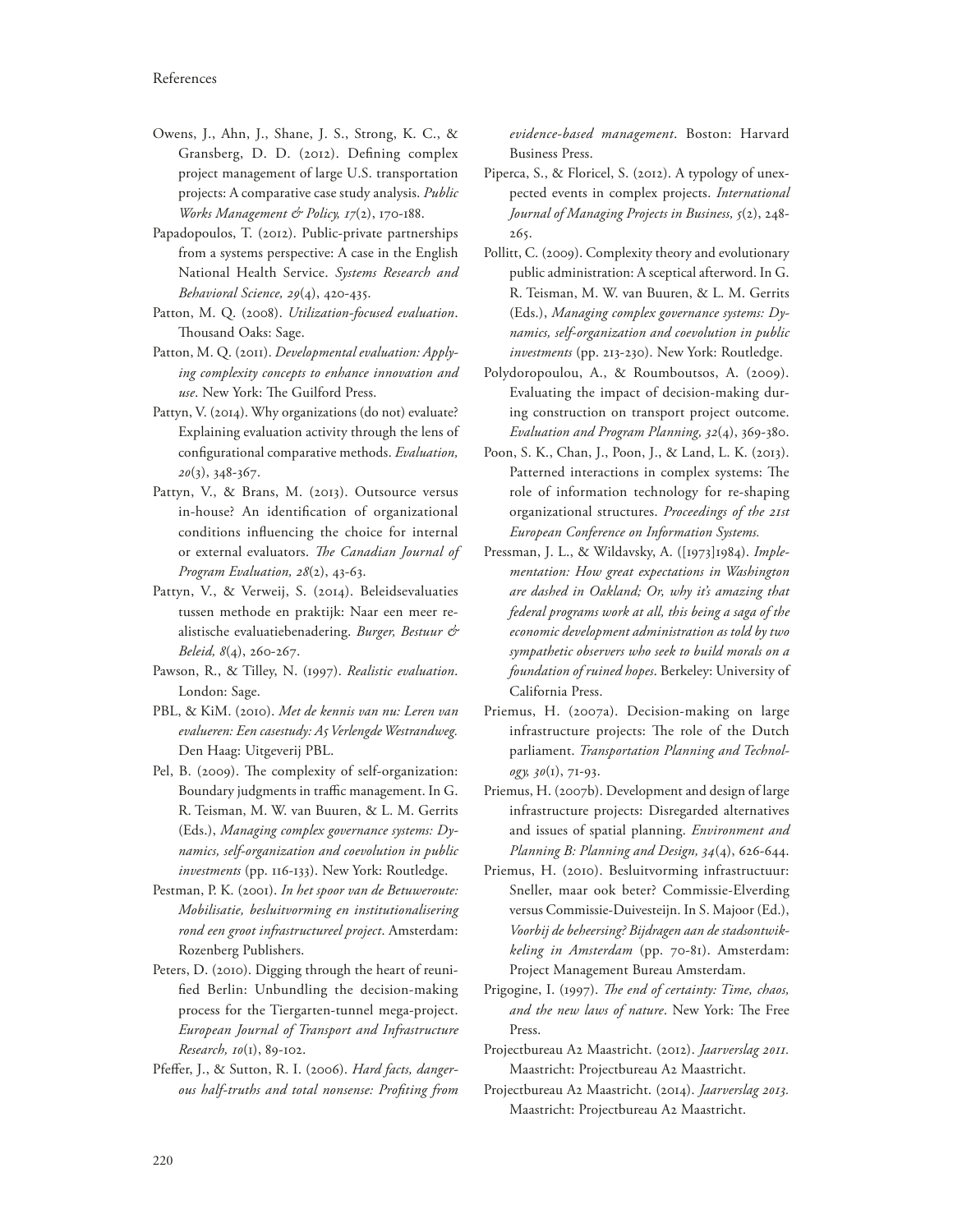Provalis Research. (2013). *QDA miner lite 1.3.*

- Ragin, C. C. (1987). *The comparative method: Moving beyond qualitative and quantitative strategies*. Los Angeles: University of California Press.
- Ragin, C. C. (1992). Casing and the process of social inquiry. In C. C. Ragin, & H. S. Becker (Eds.), *What is a case? Exploring the foundations of social inquiry* (pp. 217-226). Cambridge: Cambridge University Press.
- Ragin, C. C. (1999). Using qualitative comparative analysis to study causal complexity. *Health Services Research, 34*(5), 1225-1239.
- Ragin, C. C. (2000). *Fuzzy-set social science*. Chicago: University of Chicago Press.
- Ragin, C. C. (2008a). *Redesigning social inquiry: Fuzzy sets and beyond*. Chicago: University of Chicago Press.
- Ragin, C. C. (2008b). *User's guide to fuzzy-set/qualitative comparative analysis*. Tucson: Department of Sociology, University of Arizona.
- Ragin, C. C. (2009). Qualitative comparative analysis using fuzzy sets (fsQCA). In B. Rihoux, & C. C. Ragin (Eds.), *Configurational comparative methods: Qualitative comparative analysis (QCA) and related techniques* (pp. 87-122). London: Sage.
- Ragin, C. C. (2014). Comment: Lucas and Szatrowski in critical perspective. *Sociological Methodology, 44*(1), 80-94.
- Ragin, C. C., & Amoroso, L. M. (2011). *Constructing*  social research: The unity and diversity of method. London: Sage.
- Ragin, C. C., & Davey, S. (2009). *Fuzzy-set/qualitative comparative analysis 2.5*. Tucson: University of Arizona.
- Ragin, C. C., & Rihoux, B. (2004). Replies to commentators: Reassurances and rebuttals. *Qualitative Methods, 2*(2), 22-24.
- Ragin, C. C., Shulman, D., Weinberg, A., & Gran, B. (2003). Complexity, generality, and qualitative comparative analysis. *Field Methods, 15*(4), 323-340.
- Ragin, C. C., & Sonnett, J. (2005). Between complexity and parsimony: Limited diversity, counterfactual cases, and comparative analysis. In S. Kropp, & M. Minkenberg (Eds.), *Vergleichen in der politikwissenschaft* (pp. 180-197). Wiesbaden: VS Verlag für Sozialwissenschaften.
- Ragin, C. C., & Strand, S. I. (2008). Using qualitative comparative analysis to study causal order: Comment on Caren and Panofsky (2005). *Sociological Methods and Research, 36*(4), 431-441.
- Rantala, K., & Hellström, E. (2001). Qualitative comparative analysis and a hermeneutic approach to interview data. *International Journal of Social Research Methodology, 4*(2), 87-100.
- Reed, M., & Harvey, D. L. (1992). The new science and the old: Complexity and realism in the social sciences. Journal for the Theory of Social Behaviour, *22*(4), 353-380.
- Reijniers, J. J. A. M. (1994). Organization of publicprivate partnership projects: The timely prevention of pitfalls. *International Journal of Project Management, 12*(3), 137-142.
- Rescher, N. (1995). *Luck: The brilliant randomness of everyday life*. Pittsburgh: University of Pittsburgh Press.
- Rescher, N. (1998). *Complexity: A philosophical overview*. New Brunswick: Transaction Publishers.
- Reynaers, A. (2014). *It takes two to tangle: Public-private partnerships and their impact on public values*. Amsterdam: VU University Amsterdam.
- Reynaers, A., & De Graaf, G. (2014). Public values in public-private partnerships. *International Journal of Public Administration, 37*(2), 120-128.
- Reynaers, A., & Verweij, S. (2014). Kritisch kijken naar kansen: De schaduwzijden van DBFMO. *ROmagazine, 32*(4), 32-34.
- Rhodes, M. L., Murphy, J., Muir, J., & Murray, J. A. (2011). *Public management and complexity theory: Richer decision-making in public services*. New York: Routledge.
- Rigden, S. R. (1983). Project management and the construction of the Hong Kong mass transit railway. *International Journal of Project Management, 1*(3), 136-141.
- Rihoux, B. (2003). Bridging the gap between the qualitative and quantitative worlds? A retrospective and prospective view on qualitative comparative analysis. *Field Methods, 15*(4), 351-365.
- Rihoux, B. (2006). Qualitative comparative analysis (QCA) and related systematic comparative methods: Recent advances and remaining challenges for social science research. *International Sociology, 21*(5), 679-706.
- Rihoux, B. (2013). Qualitative comparative analysis (QCA), anno 2013: Reframing the Comparative Method's seminal statements. *Swiss Political Science Review, 19*(2), 233-245.
- Rihoux, B., Álamos-Concha, P., Bol, D., Marx, A., & Rezsöhazy, I. (2013). From niche to mainstream method? A comprehensive mapping of QCA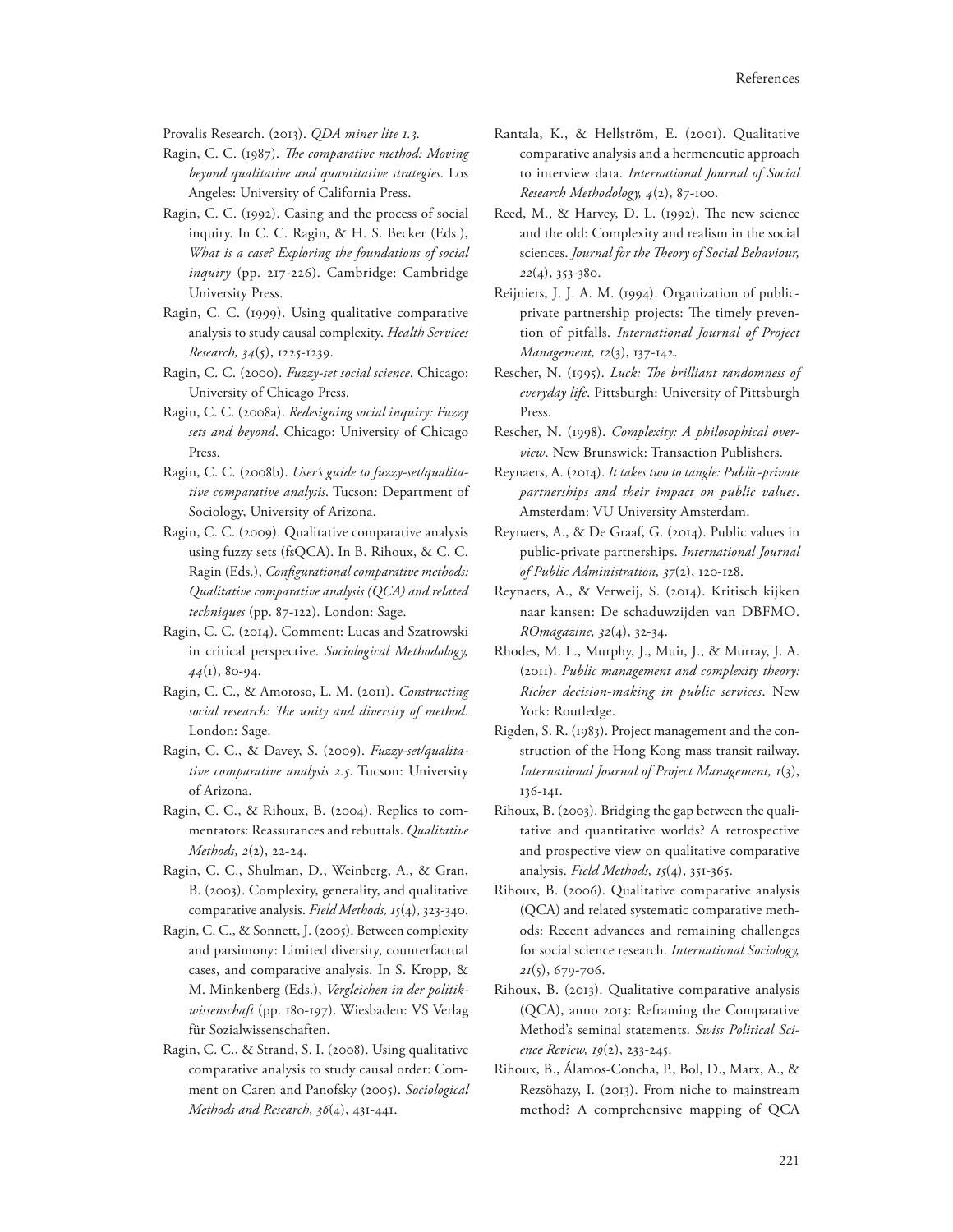applications in journal articles from 1984 to 2011. *Political Research Quarterly, 66*(1), 175-184.

- Rihoux, B., & De Meur, G. (2009). Crisp-set qualitative comparative analysis (csQCA). In B. Rihoux,  $& C. C.$  Ragin (Eds.), *Configurational comparative methods: Qualitative comparative analysis (QCA) and related techniques* (pp. 33-68). London: Sage.
- Rihoux, B., & Grimm, H. (2006a). Conclusion - Innovative comparative methods for policy analysis: Milestones to bridge different worlds. In B. Rihoux, & H. Grimm (Eds.), *Innovative comparative methods for policy analysis: Beyond the quantitative-qualitative divide* (pp. 287-296). New York: Springer.
- Rihoux, B., & Grimm, H. (Eds.). (2006b). *Innovative comparative methods for policy analysis: Beyond the quantitative-qualitative divide*. New York: Springer.
- Rihoux, B., & Lobe, B. (2009). The case for qualitative comparative analysis (QCA): Adding leverage for thick cross-case comparison. In D. S. Byrne, & C. C. Ragin (Eds.), *The Sage handbook of case-based methods* (pp. 222-242). London: Sage.
- Rihoux, B., & Ragin, C. C. (Eds.). (2009a). *Con-1gurational comparative methods: Qualitative comparative analysis (QCA) and related techniques*. London: Sage.
- Rihoux, B., & Ragin, C. C. (2009b). Introduction. In B. Rihoux, & C. C. Ragin (Eds.), *Configurational comparative methods: Qualitative comparative analysis (QCA) and related techniques* (pp. xvii-xxv). London: Sage.
- Rihoux, B., Ragin, C. C., Yamasaki, S., & Bol, D.  $(2009)$ . Conclusions - The way $(s)$  ahead. In B. Rihoux, & C. C. Ragin (Eds.), *Configurational comparative methods: Qualitative comparative analysis (QCA) and related techniques* (pp. 167-178). London: Sage.
- Rihoux, B., Rezsöhazy, I., & Bol, D. (2011). Qualitative comparative analysis (QCA) in public policy analysis: An extensive review. *German Policy Studies, 7*(3), 9-82.
- Rijkswaterstaat. (2004). *Ondernemingsplan: Een nieuw perspectief voor Rijkswaterstaat: Doorpakken, wel degelijk.* Rijkswaterstaat.
- Rijkswaterstaat. (2008). *Ondernemingsplan agenda 2012: We pakken door!* Den Haag: Rijkswaterstaat.
- Rijkswaterstaat. (2011). *Ondernemingsplan 2015: Eén Rijkswaterstaat, elke dag beter!* Den Haag: Rijkswaterstaat.
- Rijkswaterstaat. (2012). *Rijkswaterstaat: About us.* Rijkswaterstaat.
- Rijkswaterstaat. (2013a). *Annual review Rijkswaterstaat: 2012.* Rijkswaterstaat.
- Rijkswaterstaat. (2013b). *PPP in the Netherlands: Upcoming deal8ow.* Rijkswaterstaat.
- Rijkswaterstaat. (2014). *Annual report Rijkswaterstaat: 2013.* Den Haag: Rijkswaterstaat.
- Ring, P. S., & Perry, J. L. (1985). Strategic management in public and private organizations: Implications of distinctive contexts and constraints. *Academy of Management Review, 10*(2), 276-286.
- Rittel, H. W. J., & Webber, M. M. (1973). Dilemma's in a general theory of planning. *Policy Sciences, 4*(2), 155-169.
- Robson, C. (2002). *Real world research: A resource for social scientists and practitioner-researchers*. Oxford: Blackwell Publishing.
- Rogers, P. J. (2008). Using programme theory to evaluate complicated and complex aspects of interventions. *Evaluation, 14*(1), 29-48.
- Rogers, P. J. (2011). Implications of complicated and complex characteristics for key tasks in evaluation. In K. Forss, M. Marra, & R. Schwartz (Eds.), *Evaluating the complex: Attribution, contribution, and beyond* (pp. 33-52). New Brunswick: Transaction Publishers.
- Room, G. (2011). *Complexity, institutions and public policy: Agile decision-making in a turbulent world*. Cheltenham: Edward Elgar.
- Roumboutsos, A., & Anagnostopoulos, K. P. (2008). Public-private partnership projects in Greece: Risk ranking and preferred risk allocation. *Construction Management and Economics, 26*(7), 751-763.
- Rousseau, D. M. (2006). Is there such a thing as 'evidence-based management'? *Academy of Management Review, 31*(2), 256-269.
- Rubinson, C. (2013). Contradictions in fsQCA. *Quality & Quantity, 47*(5), 2847-2867.
- Sager, F. (2007). Making transport policy work: Polity, policy, politics and systematic review. *Policy & Politics, 35*(2), 269-288.
- Sager, F., & Andereggen, C. (2012). Dealing with complex causality in realist synthesis: The promise of qualitative comparative analysis. *American Journal of Evaluation, 33*(1), 60-78.
- Sakal, M. W. (2005). Project alliancing: A relational contracting mechanism for dynamic projects. *Lean Construction Journal, 2*(1), 67-79.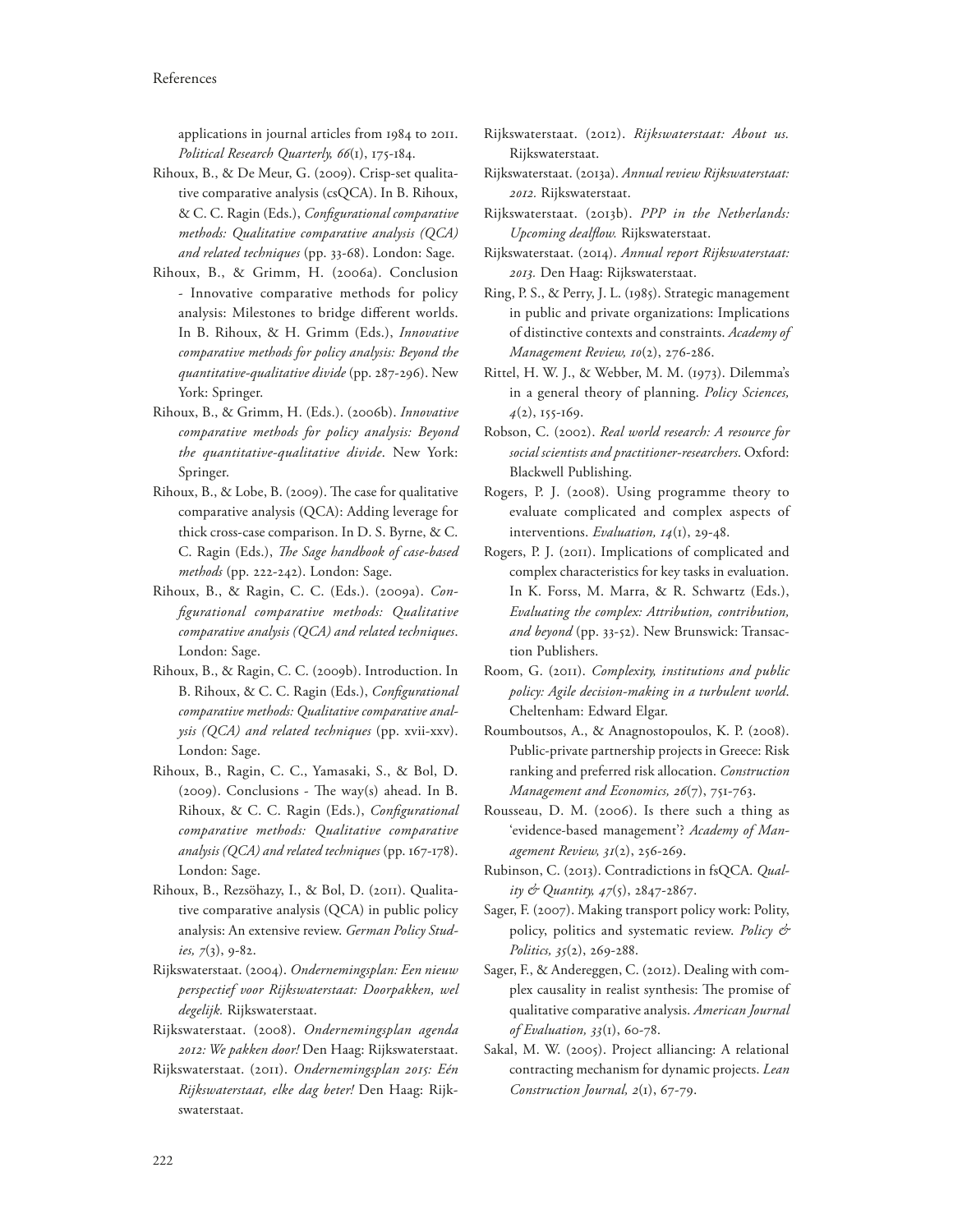- Sanderson, J. (2012). Risk, uncertainty and governance in megaprojects: A critical discussion of alternative explanations. *International Journal of Project Management, 30*(4), 432-443.
- Sanderson, I. (2000). Evaluation in complex policy systems. *Evaluation, 6*(4), 433-454.
- Sanderson, I. (2002). Evaluation, policy learning and evidence-based policy making. *Public Administration, 80*(1), 1-22.
- Sayer, A. (1992). *Method in social science: A realist approach*. London: Routledge.
- Sayer, A. (2000). *Realism and social science*. London: Sage.
- Schaeffer, P. V., & Loveridge, S. (2002). Toward an understanding of types of public-private cooperation. *Public Performance & Management Review, 26*(2), 169-189.
- Schneider, C. Q., & Wagemann, C. (2006). Reducing complexity in qualitative comparative analysis (QCA): Remote and proximate factors and the consolidation of democracy. *European Journal of Political Research, 45*(5), 751-786.
- Schneider, C. Q., & Wagemann, C. (2007). *Qualitative comparative analysis (QCA) und fuzzy sets: Ein lehrbuch für anwender und alle, die es werden wollen*. Opladen & Farmington Hills: Verlag Barbara Budrich.
- Schneider, C. Q., & Wagemann, C. (2010). Standards of good practice in qualitative comparative analysis (QCA) and fuzzy sets. *Comparative Sociology, 9*(3), 397-418.
- Schneider, C. Q., & Wagemann, C. (2012). *Set-theoretic methods for the social sciences: A guide to qualitative comparative analysis*. Cambridge: Cambridge University Press.
- Schwartz-Shea, P., & Yanow, D. (2012). *Interpretive research design: Concepts and process*. New York: Routledge.
- Selsky, J. W., & Parker, B. (2005). Cross-sector partnerships to address social issues: Challenges to theory and practice. *Journal of Management, 31*(6), 849-873.
- Short, J., & Kopp, A. (2005). Transport infrastructure: Investment and planning. Policy and research aspects. *Transport Policy, 12*(4), 360-367.
- Sibeon, R. (1999). Anti-reductionist sociology. *Sociology, 33*(2), 317-334.
- Siemiatycki, M. (2009). Delivering transportation infrastructure through public-private partner-

ships: Planning concerns. *Journal of the American Planning Association, 76*(1), 43-58.

- Siemiatycki, M. (2011). Public-private partnership networks: Exploring business-government relationships in United Kingdom transportation projects. *Economic Geography, 87*(3), 309-334.
- Simon, H. A. (1962). The architecture of complexity. *Proceedings of the American Philosophical Society, 106*(6), 467-482.
- Skamris Holm, M. K., & Flyvbjerg, B. (1997). Inaccuracy of traffic forecasts and cost estimates on large transport projects. *Transport Policy, 4*(3), 141-146.
- Smith, N. J., Merna, T., & Jobling, P. (2014). *Managing risk in construction projects*. Chichester: Wiley Blackwell.
- Smithson, M., & Verkuilen, J. (2006). *Fuzzy set theory: Applications in the social sciences*. Thousand Oaks: Sage.
- Smits, K. C. M. (2013). *Cross culture work: Practices of collaboration in the Panama Canal expansion program*. Delft: Next Generation Infrastructures.
- Smyth, H. J., & Edkins, A. (2007). Relationship management in the management of PFI/PPP projects in the UK. *International Journal of Project Management, 25*(3), 232-240.
- Smyth, H. J., & Morris, P. W. G. (2007). An epistemological evaluation of research into projects and their management: Methodological issues. *International Journal of Project Management, 25*(4), 423-436.
- Söderholm, A. (2008). Project management of unexpected events. *International Journal of Project Management, 26*(1), 80-86.
- Soetenhorst, B. (2011). *Het wonder van de Noord/ Zuidlijn: Het drama van de Amsterdamse metro*. Amsterdam: Uitgeverij Bert Bakker.
- Spekkink, W. A. H. (OnlineFirst). Building capacity for sustainable regional industrial systems: An event sequence analysis of developments in the Sloe Area and Canal Zone. *Journal of Cleaner Production,* doi:10.1016/j.jclepro.2014.08.028.
- Stern, E., Stame, N., Mayne, J., Forss, K., Davies, R., & Befani, B. (2012). *Broadening the range of designs and methods for impact evaluations: Report of a study commissioned by the Department for International Development*. London: Department for International Development.
- Tang, L., Shen, Q., & Cheng, E. W. L. (2010). A review of studies on public-private partnership projects in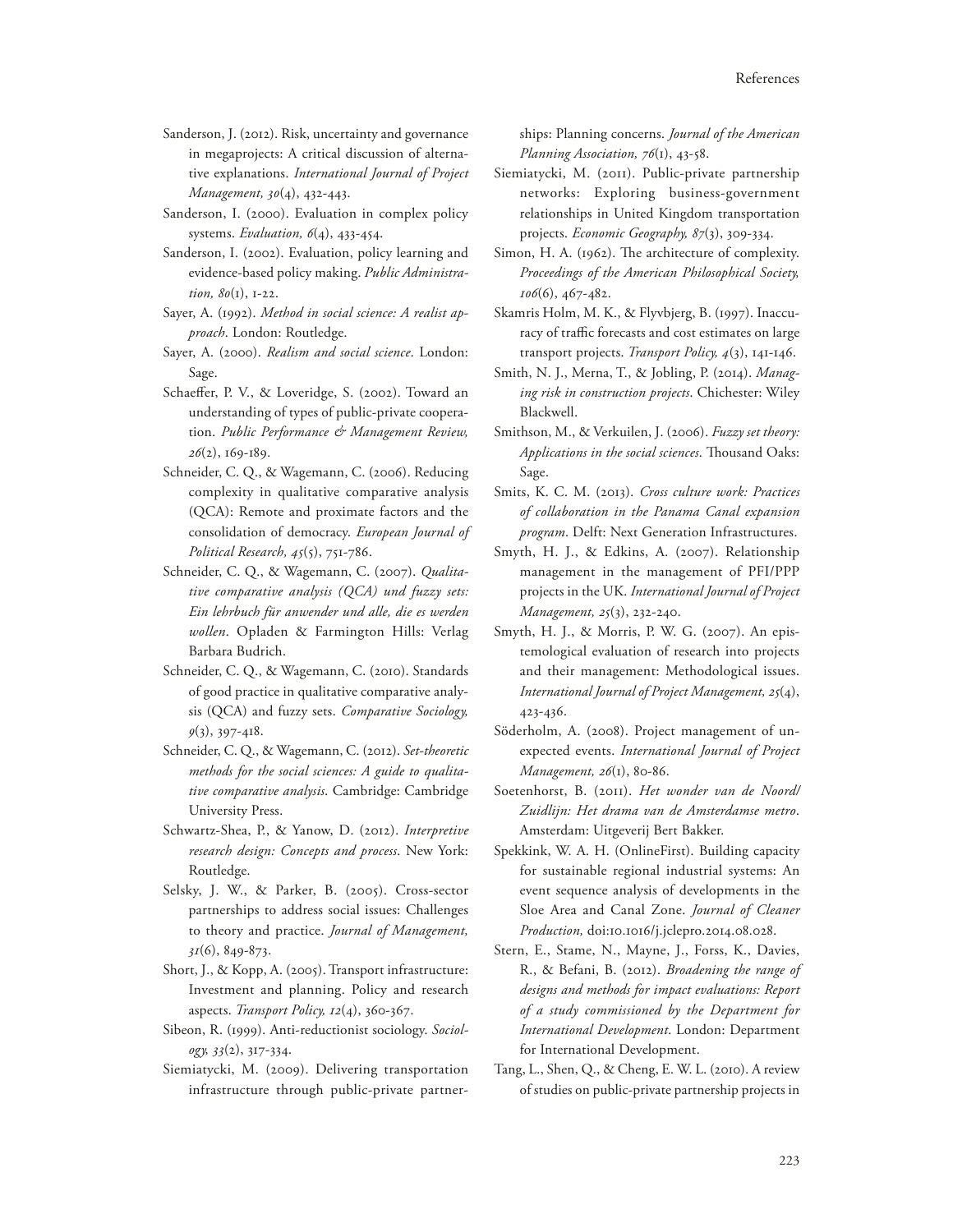the construction industry. *International Journal of Project Management, 28*(7), 683-694.

- Tanner, S. (2014). QCA is of questionable value for policy research. *Policy and Society, 33*(3), 287-298.
- TCI. (2004a). *Onderzoek naar infrastructuurprojecten: Grote infrastructuurprojecten: Inzichten en aandachtspunten (achtergrondstudies)*. Den Haag: Sdu Uitgevers.
- TCI. (2004b). *Onderzoek naar infrastructuurprojecten: Hoofdrapport*. Den Haag: Sdu Uitgevers.
- TCI. (2004c). *Onderzoek naar infrastructuurprojecten: Reconstructie Betuweroute: De besluitvorming uitvergroot*. Den Haag: Sdu Uitgevers.
- TCI. (2004d). *Onderzoek naar infrastructuurprojecten: Reconstructie HSL-Zuid: De besluitvorming uitvergroot.* Den Haag: Sdu Uitgevers.
- Teisman, G. R. (2005). *Publiek management op de grens van chaos en orde: Over leidinggeven en organiseren in complexiteit*. Den Haag: Academic Service.
- Teisman, G. R. (2010). Infrastructure investments on the edge of public and private domains. In G. A. M. Arts, W. M. Dicke, & L. Hancher (Eds.), *New perspectives on investment in infrastructures* (pp. 319-346). The Hague & Amsterdam: Scientific Council for Government Policy & Amsterdam University Press.
- Teisman, G. R., & Gerrits, L. M. (2014). The emergence of complexity in the art and science of governance. *Complexity, Governance & Networks, 1*(1), 17-28.
- Teisman, G. R., & Klijn, E. H. (2002). Partnership arrangements: Governmental rhetoric or governance scheme? *Public Administration Review, 62*(2), 197-205.
- Teisman, G. R., & Klijn, E. H. (2008). Complexity theory and public management: An introduction. *Public Management Review, 10*(3), 287-297.
- Teisman, G. R., Van Buuren, M. W., & Gerrits, L. M. (Eds.). (2009). *Managing complex governance systems: Dynamics, self-organization and coevolution in public investments*. New York: Routledge.
- Teisman, G. R., Westerveld, E., & Hertogh, M. J. C. M. (2009). Appearances and sources of process dynamics: The case of infrastructure development in the UK and the Netherlands. In G. R. Teisman, M. W. van Buuren, & L. M. Gerrits (Eds.), *Managing complex governance systems: Dynamics, self-organization and coevolution in public investments* (pp. 56-75). New York: Routledge.
- Thiem, A. (2013). Clearly crisp, and not fuzzy: A reassessment of the (putative) pitfalls of multi-value QCA. *Field Methods, 25*(2), 197-207.
- Thiem, A. (2014). Navigating the complexities of qualitative comparative analysis: Case numbers, necessity relations, and model ambiguities. *Evaluation Review, 38*(6), 487-513.
- Thiem, A. (2015). Parameters of fit and intermediate solutions in multi-value qualitative comparative analysis. *Quality & Quantity, 49*(2), 657-674.
- Thiem, A., & Dușa, A. (2013a). Boolean minimization in social science research: A review of current software for qualitative comparative analysis (QCA). *Social Science Computer Review, 31*(4), 505-521.
- Thiem, A., & Duşa, A. (2013b). QCA: A package for qualitative comparative analysis. *The R Journal*, *5*(1), 87-97.
- !iem, A., & Duşa, A. (2013c). *Qualitative comparative analysis with R: A user's guide*. New York: Springer.
- Tillema, T., & Arts, J. (2009). *Road infrastructure planning in the Netherlands: Problems and trends for increasing sustainability.* Groningen: University of Groningen.
- Ton, G. (2012). The mixing of methods: A three-step process for improving rigour in impact evaluations. *Evaluation, 18*(1), 5-25.
- Toor, S., & Ogunlana, S. O. (2010). Beyond the 'iron triangle': Stakeholder perception of key performance indicators (KPIs) for large-scale public sector development projects. *International Journal of Project Management, 28*(3), 228-236.
- Torres, R. T., & Preskill, H. (2001). Evaluation and organizational learning: Past, present, and future. *American Journal of Evaluation, 22*(3), 387-395.
- Uprichard, E., & Byrne, D. S. (2006). Representing complex places: A narrative approach. *Environment and Planning A, 38*(4), 665-676.
- Van den Brink, M. A. (2009). *Rijkswaterstaat on the horns of a dilemma*. Delft: Eburon.
- Van der Meer, F. B., & Edelenbos, J. (2006). Evaluation in multi-actor policy processes: Accountability, learning and co-operation. *Evaluation, 12*(2), 201-218.
- Van Gils, M. K. A., Gerrits, L. M., & Teisman, G. R. (2009). Non-linear dynamics in port systems: Change events at work. In G. R. Teisman, M. W. van Buuren, & L. M. Gerrits (Eds.), *Managing complex governance systems: Dynamics, selforganization and coevolution in public investments* (pp. 76-96). New York: Routledge.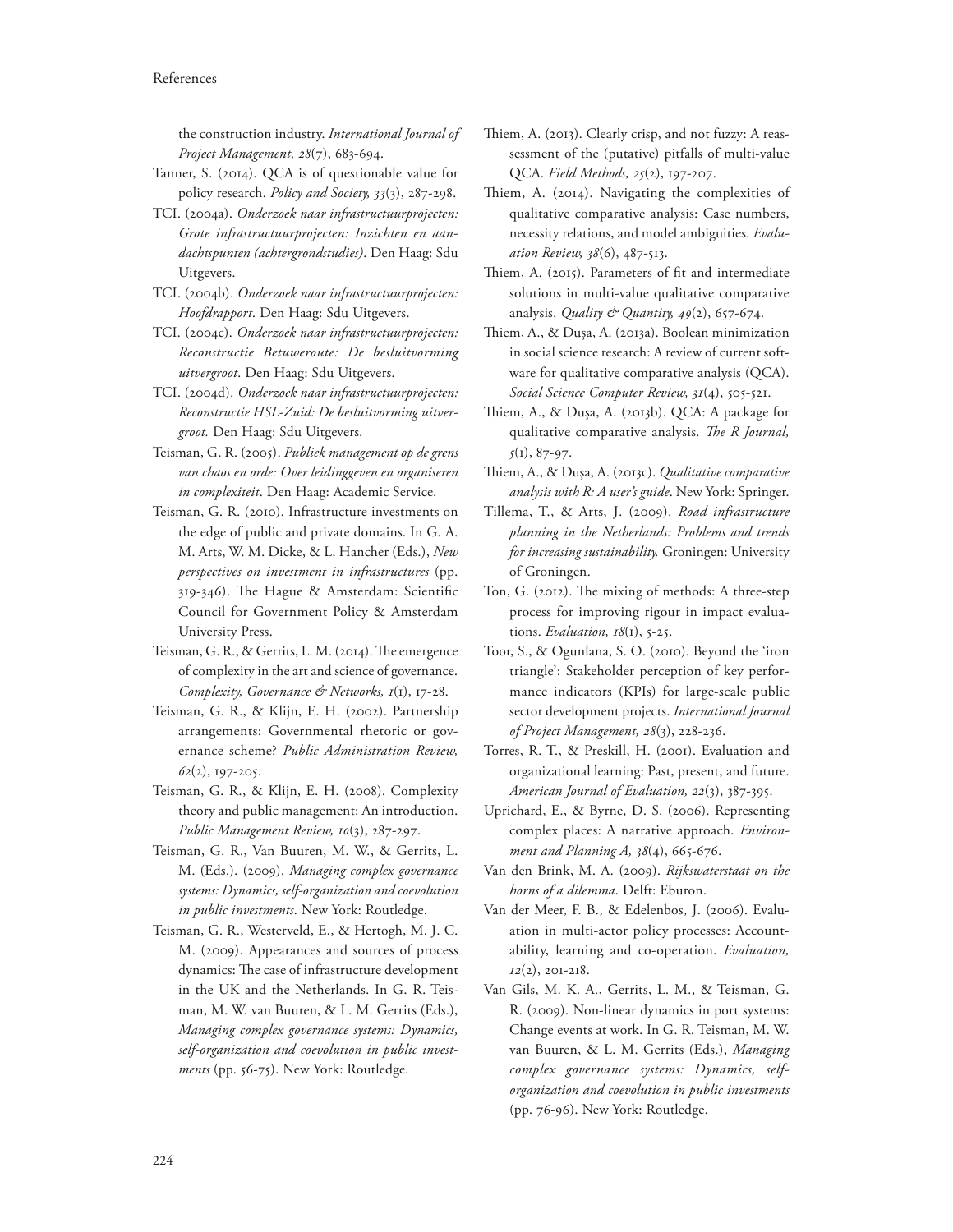- Van Gils, M. K. A., Verweij, S., & Gerrits, L. M. (2011). A2 Maastricht: Meerwaardecreatie door brede aanpak: Werk met werk maken boven de snelweg. *ROmagazine, 29*(9), 29-33.
- Van Ham, H., & Koppenjan, J. F. M. (2001). Building public-private partnerships: Assessing and managing risks in port development. *Public Management Review, 3*(4), 593-616.
- Van Ham, H., & Koppenjan, J. F. M. (Eds.). (2002). *Publiek-private samenwerking bij transportinfrastructuur: Wenkend of wijkend perspectief?* Utrecht: Lemma.
- Van Marrewijk, A., Clegg, S. R., Pitsis, T. S., & Veenswijk, M. (2008). Managing public-private megaprojects: Paradoxes, complexity, and project design. *International Journal of Project Management, 26*(6), 591-600.
- Van Valkenburg, M., & Nagelkerke, M. C. J. (2006). Interweaving planning procedures for environmental impact assessment for high level infrastructure with public procurement procedures. *Journal of Public Procurement, 6*(3), 250-273.
- Varone, F., Rihoux, B., & Marx, A. (2006). A new method for policy evaluation? Longstanding challenges and the possibilities of qualitative comparative analysis (QCA). In B. Rihoux, & H. Grimm (Eds.), *Innovative comparative methods for policy analysis: Beyond the quantitative-qualitative divide* (pp. 213-236). New York: Springer.
- Verbraeken, H., & Weissink, A. (2014, 7 oktober). Nieuwe Botlek-brug zorgt voor grootste kostenoverschrijding A15-project. *Het Financieele Dagblad.*
- Verhees, G. (2013). *Publiek-private samenwerking: Adaptieve planning in theorie en praktijk*. Groningen: Rijksuniversiteit Groningen.
- Verweij, S. (2012a). Management as system synchronization: The case of the Dutch A2 passageway Maastricht project. *Emergence: Complexity & Organization, 14*(4), 17-37.
- Verweij, S. (2012b). Systeemsynchronisatie bij gebiedsontwikkeling Avenue2 Maastricht: Overheid en markt doen beide waar ze goed in zijn. *ROmagazine, 30*(9), 30-32.
- Verweij, S. (2013). Ingewikkeld? Kijk goed om je heen! Sociale complexiteit in de uitvoering vraagt om een blik naar buiten. *Infra, 2*(2), 40-43.
- Verweij, S. (2015a). Achieving satisfaction when implementing PPP transportation infrastructure projects: A qualitative comparative analysis of the

A15 highway DBFM project. *International Journal of Project Management, 33*(1), 189-200.

- Verweij, S. (2015b). Voorsorteren op de belofte van DBFM: Het juist managen en evalueren van de complexiteit in DBFM-transportinfrastructuurprojecten. *Verkeerskunde, 66*(2), 16-17.
- Verweij, S., & Gerrits, L. M. (2011). MIRT is niet vanzelf sneller en slimmer. *ROmagazine, 29*(5), 32-33.
- Verweij, S., & Gerrits, L. M. (2012a). Assessing the applicability of qualitative comparative analysis for the evaluation of complex projects. In L. M. Gerrits, & P. K. Marks (Eds.), *Compact 1: Public*  administration in complexity (pp. 93-117). Litchfield Park: Emergent Publications.
- Verweij, S., & Gerrits, L. M. (2012b). Systematische kwalitatieve vergelijkende analyse. *Kwalon, 17*(3), 25-33.
- Verweij, S., & Gerrits, L. M. (2013). Understanding and researching complexity with qualitative comparative analysis: Evaluating transportation infrastructure projects. *Evaluation, 19*(1), 40-55.
- Verweij, S., & Gerrits, L. M. (2014). Managing unplanned events in large infrastructure projects: Results from an in-depth comparative case evaluation. In J. W. Meek, & K. S. Marshall (Eds.), *Compact II: Administrative strategies for complex*  governance systems (pp. 81-108). Litchfield Park: Emergent Publications.
- Verweij, S., & Gerrits, L. M. (2015). How satisfaction is achieved in the implementation phase of large transportation infrastructure projects: A qualitative comparative analysis into the A2 tunnel project. Public Works Management & Policy, 20(1), 5-28.
- Verweij, S., Klijn, E. H., Edelenbos, J., & Van Buuren, M. W. (2013). What makes governance networks work? A fuzzy set qualitative comparative analysis of 14 Dutch spatial planning projects. *Public Administration, 91*(4), 1035-1055.
- Verweij, S., Van Meerkerk, I. F., Koppenjan, J. F. M., & Geerlings, H. (2014). Institutional interventions in complex urban systems: Coping with boundary issues in urban planning projects. *Emergence: Complexity & Organization, 16*(1), 7-23.
- Verweij, S., Van Meerkerk, I. F., & Korthagen, I. A. (2015). Reasons for contract changes in implementing Dutch transportation infrastructure projects: An empirical exploration. *Transport Policy, 37*(1), 195-202.
- Vickerman, R. (2007). Cost-benefit analysis and largescale infrastructure projects: State of the art and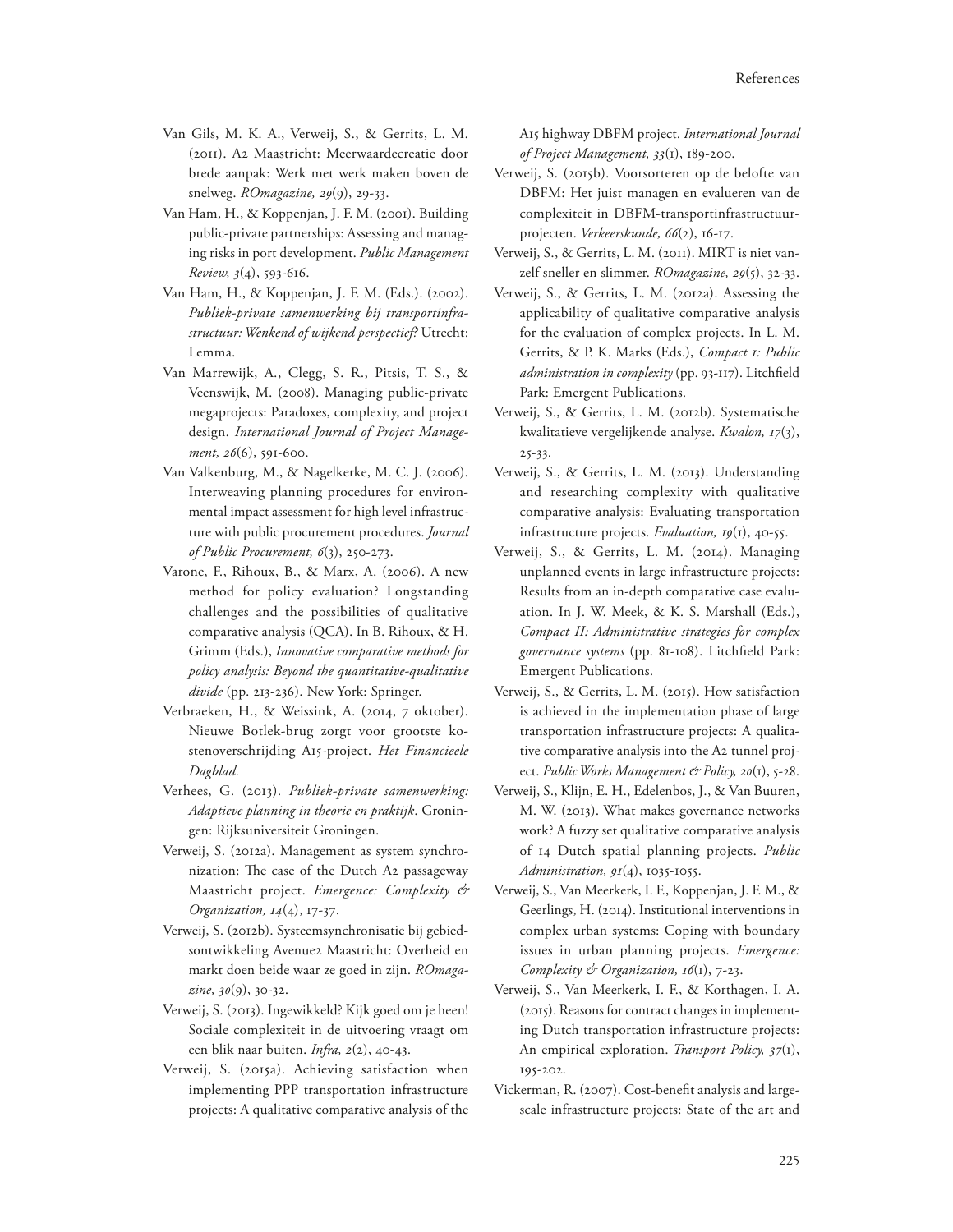challenges. *Environment and Planning B: Planning and Design, 34*(4), 598-610.

- Vink, M. P., & Van Vliet, O. (2009). Not quite crisp, not yet fuzzy? Assessing the potentials and pitfalls of multi-value QCA. *Field Methods, 21*(3), 265-289.
- Vink, M. P., & Van Vliet, O. (2013). Potentials and pitfalls of multi-value QCA: Response to Thiem. *Field Methods, 25*(2), 208-213.
- Vis, B. (2007). States of welfare or states of workfare? Welfare state restructuring in 16 capitalist democracies, 1985-2002. *Policy & Politics, 35*(1), 102-122.
- Wagenaar, H. (2006). Democracy and prostitution: Deliberating the legalization of brothels in the Netherlands. *Administration & Society, 38*(2), 198-235.
- Waldrop, M. M. (1992). *Complexity: The emerging science at the edge of order and chaos*. New York: Simon & Schuster Paperbacks.
- Walter, A. I., & Scholz, R. W. (2007). Critical success conditions of collaborative methods: A comparative evaluation of transport planning projects. *Transportation, 34*(2), 195-212.
- Walton, M. (2014). Applying complexity theory: A review to inform evaluation design. *Evaluation and Program Planning, 45*, 119-126.
- Ward, S., & Chapman, C. (2003). Transforming project risk management into project uncertainty management. *International Journal of Project Management, 21*(2), 97-105.
- Ward, S., & Chapman, C. (2008). Stakeholders and uncertainty management in projects. *Construction Management and Economics, 26*(6), 563-577.
- Weick, K. E., & Sutcli\*e, K. M. (2001). *Managing the unexpected: Assuring high performance in an age of complexity*. San Francisco: Jossey-Bass.
- Weick, K. E., & Sutcliffe, K. M. (2007). *Managing the unexpected: Resilient performance in an age of uncertainty*. San Francisco: Jossey-Bass.
- Weihe, G. (2008a). Ordering disorder On the perplexities of the partnership literature. The *Australian Journal of Public Administration, 67*(4), 430-442.
- Weihe, G. (2008b). Public-private partnerships and public-private value trade-o\*s. *Public Money & Management, 28*(3), 153-158.
- Weihe, G. (2009). *Public-private partnerships: Meaning and practice*. Copenhagen: Copenhagen Business School.
- Weiss, R. S. (1994). *Learning from strangers: The art and method of qualitative interview studies*. New York: The Free Press.
- Welde, M., & Odeck, J. (2011). Do planners get it right? The accuracy of travel demand forecasting in Norway. *European Journal of Transport and Infrastructure Research, 11*(1), 80-95.
- Westhorp, G. (2012). Using complexity-consistent theory for evaluating complex systems. *Evaluation, 18*(4), 405-420.
- Wettenhal, R. (2003). The rhetoric and reality of public-private partnerships. *Public Organization Review, 3*(1), 77-107.
- Whitty, S. J., & Maylor, H. (2009). And then came complex project management (revised). *International Journal of Project Management, 27*(3), 304-310.
- Williams, M. (2009). Social objects, causality and contingent realism. Journal for the Theory of Social *Behaviour, 39*(1), 1-18.
- Williams, M. (2011). Contingent realism Abandoning necessity. *Social Epistemology, 25*(1), 37-56.
- Winter, M., Smith, C., Morris, P. W. G., & Cicmil, S. (2006). Directions for future research in project management: The main findings of a UK government-funded research network. *International Journal of Project Management, 24*(8), 638-649.
- Wolf-Branigin, M. (2013). *Using complexity theory for research and program evaluation*. Oxford: Oxford University Press.
- WRR. (1994a). *Besluiten over grote projecten.* Den Haag: Sdu Uitgevers.
- WRR. (1994b). *Grote projecten in Nederland: Een analyse van het tijdsbeslag van twintig besluitvormingsprocessen.* Den Haag: Sdu Uitgevers.
- WRR. (1994c). *Versnelling juridische procedures grote projecten.* Den Haag: Sdu Uitgevers.
- Wuisman, J. J. J. M. (2005). The logic of scientific discovery in critical realist social scientific research. *Journal of Critical Realism, 4*(2), 366-394.
- Yamasaki, S., & Rihoux, B. (2009). A commented review of applications. In B. Rihoux, & C. C. Ragin (Eds.), *Configurational comparative methods: Qualitative comparative analysis (QCA) and related techniques* (pp. 123-146). London: Sage.
- Yang, C. (2007). Primary influential factors in the management of public transport projects in Taiwan. *Canadian Journal of Civil Engineering, 34*(1), 1-11.